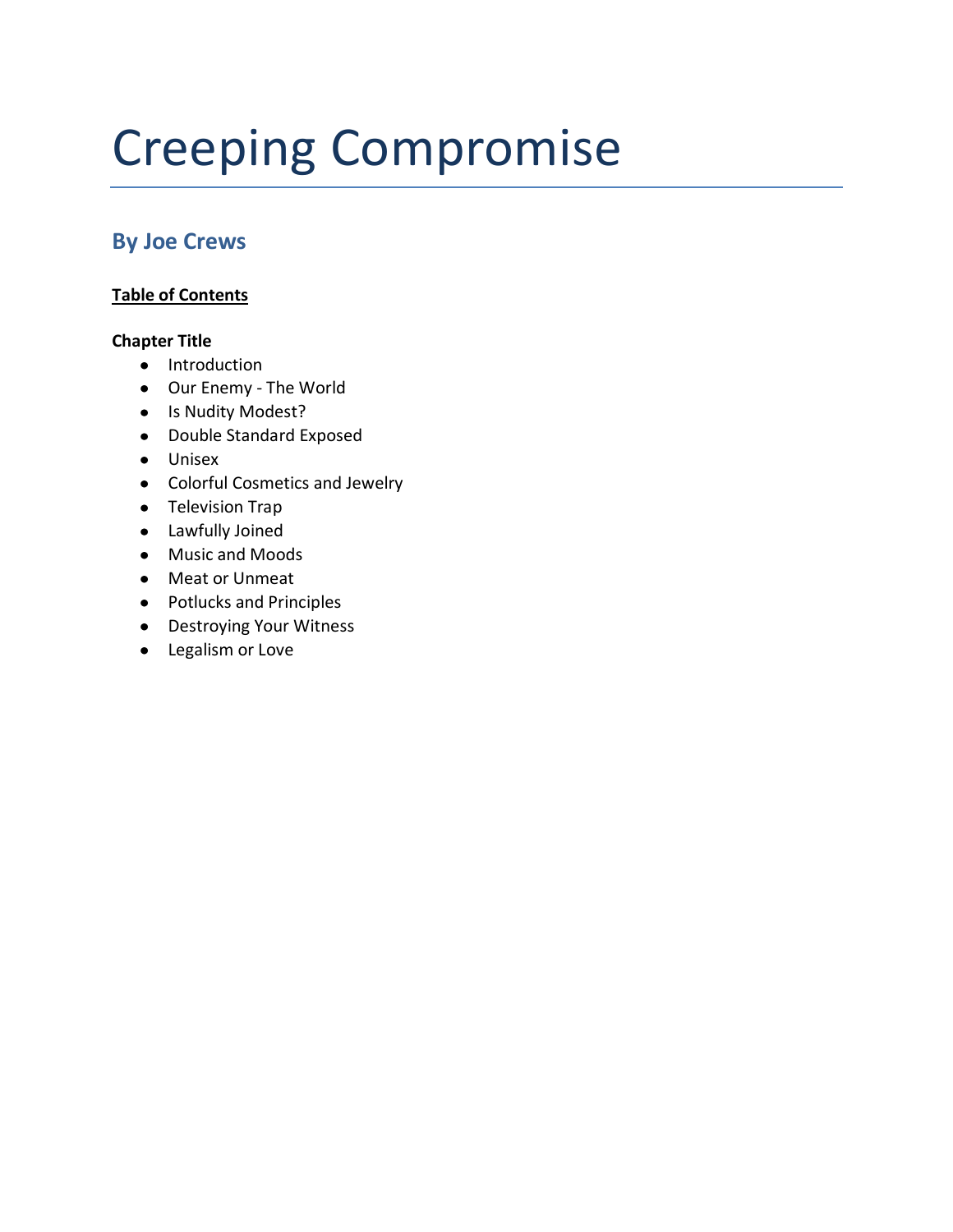#### INTRODUCTION

The subject of Christian standards is probably one of the most neglected doctrines in the modern church. Very little is in print today that can provide even elementary instruction in this vital area. Only a few small books or tracts have attempted to deal with the basic and practical principles which should distinguish the Christian life from that of the world.

The reason for this reluctance to write on these specifics of Christian conduct probably rests upon two fears: First, the fear of offending the rather large majority of church members who are living far below the biblical standard. Second, the fear of being labeled as judgmental, legalistic, holier-than-thou, and lacking in the personal, love-relationship with Christ.

We are forced to recognize that these fears have often been justified. There has been too much written in the spirit of pharisaism. Satan has exploited the vocal, fanatical views of a very few and has used them to intimidate those who would write temperately on the subject. And too often, in his special hatred of this truth, Satan has caused many in the church to look upon any discussion of Christian standards as extremist and improper. These factors have combined to create a dearth of material on this subject. For this reason, if

for no other, a tremendous need exists for educating the church on balanced biblical principles of conduct--principles that conflict in no way with the concepts of righteousness by faith which should underlie the lifestyle of every tree Christian.

We also must concede that little should need to be said on this subject. After all, the actions are not the means of gaining salvation. We are saved by grace through faith and not by merit of works, obedience, or outward conduct on our part. Any overemphasis on these external things could be easily misinterpreted as a denial of justification by faith.

Obviously, at the time of this writing no such overemphasis exists on a denominational level. Only occasional lone voices are heard on this subject. On the other hand, there is a spectacular resurgence of preaching on the doctrine of righteousness by faith, which is the way it should be. When preached in its true setting the greatest need of the church today is to know more about the experiential relationship of justification and sanctification. But in presenting those deep spiritual truths of salvation nothing should be said to downgrade the importance of obedience. Some seem almost incapable of maintaining the beautiful balance between faith and works. But this is so important and necessary! To misunderstand either grace or works is to stultify the experience and thwart the personal witness.

Some may object that a book like this is not needed, because the outward conduct is a natural, spontaneous outgrowth of conversion to Christ. Therefore, the life will automatically produce the fruit of tree obedience and righteousness. But is this totally tree? It is true that the actions spring from the internal attitude of conversion, but instruction is needed for the most committed Christian.

Many converted people keep Sunday and smoke cigarettes simply because no one has explained to them the biblical objections to those actions. Are we being legalistic in teaching them to change their conduct on the basis of the Word of God? Then could it be wrong to talk about other areas of outward conduct which might need harmonizing with the Bible? One final observation should be made before you begin reading the pages which follow. The doctrine of Christian standards is for spiritual people only. This book is not written for the unconverted. Indeed, it will appear only as a lot of foolishness to the worldly class.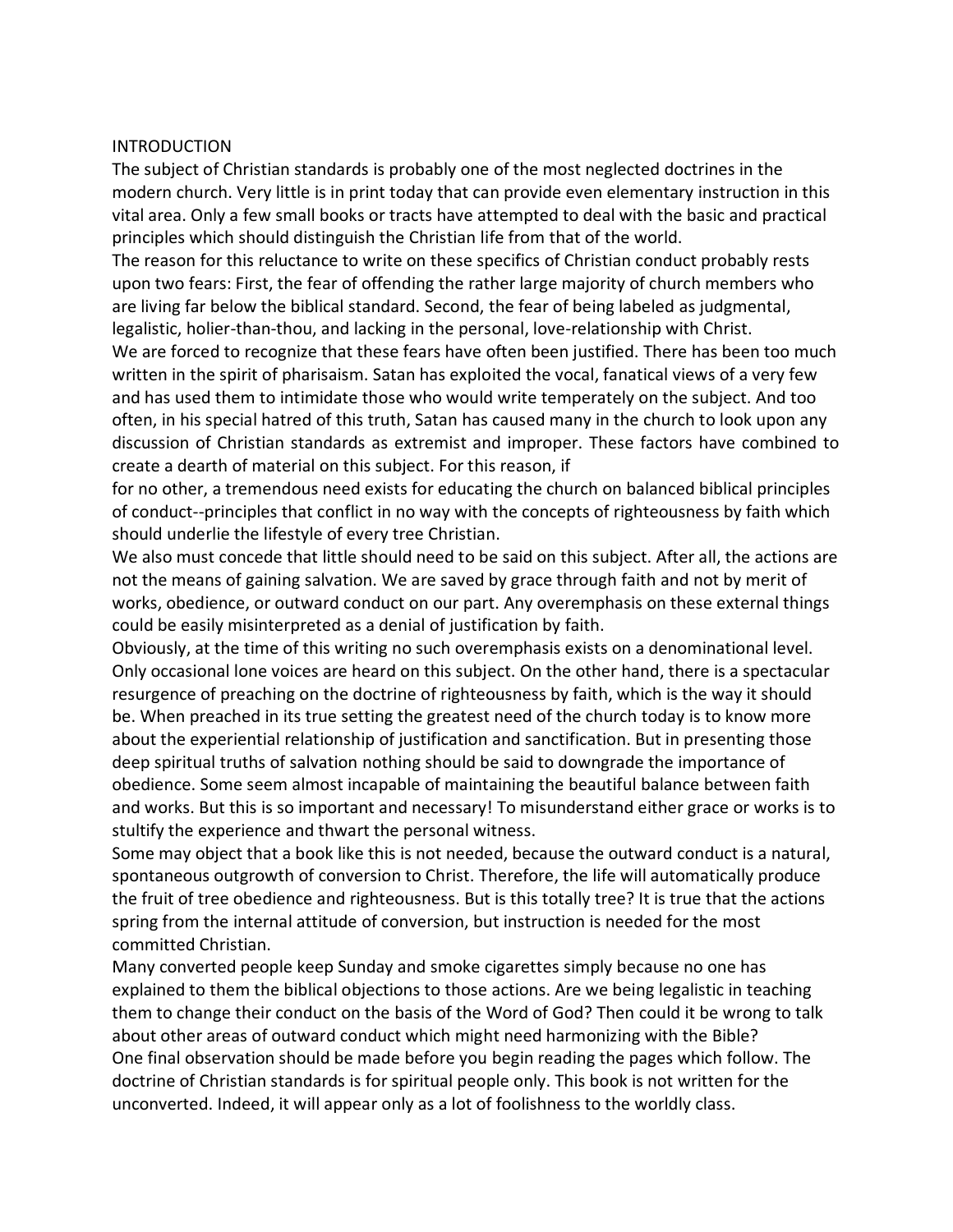Please do not take the things which are presented in this book and seek to impose them upon your unregenerate family or friends. Especially are we counseled against forcing dress standards on those who are not converted. Listen to this warning:

"You cannot possibly change the heart. To get up a different style of dress will not do it. The difficulty is, the church needs converting daily .... Those who venture to disobey the plainest statements of inspiration will not heed any human efforts made to induce them to wear a plain, neat, unadorned, proper dress .... To those who are making self their idol nothing in the line of human tests should be presented, for it would only give them an excuse for making the final plunge into apostasy." Our Health Message, pp. 429-430.

Apply the principles of this book to your own life. Some of them have seldom been seen in print before. Restrain the impulse to call them fanatical until you have read the entire book and have asked God to show you what to do about them in the fading light of earth's last sunset.

#### OUR ENEMY--THE WORLD

The world today is in an incredible state of flux and change. Traditional views and values have been altered and almost reversed within a relatively short time. Under the numbing influence of television and the highly mobile electronic media, minds have been manipulated, thought patterns set up, and decisions dictated. And most of the millions so influenced are almost oblivious to the powerful artificial agencies which were used to change their minds and their morals.

There is no question whatsoever that Satan is pulling the strings and directing the subtle forces which are designed to destroy us spiritually. Under the hypnotizing influence of these forces, Christian minds have been just as successfully brainwashed as those of the most unregenerate sinner.

Our only safety is to recognize the clever camouflages of the enemy. A thousand disguised death traps have been planted all around us. Almost imperceptibly our thinking has been affected by what we see and hear. Spiritual convictions have softened and disappeared altogether. The fine sensitivity to sin has been blunted by incessant exposure to the apparent innocent influences of our baited society.

In the Scriptures these assault weapons of Satan are referred to simply as "the world." And no one can say that we have not been warned against their demoralizing effect. Paul, James, and John all wrote with dramatic urgency about the dangers of collaborating with the world: "Love not the world, neither the things that are in the world. If any man love the world, the love of the Father is not in him. For all that is in the world, the lust of the flesh, and the lust of the eyes, and the pride of life, is not of the Father, but is of the world." 1 John 2:15, 16.

"Ye adulterers and adulteresses, know ye not that the friendship of the world is enmity with God? Whosoever therefore will be a friend of the world is the enemy of God." James 4:4. "If ye were of the world, the world would love his own: but because ye are not of the world, but I have chosen you out of the world, therefore the world hateth you." John 15:19. "Wherefore come out from among them, and be ye separate, saith the Lord, and touch not the unclean thing;, and I will receive you." 2 Corinthians 6:17.

"Who gave himself for us, that he might redeem us from all iniquity, and purify unto himself a peculiar people, zealous of good works." Titus 2:14.

These writers had an inspired obsession to expose the deadly error of mingling together the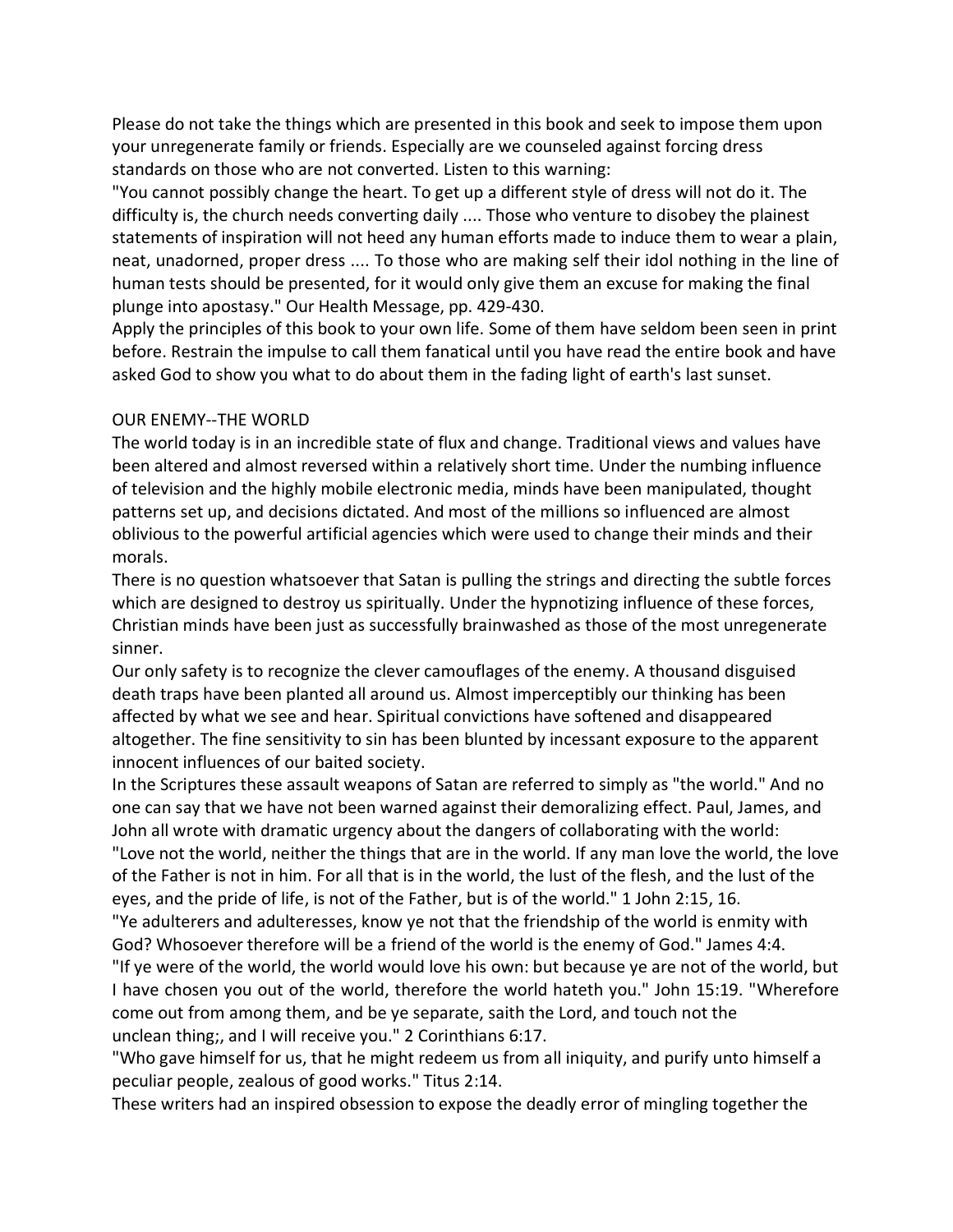sacred and profane. They are saying to us with one voice, "Don't love the world. You are not of the world. Come out of the world and be a peculiar and separated people."

These texts are not to be construed as orders to leave the physical occupation of the world. Obviously, they are warnings against certain influences, customs, and ideas which would be highly detrimental to the Christian way of life. Furthermore, Jesus Himself indicated that things of the world would appear completely innocent in the eyes of men. He laid down an eternal principle when He spoke these words to the Pharisees: "For that which is highly esteemed among men is abomination in the sight of God." Luke 16:15.

Study that statement carefully. Christ is saying that the most honored, respected things in society will be the greatest enemy of the truth. He is saying that His people would have to stand on the opposite side from the prevailing practices of the world. True Christians will have to reject the lifestyle which will be the accepted, approved norm for all the rest of the world. Do we have any idea what is involved in taking such a position? It is not easy to stand against the sincere, articulate opinions of popular national figures. And then there will be full support from the great church systems to give even more credence to the things which are "highly esteemed among men." This wrong way of life will be so patently taken for granted that any deviation will be looked upon as stupid and irrational. E. G. White explains it thus: "When we reach the standard that the Lord would have us reach, worldlings will regard Seventh-day Adventists as odd, singular, strait-laced extremists.'' Fundamentals of Christian Education, p. 289. This brings us to another most important question: What effect will all of these glamorised, disguised approaches have upon the remnant church? The studied purpose of our great enemy is to make sin appear unobjectionable, and if possible, to infiltrate the camp of the saints. The one great citadel of strength, the last bulwark of defense which stands against the lawless one, is the seed of the woman. According to Revelation 12:17, "The dragon was wroth with the woman, and went to make war with the remnant of her seed, which keep the commandments of God, and have the testimony of Jesus Christ."

Satan hates the law of God. He hates the Sabbath. And he hates those who stand in the gap, upholding the validity of that law. Down through the centuries the devil has devised special weapons to use against the people of God. Those weapons have varied from generation to generation. Often the sharp edge of persecution was turned against the little remnant who stood loyal to the commandments of God. Persecution and the death sentence will come into the picture again as a desperate devil

unleashes the worst that he has against the true church. He knows this is the life or death encounter which will settle the issues of the great controversy for all eternity. This time he will overlook no advantage. Relying upon the psychological expertise of 6,000 years' experience of trying to bend the human mind, he has initiated a softening-up operational plan against the people he hates. That plan consists of gradually weakening the spiritual defenses of Seventhday Adventists through worldly compromise. This will be the ultimate weapon which Satan has cleverly designed to undermine the faith of every member of the remnant church.

How successful will it be? How many will be shaken out in the approaching crisis because they yielded to the things of the world? We don't have to wonder. The answer has been given over and over in the Spirit of Prophecy. It is a sickening answer, and we would like to believe it is not true. But read it and marvel:

"I would say that we are living in a most solemn time. In the last vision given me, I was shown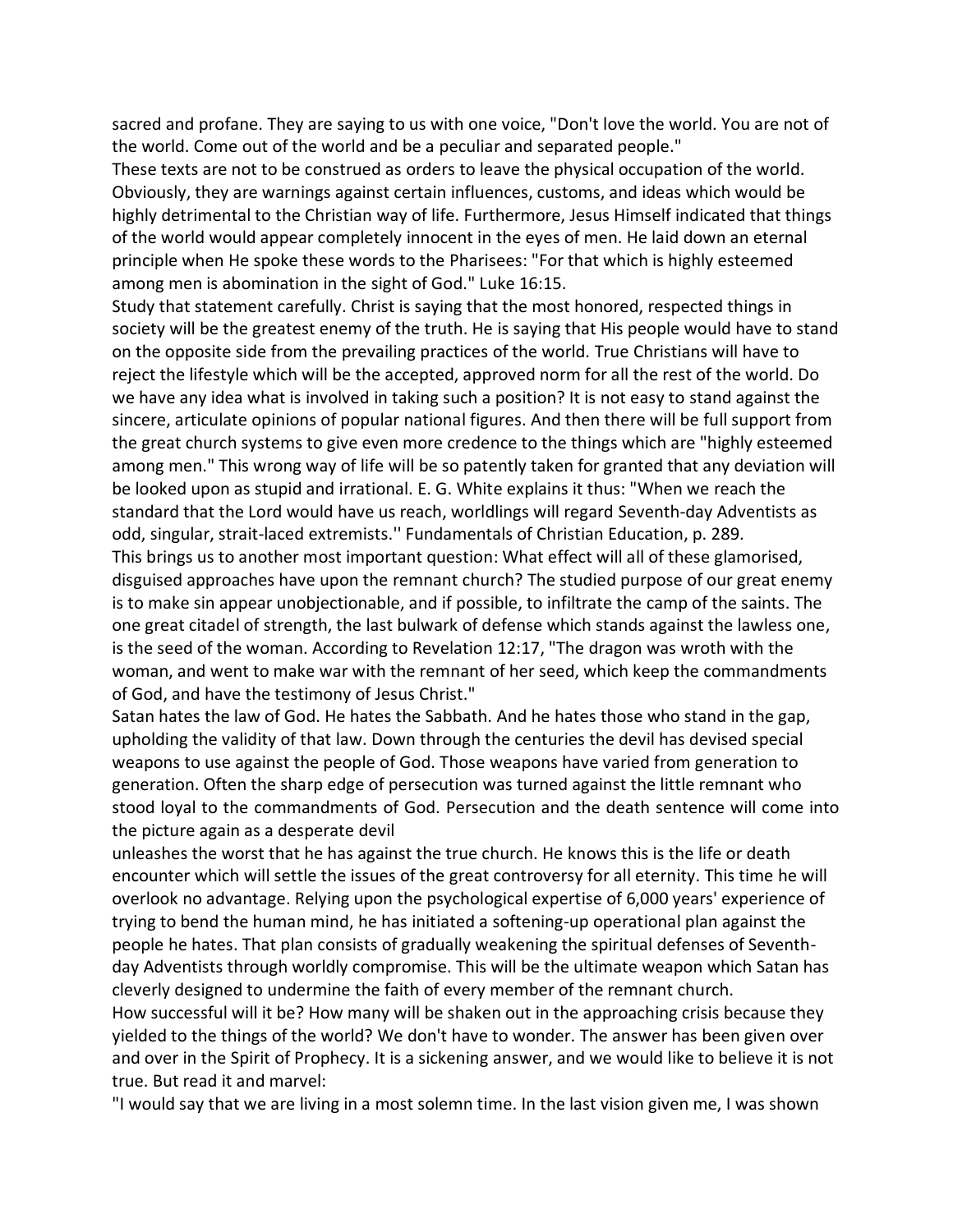the startling fact that but a small portion of those who now profess the truth \_ will be sanctified by it and be saved. Many will get above the simplicity of the work. They will conform to the world, cherish idols, and become spiritually dead." Testimonies, Vol. 1, pp. 608-609. How incredible! The great majority of those who now rejoice in the truth will give up their faith and be lost. They will be lost because they "conform to the world." Satan's insidious, innocentappearing, highly esteemed lifestyle will disarm them, weaken them, and finally destroy them. Another statement is even more specific: "The great proportion of those who now appear genuine will prove to be base metal." Testimonies, Vol. 5, p. 136.

The softening-up strategy of the enemy is clearly described by E. G. White in these words: "The time is not far distant when the test will come to every soul. The observance of the false sabbath will be urged upon us. The contest will be between the commandments of God and the commandments of men. Those who have yielded step by step to worldly demands, and conformed to worldly customs, will then yield to the powers that be, rather than subject themselves to derision, insult, threatened imprisonment, and death. At that time the gold will be separated from the dross. True godliness will be clearly distinguished from the appearance and tinsel of it. Many a star that we have admired for its brilliance will then go out in darkness. Those who have assumed the ornaments of the sanctuary, but are not clothed with Christ's righteousness, will then appear in the shame of their own nakedness." Prophets and Kings, p. 188.

Don't miss the line which describes the reason for this mass apostasy. "Those who have yielded step by step to worldly demands, and conformed to worldly customs, will then yield to the powers that be."

Not only will the majority be shaken out of the church they will actually turn against their former brethren and become bitter enemies of the truth. "As the storm approaches, a large class who have professed faith in the third angel's message,

but have not been sanctified through obedience to the truth, abandon their position and join the ranks of the opposition. By uniting with the world and partaking of its spirit, they have come to view matters in nearly the same light; and when the test is brought, they are prepared to choose the easy, popular side. Men of talent and pleasing address, who once rejoiced in the truth, employ their powers to deceive and mislead the souls. They become the most bitter enemies of their former brethren. When Sabbath keepers are brought before the courts to answer for their faith, these apostates are the most efficient agents for Satan to misrepresent and accuse them, and by false reports and insinuations to stir up the rulers against them." The Great Controversy, p. 608.

Again we are fascinated by the expression, "By uniting with the world ... they are prepared to choose the easy, popular side." Notice that it is a preparation work---"They are prepared ..." Here again is revealed the fantastic psychological program of Satan to break down moral barriers. Worldly compromise. Worldly conformity.

"The work which the church has failed to do in a time of peace and prosperity, she will have to do in a terrible crisis, under most discouraging, forbidding circumstances. The warnings that worldly conformity has silenced or withheld, must be given under the fiercest opposition from enemies of the faith. And at that time the superficial, conservative class, whose influence has steadily retarded the progress of the work, will renounce the faith, and take their stand with its avowed enemies, toward whom their sympathies have long been tending. These apostates will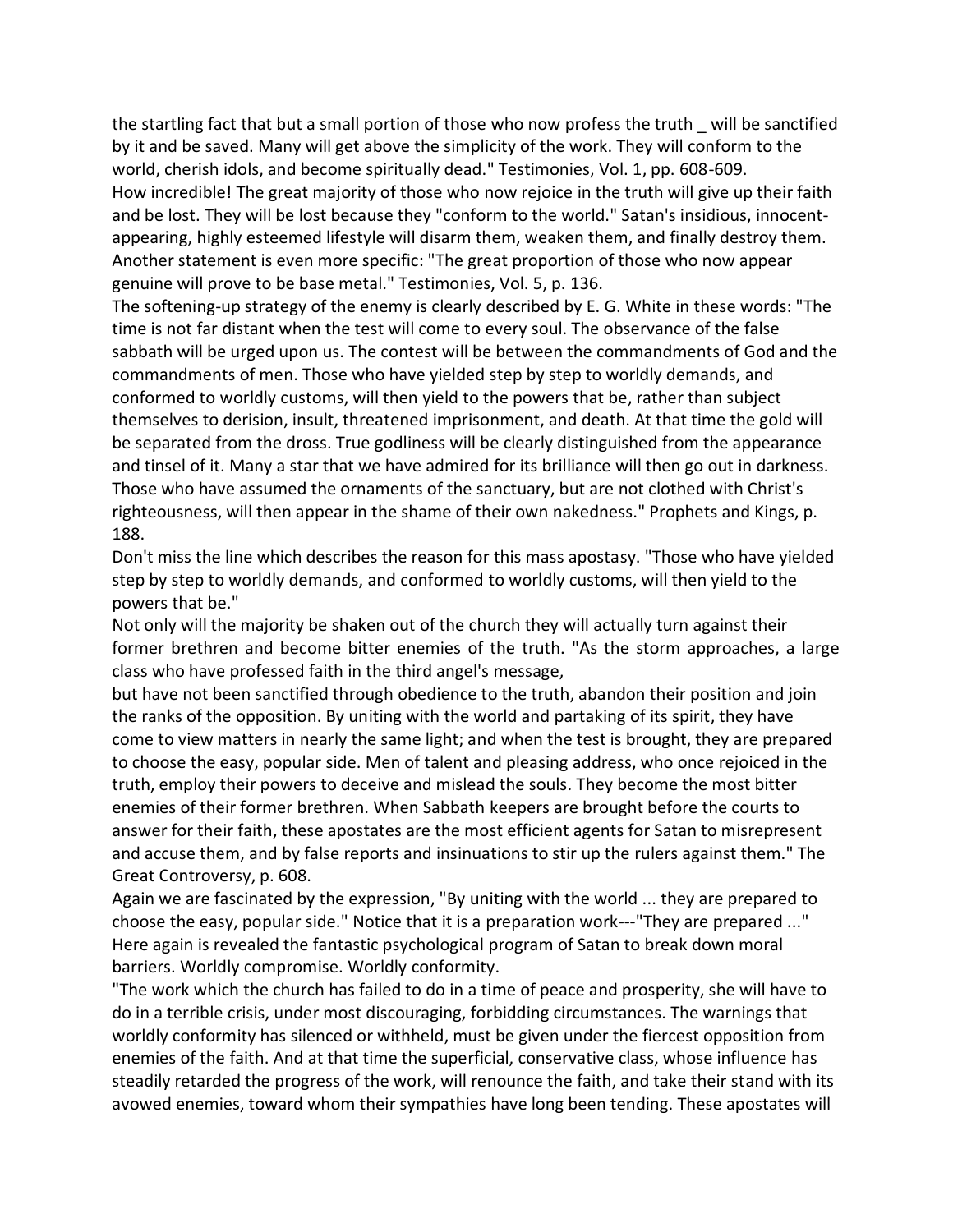then manifest the most bitter enmity, doing all in their power to oppress and malign their former brethren and to excite indignation against them. This day is just before us." Testimonies, Vol. 1, p. 278.

The words "worldly conformity" spring out at us again from this statement. Repeatedly we have been warned about this massive attack of Satan through worldliness. Yet, we hear so very little about this particular subject. Thousands of Seventh-day Adventists have been blinded to this operational plan of the evil one. Some of our people have been led to believe that it is legalistic to make any kind of issue over standards and lifestyles. To them it is "quibbling" and judgmental. This is surely the way Satan would have them feel. They talk and think much about the final test over the true Sabbath, but fail to see how the outcome of the test is being determined right now.

Says Ellen White: "Those who are uniting with the world are receiving the worldly mould and preparing for the Mark of the Beast. Those who are distrustful of self, who are humbling themselves before God, and purifying their souls by obeying the truth-these are receiving the heavenly mould and preparing for the Seal of God in their foreheads." Testimonies, Vol. 5, p. 216.

The mark of the beast will be enforced. Every soul will have to go to the side of the true Sabbath or the counterfeit, Sunday. Seventh-day Adventists will face the death sentence for their faith. And, tragically, the majority will not be able to stand in the crisis. They will prove disloyal because of earlier compromise and vacillation over Christian standards. By yielding gradually to worldly custom and fashion their strength of will and decision will be so diluted that they cannot endure the test. And this compromise is going on right now! This very moment the great majority of our fellow church members are bending toward the world to such a degree that they will be lost when the mark is enforced.

Here's the question that bothers me: Am I bending with them? How can I be sure that I'm not following the drift which will bring on the great shaking in the church? What cleverly disguised, diabolical method has Satan employed to blind the eyes of so many of God's people that they will finally choose the world over the truth? It must surely be the polished masterpiece of all the deceptive plans he has ever used against the saints. The people who have been noted for their high standards will be tricked into yielding up their separated lifestyle. The average Adventist today would indignantly deny that he is being worldly. The majority of our members would express full assurance that they will not give up their faith, even in the face of death. Yet we have just read that they will!

What does this mean? It means that most of our members are caught up in worldliness and don't even realize it. They are indulging in dangerous compromise and think it is perfectly innocent and acceptable. They have been so blinded that they cannot recognize the worldly things they are doing.

Why can they not see their involvement with the world? Because the lowering of standards was so gradual that none realized what was happening. The devil's scheme is not to make the church suddenly abandon its historic position against the flesh and the world. He is far too clever to think we will make any public announcement that it's all right to go to movies, wear makeup and jewelry, or drink tea and coffee.

But Satan knows how the mind operates under the power of suggestion and association. With infinite patience he introduces pictures, words, ideas, and practices that cannot be condemned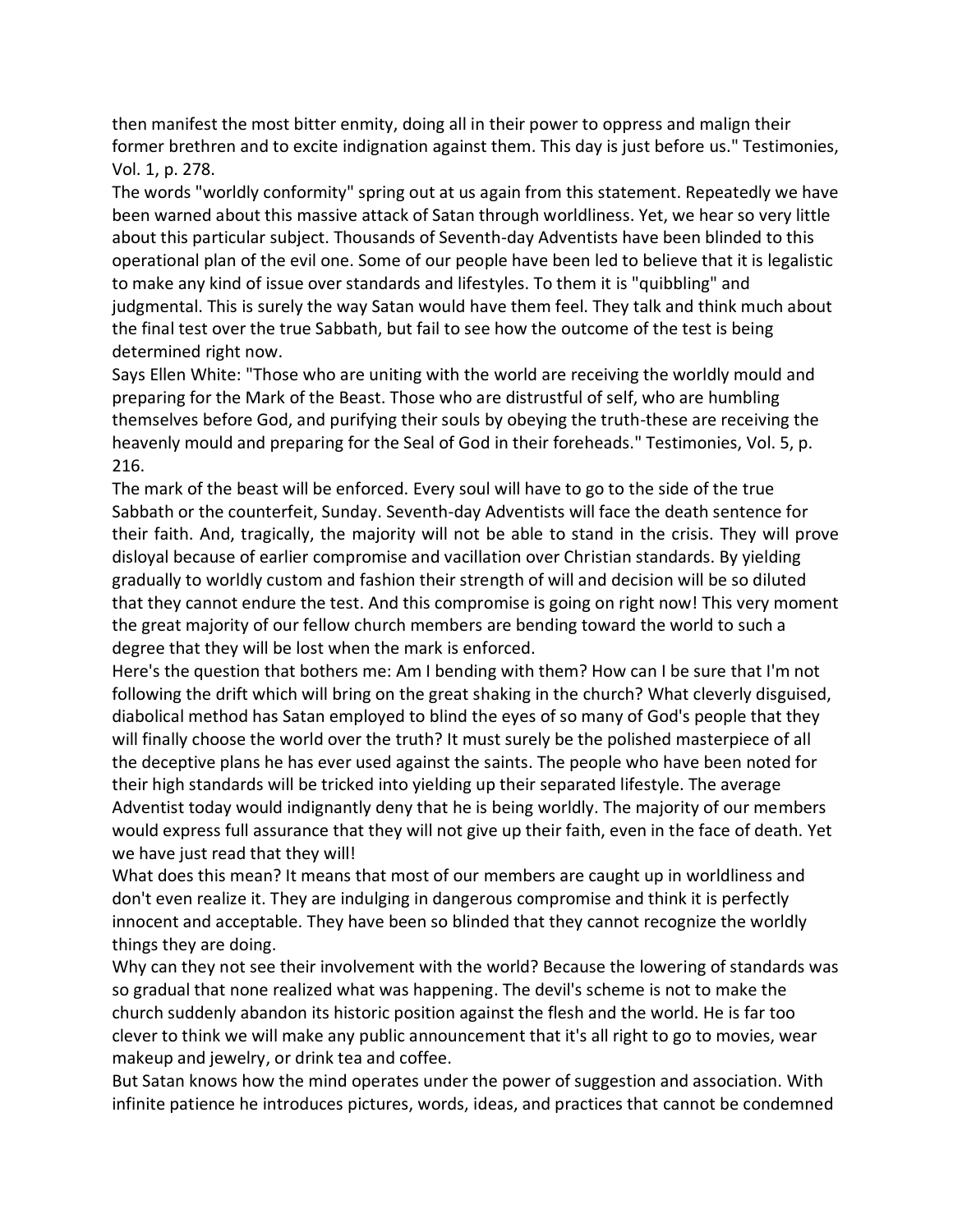per se. In fact, many of Satan's "innocent" devices are not only highly esteemed among men, but have some commendable qualities and features. A perfect example of such a device is television. And how many of us have heard convincing arguments for the fine news, documentaries, and religious programming. No one can say that the TV console in the living room is an evil thing in itself. Taken by itself it is a fine piece of furniture and a source of good information.

Then begins the masterful process of psychological assault in which Satan is unexcelled. Very slowly the discriminations are dulled by glimpses and snatches of borderline comedy, violence, etc. The mind adjusts to the new level of input, and almost imperceptibly begins to tolerate the changing quality of sight and sound.

Two inspired statements will help us see how the work of the enemy develops: "Satan will insinuate himself by little wedges, which widen as they make a place for themselves.

The specious devices of Satan will be brought into the special work of God at this time." Selected Messages, Book 2, p. 21.

"The work of the enemy is not abrupt .... It is a secret undermining of the strongholds of principle. It begins in apparently small things." Patriarchs and Prophets, p. 718.

How important it is to recognize the direction in which we are being led by any particular influence. The manner in which quail are often trapped provides a parallel to Satan's tactics. Wheat is placed several feet from the spot where a snare is triggered to spring shut on the quail. At first the birds approach the good wheat with some obvious apprehension, but because there is no danger in view their fears are allayed.

The next day the wheat is placed a bit nearer to the snare, and the birds are less wary of the scattered grain. Day after day, the wheat is placed just a little bit closer to the trap, until the quail are completely confident that there is nothing dangerous about the fine wheat. Then, of course, the grain is placed inside the snare, and the birds still come. Innocently they trust the good food to remain good, and a safe feast to remain safe. Then the trap is sprung.

I'm not contending that quails should stop eating wheat or that Christians should cease all good activities. The point is that we should be cautious enough to consider the direction in which we are being led and be willing to give up even the "good" things if they are taking us in a direction of spiritual danger.

Can good things lead in the wrong direction? Indeed they can. Christians are led to give up their high standards by degrees, often by a completely innocent-looking process.

This is the way compromise has always slipped into the church. Satan introduces an activity which is only slightly objectionable. In fact, it might be very hard to define exactly why the action isn't good. And because the deviation is so tiny no one really wants to make an issue over it. Some faithful members of the church feel uncomfortable about the matter but are reluctant to say anything for fear of being called fanatical. They decide to wait until there is a larger issue before they take a strong stand.

Unfortunately, there will never be a larger issue. The devil makes certain that all the steps of compromise are very small. He knows that hardly anyone would have the courage to make any sustained objection to the minute degree of digression.

Once upon a time, the devil's favorite argument was, "Everybody else is doing it." Although the young people still use that one occasionally, a new term is currently being tossed about to justify worldly conformity: "A little bit is all right." The dress is just a little bit too short. The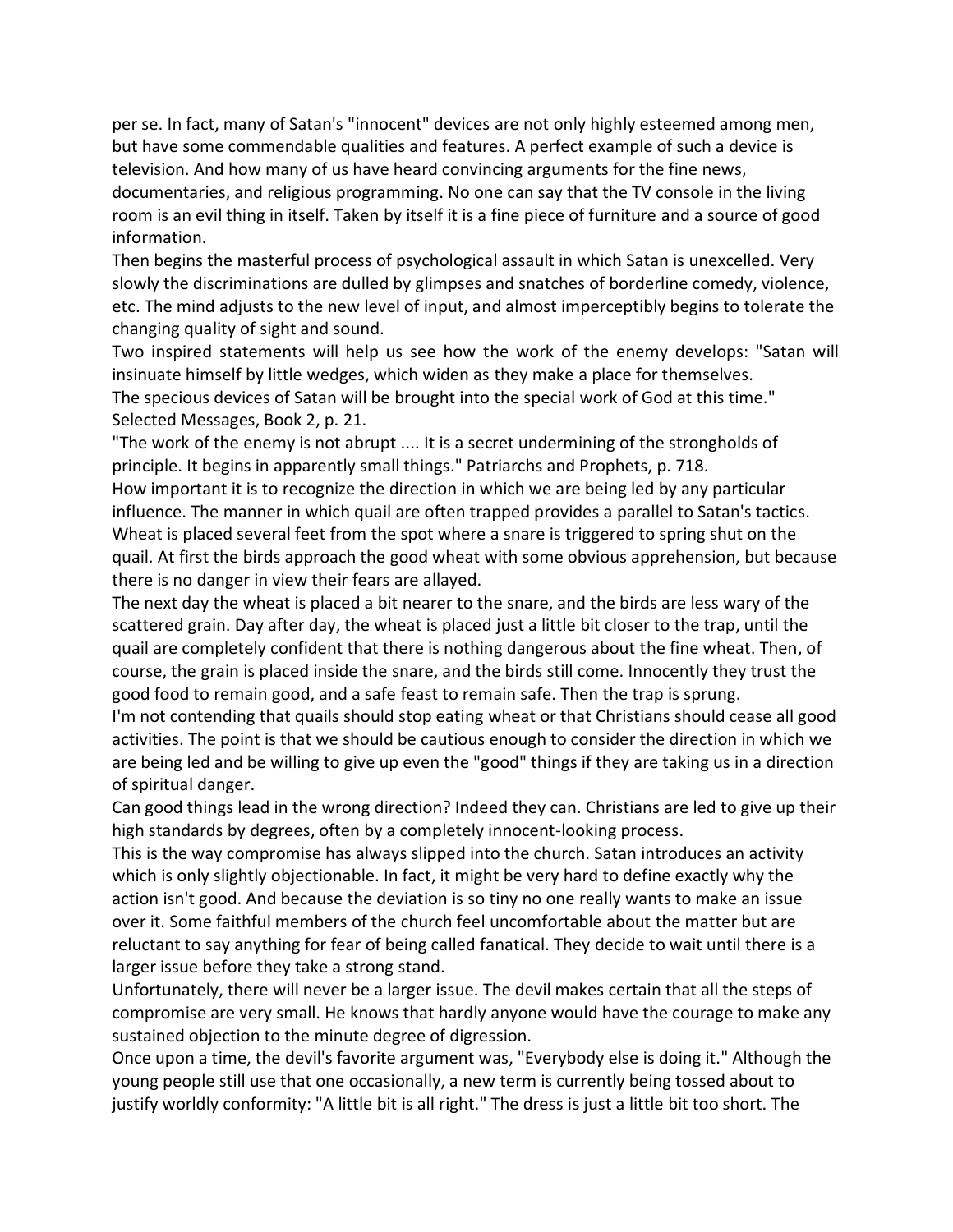drink contains only a little bit of caffeine. The TV program shows only a little bit of violence. The wedding ring is only a small one, and the cosmetics add just a little bit of color. We could go on and on. We can't seem to learn the lesson of Lot as he left Sodom. Most of his family had refused to

leave the doomed city. He had lost everything he owned by choosing to live in that wicked environment--his home, wealth, and lovely daughters. But when the angels urged him to flee into the mountains, he begged for permission to move into another city! And his rationalization was, "Is it not a little one?" Genesis 19:20.

How could he do that? Surely Lot had learned that the cities had almost destroyed him. Since the day he "pitched his tent toward Sodom" the family had inched almost imperceptibly toward involvement with the corrupt society of the inner city. Little by little the transition was made from borderline neutrality to tongue-in-cheek participation.

When Lot pleaded to live in yet another city, he was demonstrating dramatically how gradual compromise can blind the senses and distort the judgment.

How many in the modem church have long ago pitched their tent toward Sodom? How many have taken that first, easily justified step toward compromise? And how many fellow Christians felt uneasy about it but had not the courage to raise a warning? Later, what happened? Those desensitized Christians began to defend the progressive drift of lowering standards by the same argument, "Is it not a little one?" Does this not explain how worldliness has crept even into the remnant church? For example: How did the miniskirt abomination become such a familiar sight in Seventh-day Adventist churches on Sabbath morning? Sister White explains how it happened with the hoop skirts in another generation, and you can see how Satan used the same subtlety to introduce the miniskirt.

"The power of example is great. Sister A ventures to wear small hoops. Sister B says: It is not worse for me to wear hoops than for Sister A, and she wears them a little larger. Sister C imitates the example of Sister A and B, and wears her hoops a little larger than A and B, but all contend that their hoops are small." Testimonies, Vol. 1, p. 278.

Does that sound familiar? Girls and ladies alike in the remnant church began to inch up in their hemlines. If the knee length was all fight, then what was wrong with half an inch above the knee? If it was modest at a half-inch above, then how could another haft-inch make it immodest?

Why was so little said about it in protest? Because every stage of the leavening process was too small to stir an alarm. Not even the ministry realized what was really taking place. Many dared speak out, but they were quickly silenced by charges of having an evil mind. Very few continued to blow the trumpet of warning against the growing violation of modesty.

How can we explain the blanket of silence that often attends these specious intrusions of the world? Apparently much of it is rooted in the fear of offending.

"I saw that individuals would rise up against the plain testimonies. It does not suit their natural feelings. They would choose to have smooth things spoken unto them, and have peace cried in their ears. I view the church in a more dangerous condition than they ever have been.

Experimental religion is known by but a few. The shaking must soon take place to purify the church.

"Preachers should have no scruples to preach the truth as it is found in God's Word. Let the truth out. I have been shown that why ministers have not been more successful, they are afraid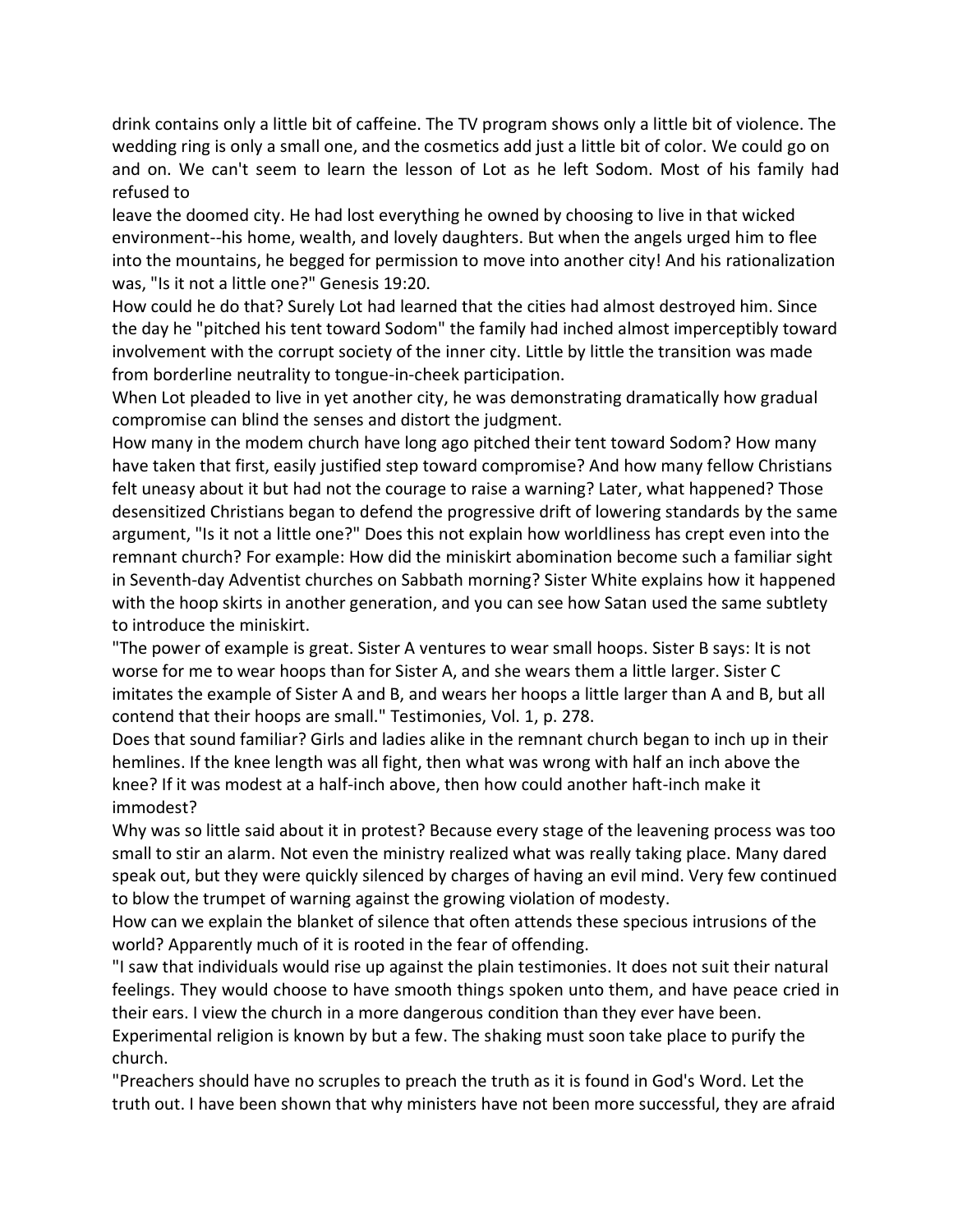of hurting feelings, fearful of not being courteous, and they lower the standard of troth and conceal if possible the peculiarity of our faith. I saw that God could not make such successful. The truth must be made pointed, and the necessity of a decision urged. And as false shepherds are crying, Peace, and are preaching smooth things, the servants of God must cry aloud and spare not, and leave the result with God." Spiritual Gifts, Vol. II, pp. 284-285.

"By some there is a shunning of the living testimony. Cutting truths must not be shunned. It needs something besides theory to reach hearts now. It needs the stirring testimony to alarm and arouse; that will stir the enemy's subjects, and then honest souls will be led to decide for the truth. There has been and still is with some a disposition to have everything move on very smoothly. They see no necessity of straight testimony.

"Sins exist in the church that God hates, but they are scarcely touched for fear of making enemies. Opposition has risen in the church to plain testimony. Some will not bear it. They wish smooth things spoken unto them. And if the wrongs of individuals are touched, they complain of severity, and sympathize with those in the wrong .... When the church departs from God they despise the plain testimony, and complain of severity and harshness. It is a sad evidence of the lukewarm state of the church." Spiritual Gifts, Vol. II, pp. 283-284.

The great need is for courageous ministers who will speak boldly about right and wrong. The pastor who truly loves his flock and his God will not hesitate to call sin by its right name in every discourse. Straightforward preaching which creates concern over wrongdoing is the most genuine demonstration of true love. Such men will weep much over their flock and with their flock, but they will not withhold the message which can heal and restore.

Dietrich Bonhoeffer in his book Life Together made this significant statement: "Nothing can be more cruel than the tenderness that consigns another to his sin. Nothing can be more compassionate than the severe rebuke that calls a brother back from the path of sin." A paragraph from the book Patriarchs and Prophets has influenced my own ministry more than any other thing I have read outside of the Bible. Its solemn message has burned in my soul from the first time I read it soon after ordination. It applies equally to parents as well as to pastors. So, for me it has double impact.

"Those who have too little courage to reprove wrong, or who through indolence or lack of interest make no earnest effort to purify the family or the church of God, are held accountable for the evil that may result from the neglect of duty. We are just as responsible for evils that we might have checked in others by exercise of parental or pastoral authority, as if the acts had been our own." Patriarchs and Prophets, p. 578. Don't miss the thrust of that statement. If I am afraid to blow the trumpet and warn God's

people of approaching spiritual danger, and they are led into sin as a consequence, then I will be held as accountable for those sins as if they were my own. I don't want to answer for the sins of others. That's one reason I am writing this book. Too few are hearing about the covert tactics of our great enemy to break down the strength of the church today.

The only way we are going to stop this worldly encroachment is to draw a line somewhere, and stand on it. The nibbling away of our standards will continue until we muster the courage to resist the first compromise. Mrs. White said, "The distance is widening between Christ and His people, and lessening between them and the world." Spiritual Gifts, Vol. IV, p. 68. Again she wrote: "Our only safety is to stand as God's peculiar people. We must not yield one inch to the customs and fashions of this degenerate age, but stand in moral independence, making no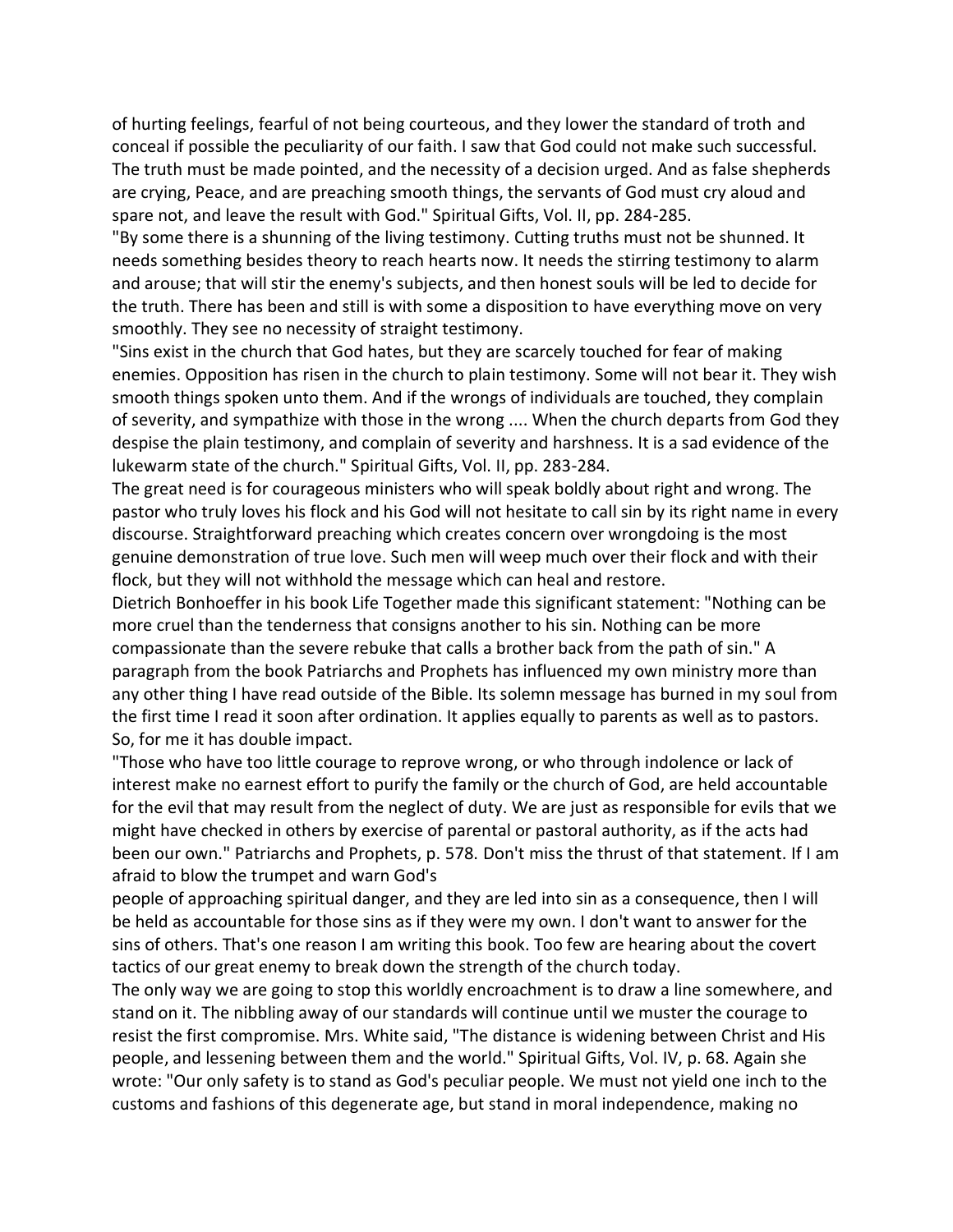compromise with its corrupt and idolatrous practices." Testimonies, Vol. 5, p. 78. It will be our purpose in the following chapters to study certain large areas of Christian standards which Satan has made the special focus of his plan of creeping compromise.

#### IS NUDITY MODEST?

The dress question has probably been the most sensitive area in which to draw lines based upon biblical principle. Disagreement over definition of terms has frightened many ministers away from the subject. What is modesty and immodesty? Other concerned church spokesmen have been troubled by the angry charge of liberals that dress critics themselves are obsessed with evil minds.

Some have even made a gross misapplication of righteousness by faith and have taken the position that any discussion of external conduct constitutes a legalistic denial of Christ's imputed righteousness.

Does this subject merit a few specific observations? Has it been over-emphasized? How many books have rolled from our church presses on the subject? No one can say that it has suffered from overexposure. Hardly a tract or leaflet has expounded on the matter, and few of our books give it any appreciable recognition as a spiritual problem.

But is it spiritual problem? Listen to this statement from Testimonies, Vol. 4, p. 647: "Fashion is deteriorating the intellect and eating out the spirituality of our people. Obedience to fashion is pervading our Seventh-day Adventist churches, and is doing more than any other power to separate our people from God." If this could be said of the dress problem over a hundred years ago, what could be said about it in these days of unisex, the bikini, and topless? Although the miniskirt comes and goes on the fashion scene, there will always be an element of nudity in prevailing styles that needs to be recognized as immodest and unchristian. Lest some should quibble over that word "modesty" let us not try to define it precisely here. But there can be no debate over the fact that anything which hurts a fellow Christian is wrong. And certainly any kind of dress which causes our fellowman to commit sin must be classified as wrong. Then let us be honest enough to admit that the exposed human body is quite capable of stirring up sin in both thought and action. Too many have acted very naïvely toward this mushrooming problem of nudity. It is time to speak very plainly so that both men and women understand the

true nature of this evil. Ann Landers printed this letter in her column at the height of the miniskirt craze several years ago:

# "Dear Ann Landers:

"Here's a message from a dirty old man--age 22. I'm a college senior and the point of view I express here reflects the thinking of a lot of guys. There is nothing so ludicrous as a chick in a thigh-high mini, sitting on a chair or sofa, tugging at her skirt, trying to pull it down to cover her status of respectability. She blushes ten shades of red and asks with eyes big as saucers, 'Am I sitting all right?' Or, 'Is anything showing?'

"If they don't want anything to show, why don't they buy a skirt with some material in it? More than once I've gotten a dirty look because I was caught popping an eyeball.

"Please tell the Great Pretenders who feign insult to come off it. The reason why they go half naked is because they want to create a little unrest. Tell them that act should have been cancelled when they accepted the hike of the hem and said 'to Blank' with decency."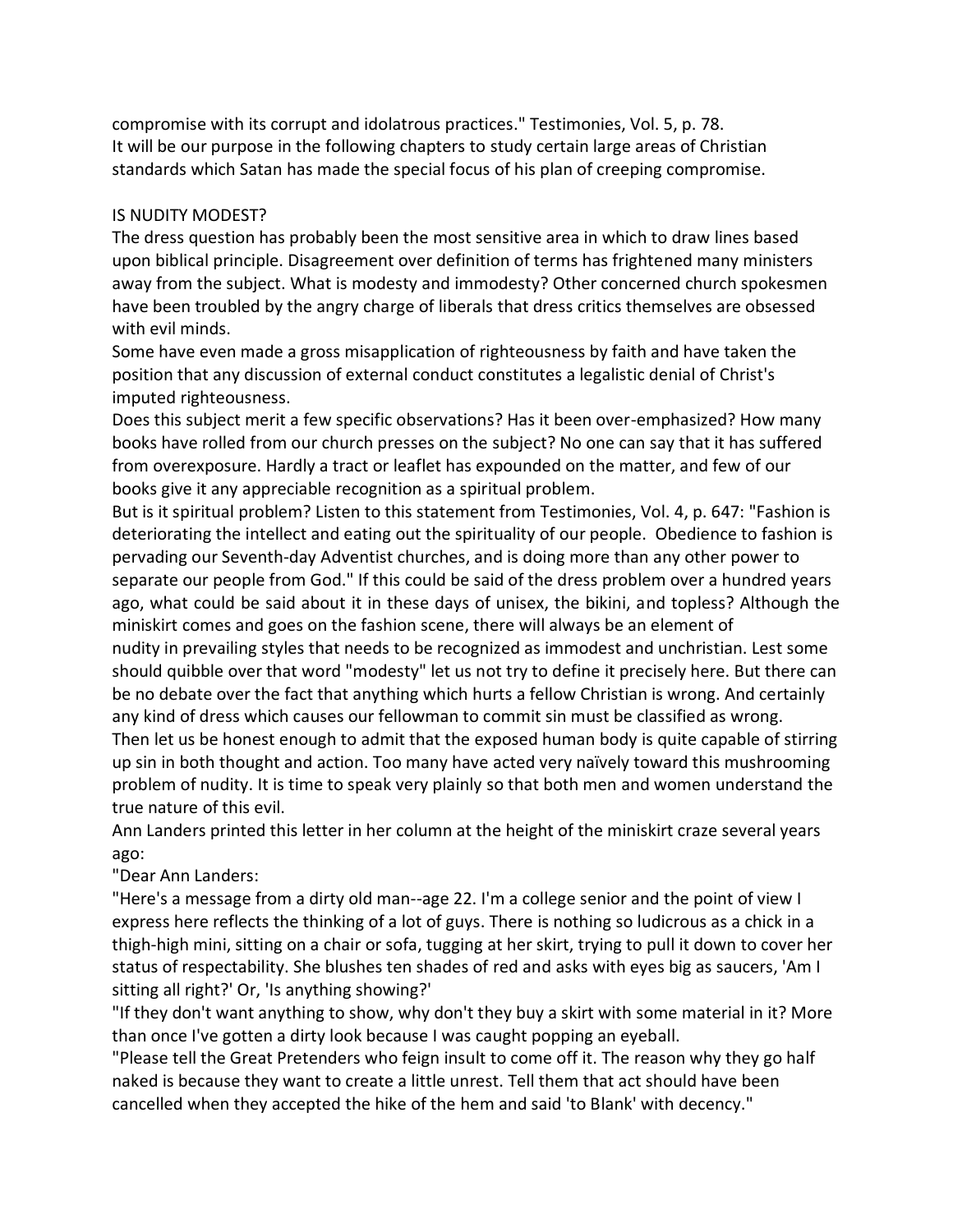Many women have brushed aside criticism of their short dresses by blaming everything on the dirty old men with their evil thoughts. But is that the basic fault? Some months ago I received a telephone call while holding an evangelistic series in the state of Texas. A barber who listened to my daily radio program wanted a personal interview in my motel room. Being a Catholic he did not feel free to attend the public service, but he indicated on the phone that he desperately needed some spiritual counsel.

This man turned out to be a wonderful Christian gentleman. He spoke of his great desire to be saved and to live a godly life. Then he confided the problem. Mini-skirted women came into his barber shop day by day. He prayed and struggled to keep his thoughts pure. With tears in his eyes he asked me, "Is God going to destroy me because I cannot always keep my thoughts clean and holy? Please tell me what to do. I want to be saved and I want to keep my mind upon God, but how can I do it with these half-dressed women before my eyes?" I felt sorry for that barber. He was wrestling with the same problem that every Christian man

and boy has to face. It is not confined to "dirty old men." Every man, woman, and child in the world has a carnal nature by birth. But the male struggle to keep the thoughts straight is based upon more than the fleshly nature. It is rooted in the fact that God created men with a completely different sexual makeup than women.

God made man in the beginning with a very sensitive sexual nature that could be quickly aroused by the sight of female nudity. Woman, on the other hand, was created with a sexual nature which would not be so easily stirred, especially by sight. She was made to be more responsive to touch and tenderness. Her more subtle sexuality could be drawn out by the physical attentions involved in the conjugal relationship.

God gave man his emotional sex nature for the purpose of making marriage more pleasurable and happy. The husband was to be the aggressive one in the relationship. Under this beautiful plan of God, the sex instinct of both husband and wife could be lawfully stirred. But mark this: God never intended for man's sex emotions to be stimulated outside the marriage chamber. And in order to protect him God placed within the woman a delicate sense of modest reserve, so that she would not expose her body except to her own husband.

The plan was perfect, but it has broken down in one area. Satan has managed to destroy to a very great extent that inherent modesty with which the Creator endowed womanhood. Under the growing curse of transgression, women have thrown off the moral restraints. Uninhibited nudity or provocative haft-dress has become the accepted norm of modern fashion. On every side, the Christian, as well as the non-Christian, is forced to look upon scenes of nakedness which are utterly foreign to the original plan of the Creator.

What has been the effect of this perverted order of things? It has produced a sex-saturated society whose moral qualities just about match those of the antediluvians. Jesus said, "But as the days of Noah were, so shall also the coming of the Son of man be." Matthew 24:37. And what were the conditions of Noah's day which would be duplicated in the end of time? Genesis 6:5 says that "every imagination of the thoughts of his heart was only evil continually." We have only to look at the sorry state of today's entertainment and communication media to know how fully this prophecy has been fulfilled. Pornography has been legitimatize. The TV channels are crowded with lewd sex, either implicit or explicit. The world of advertising, and even the daily news commentaries, are sprinkled with profanity and suggestive double-talk. The imagination of modern man seems obsessed with the subject of sex, often deviant and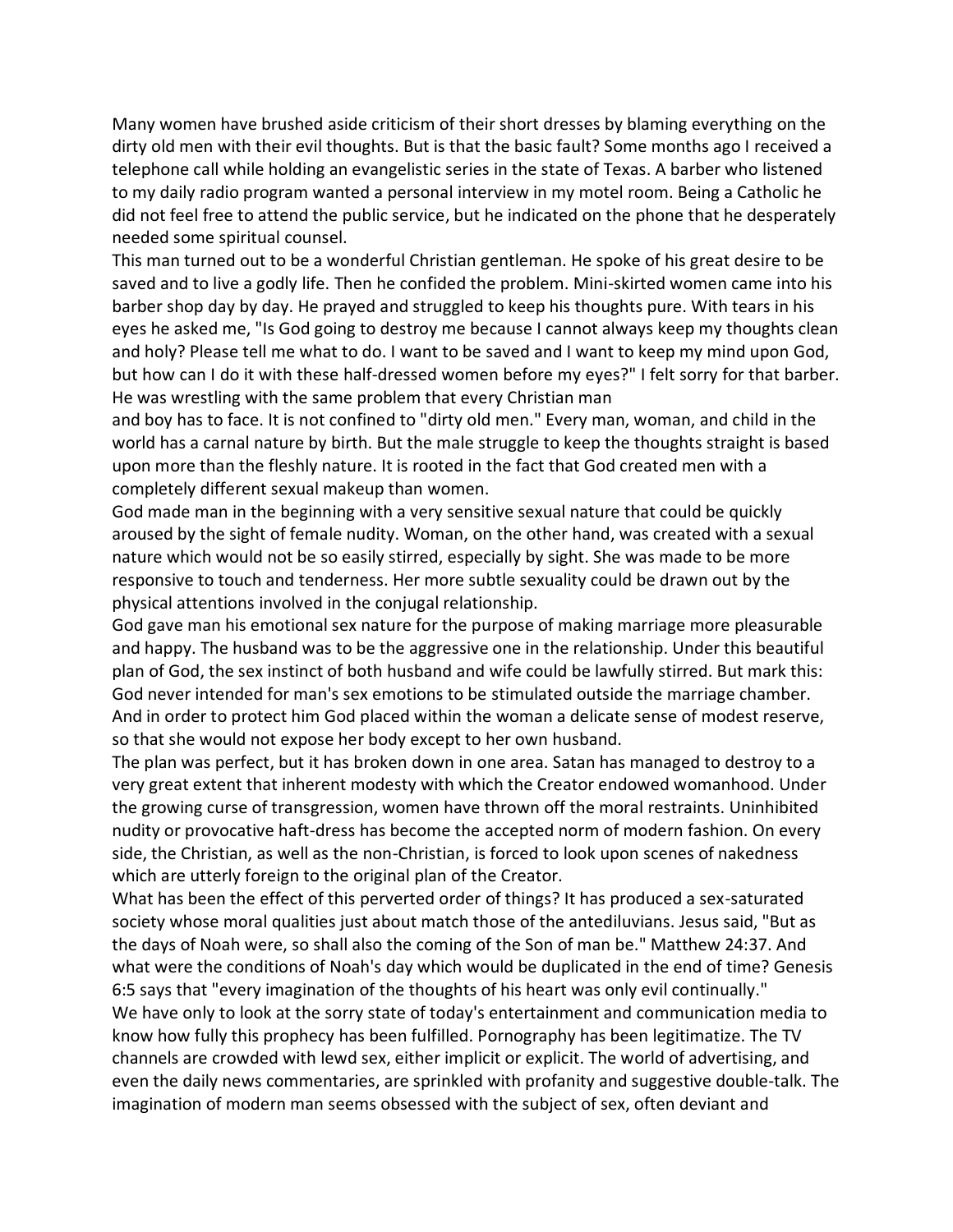perverted. Homosexuality has not only received the tolerant coexistence which it sought after, but has been given recognition by the majority of psychiatrists as normal sex behavior. And what about the Christians who are surrounded by this glorification of the flesh? Unfortunately, it has not been left outside the church doors. Slowly the world edged into the remnant church. By degrees the sight of knees and thighs even in the sanctuary began to be tolerated. The sense of outrage disappeared as we got used to the weekly display. What about the Christian men whose inherent sex nature is so easily influenced by this nudity? Do they respond to the external stimuli by thinking evil thoughts and committing mental adultery? By the grace of God true Christians can lay hold of victory, even over the imaginations of the heart. Through submission and prayer any man can claim the power of a pure mind, but the styles of dress make it a more difficult struggle.

Jesus made it clear that men are easily led into wrong thinking. He said, "Ye have heard that it was said by them of old time, Thou shalt not commit adultery: But I say unto you, That whosoever looketh on a woman to lust after her hath committed adultery with her already in his heart." Matthew 5:27, 28.

And what can be said for the women who dress in such a way that they stimulate this kind of thinking? They are equally guilty before God. For this reason no tree Christian woman, who understands the effect of such a course, will wear the revealing clothes which create such illicit desires. As the dress inches above the knee, the climate of sin is created. For the carnal man, who has not the power of the gospel in his life, there is no chance whatever to resist the temptation. Every miniskirt is fuel which triggers the mind to think the most debased thoughts of which the carnal nature is capable. Christian women should have no share in this kind of enticement.

Indeed, the second greatest commandment of Jesus would be violated by such a course. Christ said, "Thou shalt love thy neighbor as thyself.' How could a woman wear clothing that was designed to cause her neighbor's husband to commit mental adultery and not be guilty of breaking that law of love? Would she love her neighbor as herself if she willfuly did something to cause her neighbor's husband to sin against his wife and against God?

We are dealing here with actions which cause others to sin. Moral issues are directly involved. We are counseled to close every door of temptation.

"Our example and influence must be a power on the side of reform. We must abstain from any practice which will blunt the conscience or encourage temptation. We must open no door that will give Satan access to the mind of one human being formed in the image of God." Testimonies, Vol. 5, p. 360.

Because the female reaction to nudity is so different from that of the male, women often minimize the spiritual problem we are talking about here. Too often their attitude is that men just ought to use more power of serf-control and stifle their mental images. They fail completely to grasp the significant difference which God Himself put into the male nature. That nature cannot be reversed by any human effort or determination. It can be controlled by complete Christian commitment, but Christian women must cooperate in closing the avenues of the soul to temptation.

"Our only safety is to be shielded by the grace of God every moment, and not put out our own spiritual eyesight so that we will call evil good, and good, evil. Without hesitation or argument, we must close and guard the avenues of the soul against evil. It will cost us an effort to secure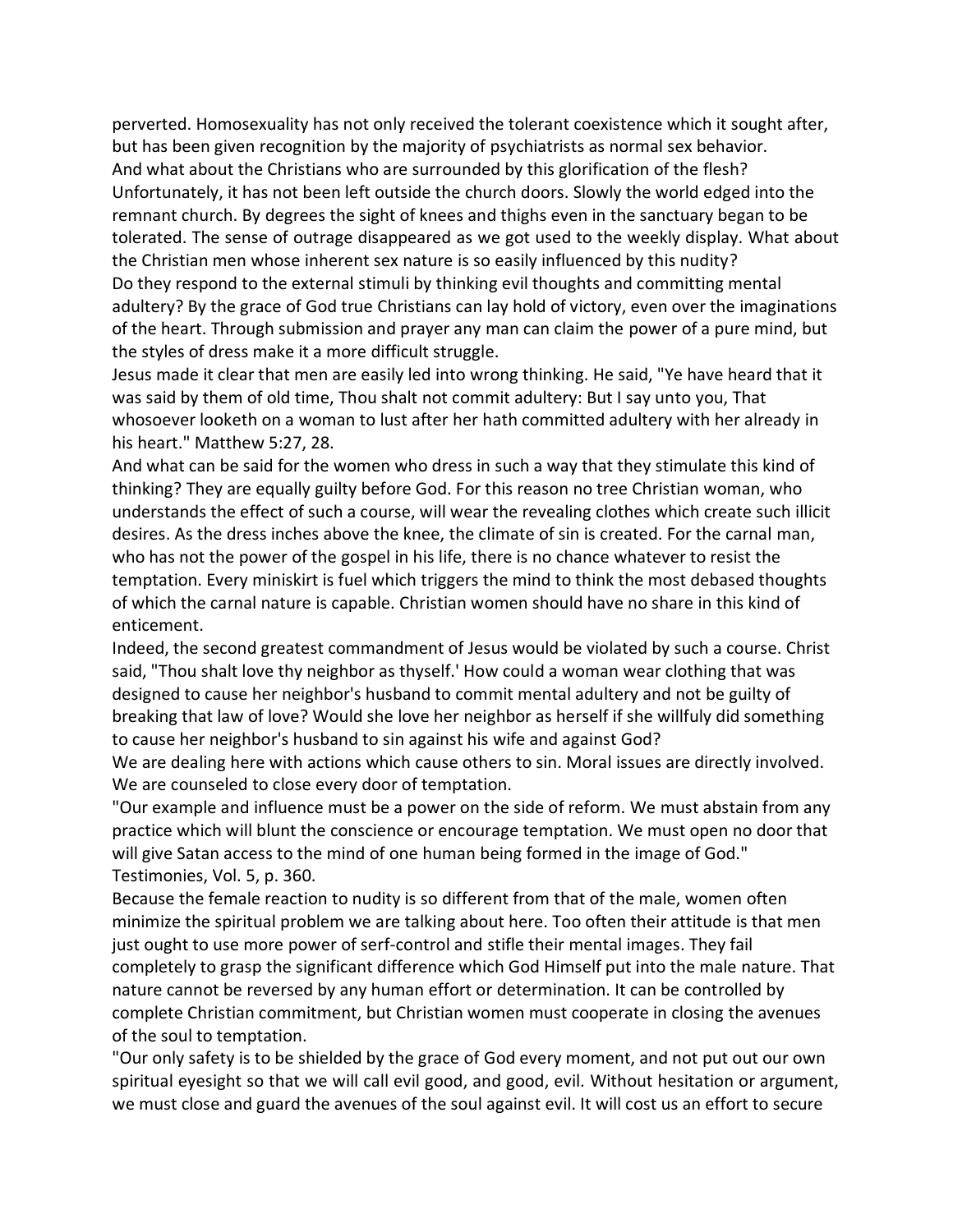eternal life. It is only by long and persevering effort, sore discipline, and stem conflict, that we shall be over-comers." Testimonies, Vol. 3, p. 324.

Perhaps we can better understand Satan's way of operating today if we remember some of his classic manuvers in the past. In 1 Corinthians 10 we read that the experiences of ancient Israel were written for our admonition and example. Reference is made to their leaving Egypt, journeying through the wilderness, and entering the promised land. There is a direct parallel between God's people then and God's people today.

We cannot ignore the fact that Satan's final, win-or-lose-all attack against Israel to keep them from entering the promised land involved the illicit interlude at Baalpeor. The amoral pagan women of Moab swarmed into the camp of Israel with breezy abandon and caused thousands of the men of Israel to fall into sin. God described the scene thus: "For they vex you with their wiles wherewith they have beguiled you in the matter of Peor." Numbers 25:18.

Is there not a striking parallel with the way Satan is seeking to keep modem Israel from entering the heavenly Canaan? Through the wiles of sexual license stirred up by brazen nudity, a lastditch effort has already been launched to subvert the moral integrity of the remnant church. In the judgment plague which swept the camp of the Israelites, 24,000 died-24,000 men who were overwhelmed by the exotic beauty of the seductive women, and lost the privilege of entering the promised land.

How many thousands of God's people today will be enamored and destroyed by a duplication of such fleshly lusts? Paul, after reviewing the tragic scene at Baalpeor made this appeal: "Now all these things happened unto them for ensamples: and they are written for our admonition upon whom the ends of the world are come. Wherefore let him that thinketh he standeth take heed lest he fall." 1 Corinthians 10:11, 12.

Not one man or woman can boast of any great strength against the pervasive glamour of this worldly age. Just as the senses were captivated by the invading beauties of Moab in the camp of Israel, so the homes of modem Israel are being invaded by the dazzling allure of full-color televised nudity and carnality. Many who think they are standing are sadly compromised already and do not even recognize it.

The undress parade of the latest styles and fashions have also breached the spiritual defenses of many in the church. Only time and eternity will reveal how many minds have surrendered to the sensual appeal of immodest clothing. We wonder if Baalpeor could have been any more bold in its deliberate assault on the morals of Israel. Note the public boast of Mary Quant, the inventor of the miniskirt. This fashion designer declared that her creation was for the purpose of making sex (illicit) more available in the afternoon. In an interview she was asked what kind of person today's woman wants to be, and she answered, "A sexual creature. She displays her sexuality instead of this coy business of hiding it. Today she dresses to say, 'I am sexy. I like men. I enjoy life.'" Then she made this bold statement: "Miniclothes are symbolic of those girls who want seduce a man."

We think the Israelites were naive and stupid to fall for Balaam's clever sexual intrigue in days of old, but what can we say for the thousands of Seventh-day Adventist women who blithely donned their miniskirts in the face of Mary Quant's confession?

One of the first evidences of Satan-control is the taking off of the clothes. We have proof of that in Luke 8 where the poor demon-filled man was chained in the Gadarene graveyard. The Bible describes him as "a certain man, which had devils long time and ware no clothes." Luke 8:27.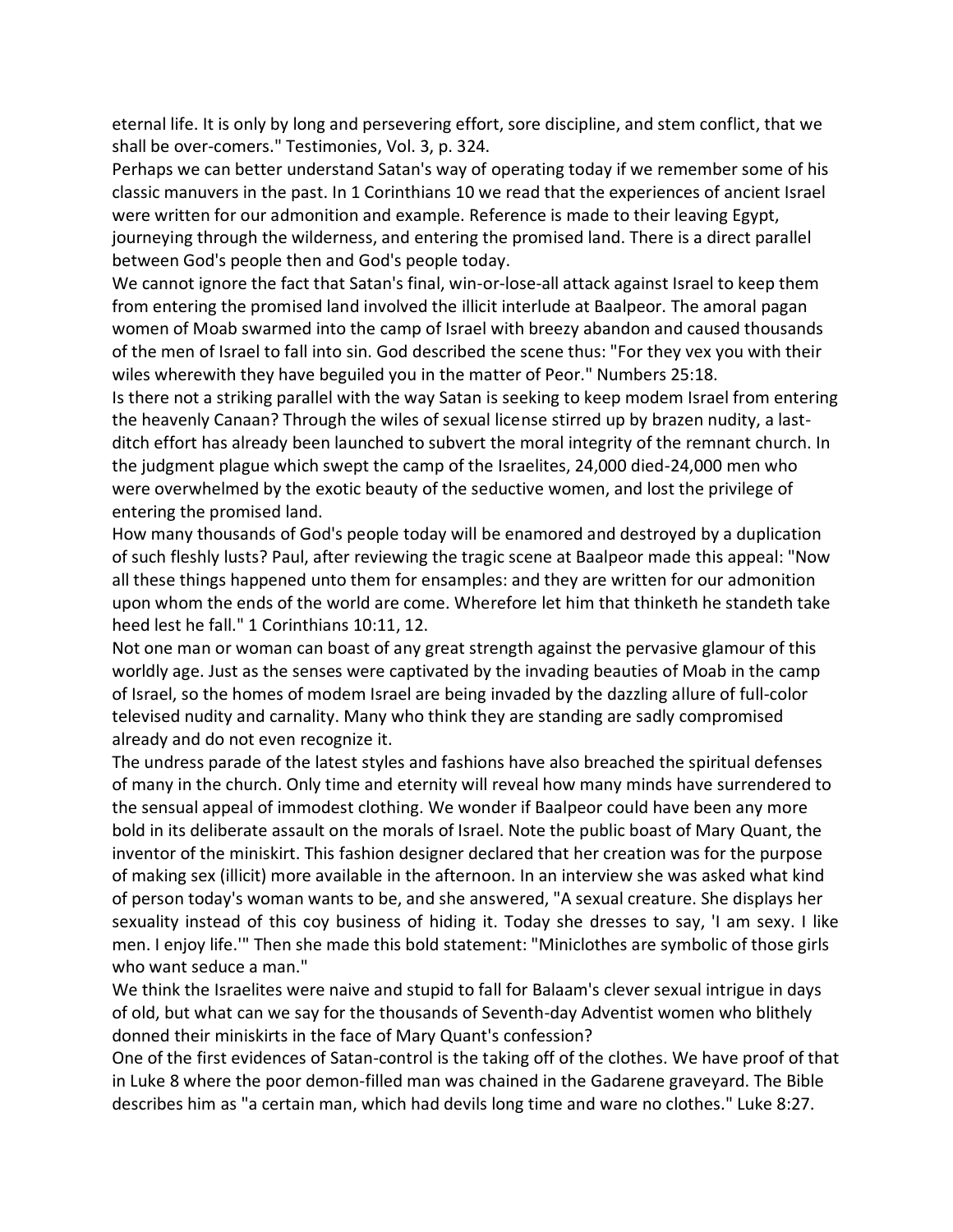Later, when he had been delivered of the legion of evil spirits, he is described as "sitting at the feet of Jesus, clothed, and in his right mind." Verse 35. Evidently his first act upon being set free from Satan's power was to clothe himself again. And the clear implication is that only people not in their fight minds would go around without clothes.

Can we conclude that the mass craze for nudity may be based upon modern devil possession? Do the statistics of mental and emotional sickness not support the conclusion also that great numbers of people are not really in their right minds? And these people are being exploited today by Hollywood promoters, smut writers, lewd cultists, and weird designers. They threaten to strip away all modesty and decency from humanity. Their devilish productions constitute a burning insult to the modesty of the human race.

Paul Harvey, noted newspaper columnist, cited the alarming coincidence of crime statistics and short skirts. FBI crime files reveal that forcible rape shot upward almost in proportion to the rise of the hemline. The consensus of law enforcement officers in 50 states agreed that there is a correlation between the miniskirt and sex crimes. Of the law enforcement officers who responded to the question, "Does the short skirt invite sex crimes?" 91 percent answered in the affirmative. The view was summed up by the juvenile division commander of one large city when he said, "Some sex crimes are committed by individuals aroused by their sensory perception, and short dresses of some girls could provoke such an attack."

A newspaper article from Toronto, Canada, confirms that Canadian police agree with the U.S. report: "'91 percent of Toronto policemen think a woman in a revealing miniskirt is more likely to be a rape victim than is her more modest sister,' a spokesman from the Toronto force said Tuesday. Since 1964, the year the mini was introduced to the female fashion market, rapes have increased by 68 percent in the U.S. and by 90 percent in England," said The Law Officers, a police publication. "Abbreviated costumes are no doubt a factor in offences against women," said Sgt. George Gough of Toronto's Morality Squad. "When a girl in a short skirt is followed by a man after she gets off a street car at night, there isn't much doubt as to what attracted her assailant."

Dr. Luchenstein, physician at Tombs Prison in New York City, worked with 170,000 prisoners over a twelve-year period. He said, "The so-called crimes of passion are increasing alarmingly, and will continue to do so... until the principal cause is eliminated. This, it seems to me, is the present style of dress, which, to say the least, is immodest. Immodest dress has a direct bearing on crime incitation, no matter how innocent the wearer may be."

Lest any should conclude from this data that the male of the human species is the pawn of uncontrollable urges, let me hasten to say that every individual remains accountable to God on the basis of personal decision. Each man carries the responsibility of sovereign judgment and willful choice, providing no excuse for transgression of God's law.

Finally, we stand or fall not because of the force of temptation, but by the deliberate action of the mind to obey the truth or reject it. The influence of provocative dress habitually prevails over the mind which is not fortified with the Holy Spirit.

#### DOUBLE STANDARD EXPOSED

No discussion of modest dress would be complete without touching on the touchy subject of mixed swimming. Only in this area is the miniskirt almost modest by comparison. Here, by the way, we also discover the blind spot in Adventist dress standards. For some strange reason very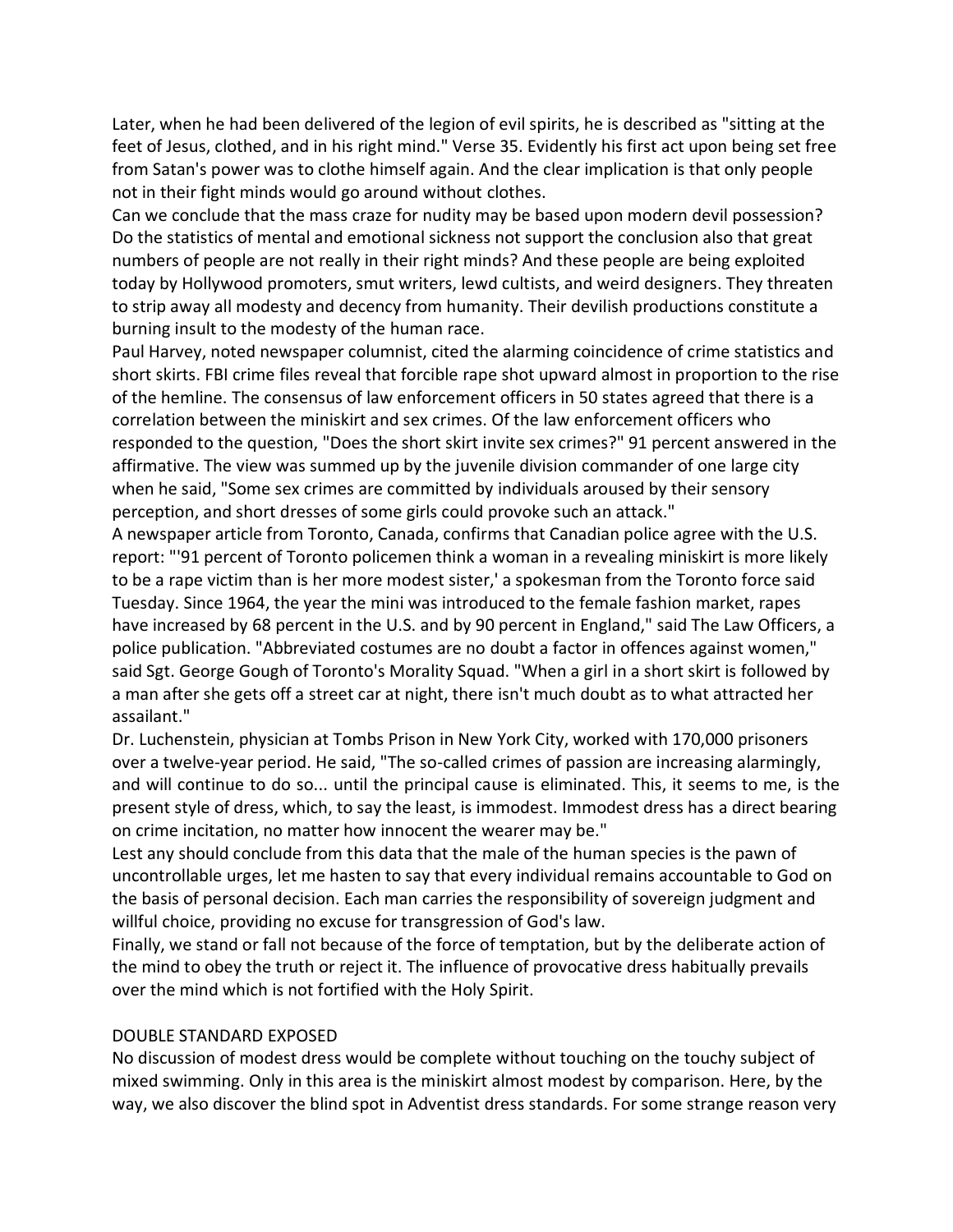little has been said or written on this glaring inconsistency in dealing with our young people. While we take only a soft, role-book type of stand on miniskirts, we have taken no official stand at all on the matter of mixed swimming. And even the unofficial views of most of the ministry and members do not seem to bear any consistent correlation with the historic principles we have espoused as a church.

Although swimming is one of the finest kinds of recreational activity, the modem bathing suit covers much less of the body than the skimpiest micro-miniskirt. In truth, very little is left to the imagination. If we condemn the miniskirt, if we endorse any kind of modest dress principle, no matter how vague, how could we by any stretch of the imagination condone a bathing suit as acceptable Christian apparel? Surely no one is so blind as to miss this point. Our young people are not blind, and this is one of the reasons they seem not to listen anymore when we talk to them about modesty. They see the double standard that is being practiced.

It is common practice in our academies to include admonitions in our handbook about modest dress. After that, there may be much or little said about the length of dresses, including low necks, bare backs, and sleevelessness. But in practically all our schools, sometime during the year, the students and teachers go out to some waterfront location, and spend the day playing together in less clothing than is worn by prostitutes who walk the city streets. In fact, if those students and teachers should walk down the main street of any small town wearing their bathing suits they would be refused admission to most business places. They would scandalize even the unconverted community, and risk possible arrest for indecent exposure. And yet we have blindly accepted this kind of dress as suitable for Seventh-day Adventist Christians to wear in mixed company. It is ironic that what the world calls indecent in one location, the church would call modest at another location. Does this make any kind of sense? The place has nothing to do with it--it is the principle. The principle against exposing the body applies on the street, the beach, or in the shopping centre.

If you want a shocking example of how this creeping compromise has reduced us to the level of the world around us, take a census of the most popular public beaches in July and August. Thousands of Seventh-day Adventists will be mingling with the vulgar multitude. And by the way, you will find no way to identify them from the haft-clothed atheists, harlots, and thieves who frequent those resorts.

All the flesh looks the same. Does the ocean-front location make it modest to shed our clothes? Do we believe that principles of modesty should be applied only at certain times and places? Are male responses to female nudity somehow thrown out of gear during beach parties and swimming socials?

I have found many of our members who have asked themselves the same questions, but because no one else seemed to be questioning the activity they went along without saying anything. The general feeling seemed to be that the end probably justifies the means in this case. They are getting fine exercise and having a good time.

Others have rationalized that because everyone is in the same state of undress, no one is allowing a big bad thought to come into the head. Also, they get so accustomed to seeing one another half naked that they no longer respond to it. These arguments are not only shallow, but they are untrue. If they were true, then we would have a great case for joining the nudist colony.

My convictions against mixed swimming grew in me as I observed the fruits of the practice. As a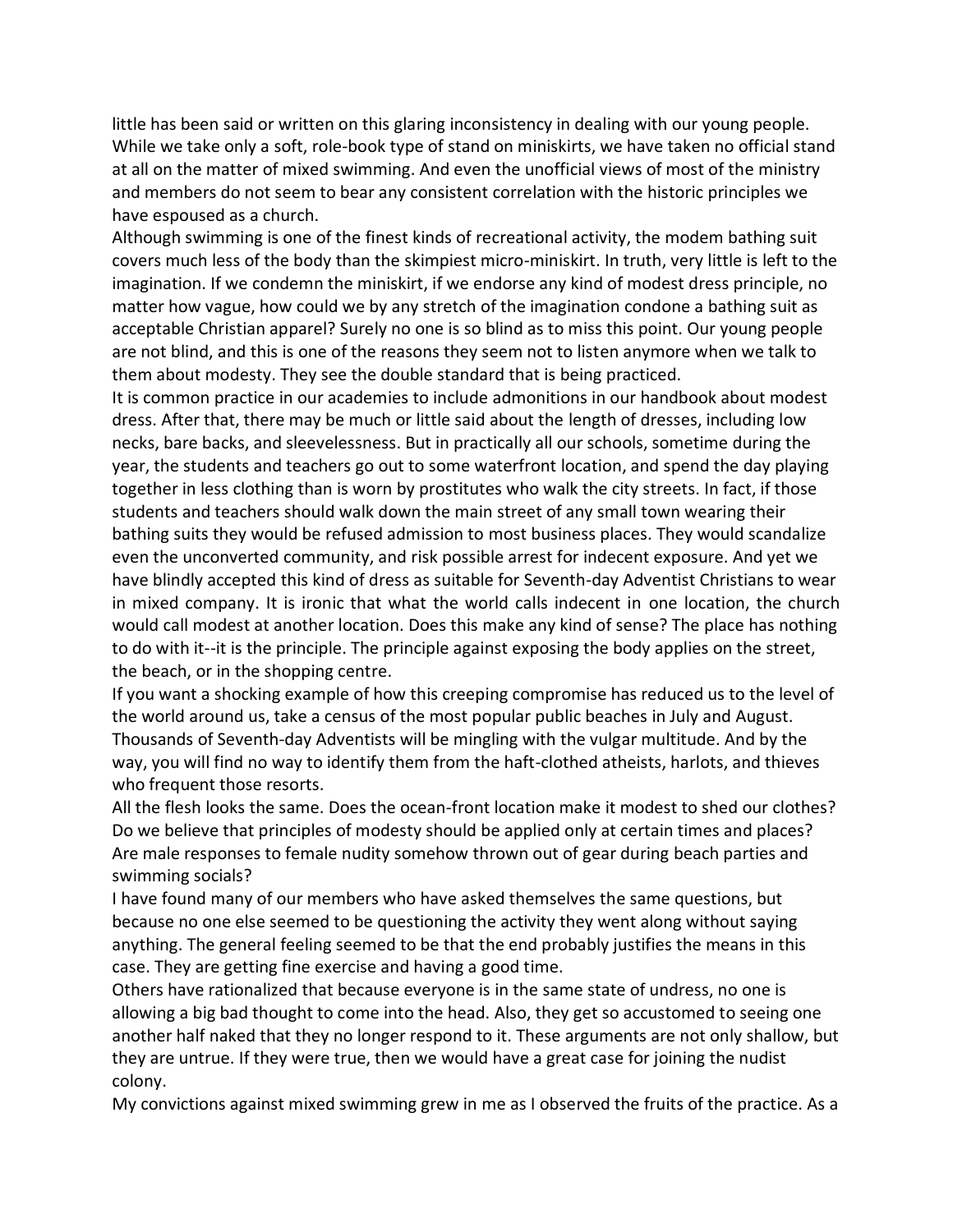young intern-minister in Florida, my assignment in one beachside city was to chaperone the youth at their swimming party. I was astounded to see how inhibitions were lowered by the promiscuous mingling of boys and girls in their bathing suits. Physical liberties were taken, and undue familiarities appeared during the games which were played both in and out of the water. I shall never forget one thing I saw that day. It shocked me into taking my first stand against mixed swimming. One of the lady chaperones climbed up on the shoulders of one of the men who was also helping to supervise the activities. She was one of the spiritual leaders in the church and he was a deacon. Her modesty on Sabbath morning was always exemplary. If a breeze should have lifted her skirt even slightly to expose a knee she would have been embarrassed. Yet, I watched in amazement as she sat astride the shoulders of a man who was not her husband, and rode him around in the water, shrieking with laughter, clad in a scanty bathing suit. She seemed to have no sense whatsoever of the impropriety of what she was doing.

Right then I decided that if this was the effect of mixed swimming I would have to take the position that it was wrong. During the thirty years since that day, I have seen nothing which has changed my feelings about its evil influence. A while ago I was asked to present these principles of modest dress at a camp meeting. After

the meeting, which had occupied two hours in the main auditorium, five young people were waiting to talk to me. The three girls and two boys, all college age, were quite upset by what I had said. The beautiful girl, who seemed to be speaking for all the others, was especially vehement. She said, "How can you say mixed swimming is wrong? We have spent this whole summer with a witnessing team on the Ocean City beach. We spent most of the time in bathing suits, giving Bible studies to other young people on the boardwalk. And this is Tom whom we met there, and he is to be baptized next Sabbath. How can you say we did wrong when we were able to win him for Christ on the beach?"

I expressed joy for the young man who was to be baptized, and commended them for leading him to Christ. Then I asked Tom this question: "Tom, in your association with these girls on the beach in their bathing suits, did you ever find evil or impure thoughts coming into your mind because of the way they were dressed?" Tom dropped his head for just a moment, and then answered, "Yes, of course I did." Immediately the girls chorused their dismay. "Why didn't you tell us then?" one of them asked. They seemed genuinely surprised that the boys had not come up to them at the beach to tell them their suits were provocative.

They went away that day wiser young women, but do you think they forthwith gave up their custom of mixed bathing? I have found that in most cases the ladies do not change their dress styles even after learning how detrimental their influence. The goddess of fashion is a tyrant ruler, and few are committed enough to yield their darling indulgences, especially when the attire caters to the serf nature. Dr. Harold Shryock gives this counsel to young dating couples: "Avoid mixed swimming. Swimming of itself is a wholesome recreation. But when members of both sexes swim together there is introduced an element of personal display which, for any normal human being, directs the thoughts toward the physical characteristics peculiar to the opposite sex. The effort of mixed swimming is to make commonplace those considerations that, for the Christian, are sacred. Mixed swimming tends to lower personal standards of decorum, making physical familiarity seem less objectionable." The Youth's Instructor, July 19, 1960. In the March 1971 issue of Ministry magazine a letter to the editor was printed which is worthy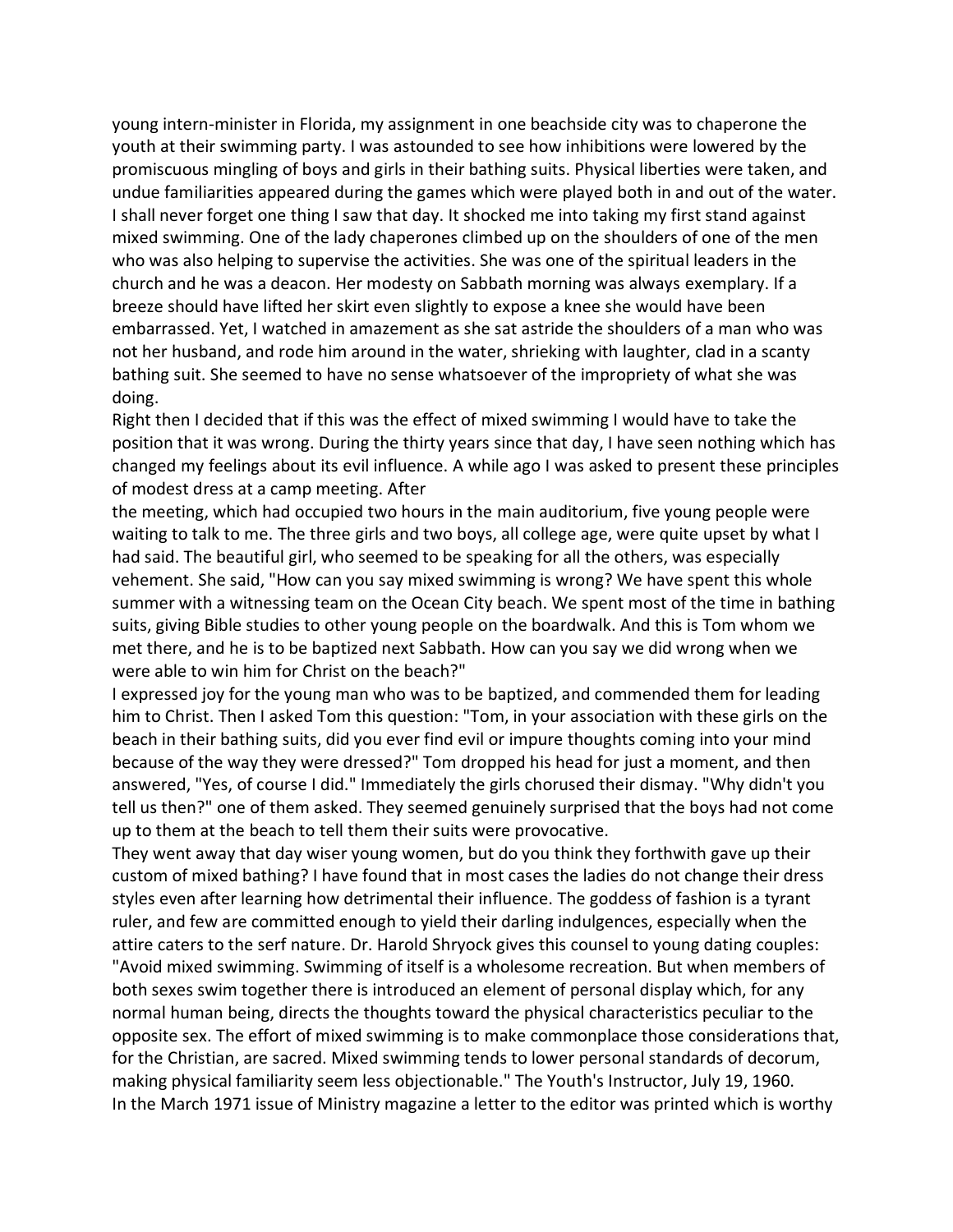of wide distribution. The letter was written by Elder Don Hawley, editor of Life and Health magazine.

"In the January, 1970, issue of the Ministry, one of our ministers wrote concerning the matter of modesty. He pointed out that our criticism of the miniskirt did not seem to correlate with our complete lack of concern about mixed bathing. He, along with the editors, asked that others express their opinion on the subject, but there has followed a strange silence.

"Is it possible that we know intuitively that mixed bathing is not proper, but since it is so universally practiced by the church it seems best to ignore the situation? If so, this is a 'head in the sand' approach. No matter how universal some impropriety may be, we still have to answer individually in the judgment. "Perhaps there were those who did have convictions, but who felt it would not be politically

expedient to express them. I once heard a conference president downgrade a particular pastor because 'he's rather fanatical; he doesn't believe in mixed bathing.'

"We decry the wearing of shorts, the backless back, and plunging neckline, and the miniskirt, pointing out that such people are 'half naked.' But if that person switches to a condition of being three quarters naked (i.e. into swim wear), then all is well. Apparently if we want to do something badly enough, such as engage in mixed swimming, then the laws of modesty can be temporarily abrogated.

"Until a few years ago at least, a person leaving a public beach in swimming attire and walking a block to a shopping area, would risk arrest for' indecent exposure.' Isn't it a bit strange that what the world labels indecent, the church finds acceptable?

"In one conference the following regulations are in force during camp meeting: 'Swimmers are requested to use bathing caps and to be properly and modestly dressed going to and from the pool. Street clothes or bathing robes are required.' Think about this for a moment. The unavoidable inference is that once one gets to the pool, it will be all right to wear only bathing attire and be immodestly dressed .... "

Some have asked whether E. G. White spoke on the subject of mixed bathing. According to the White Estate there is no record of such counsel. Obviously, the wearing of bikinis and skimpy bathing suits was not any problem under the Victorian aura of the mid-1800s.

When I wrote for information on the subject from the White Estate, they sent me a copy of a letter which had been written to someone who had made a similar inquiry. The secretary of the Estate wrote the letter December 8, 1953:

"The question of mixed bathing about which you wrote sometime ago is certainly a most difficult one to deal with under present day conditions. Unfortunately we have not a single statement in the writings of Ellen G. White in which the subject is mentioned directly. Conclusions must be based on principles stated in the Bible and the Spirit of Prophecy rather than on any specific bit of instruction. Of course, this is true of many other subjects concerning which we must make decisions regularly. You asked about my convictions on the matter, so I shall pass them on with some of the statements of principles involved in reaching the conclusions.

"In dealing with a good many hundreds of young people during the years of my teaching, I have discovered what you have also found--that, while it may be difficult to hold the line regarding some standards and activities, it is easier to hold than to back up after yielding to pressure to follow a course of action that is not clearly a right one. So far as I can learn, our colleges that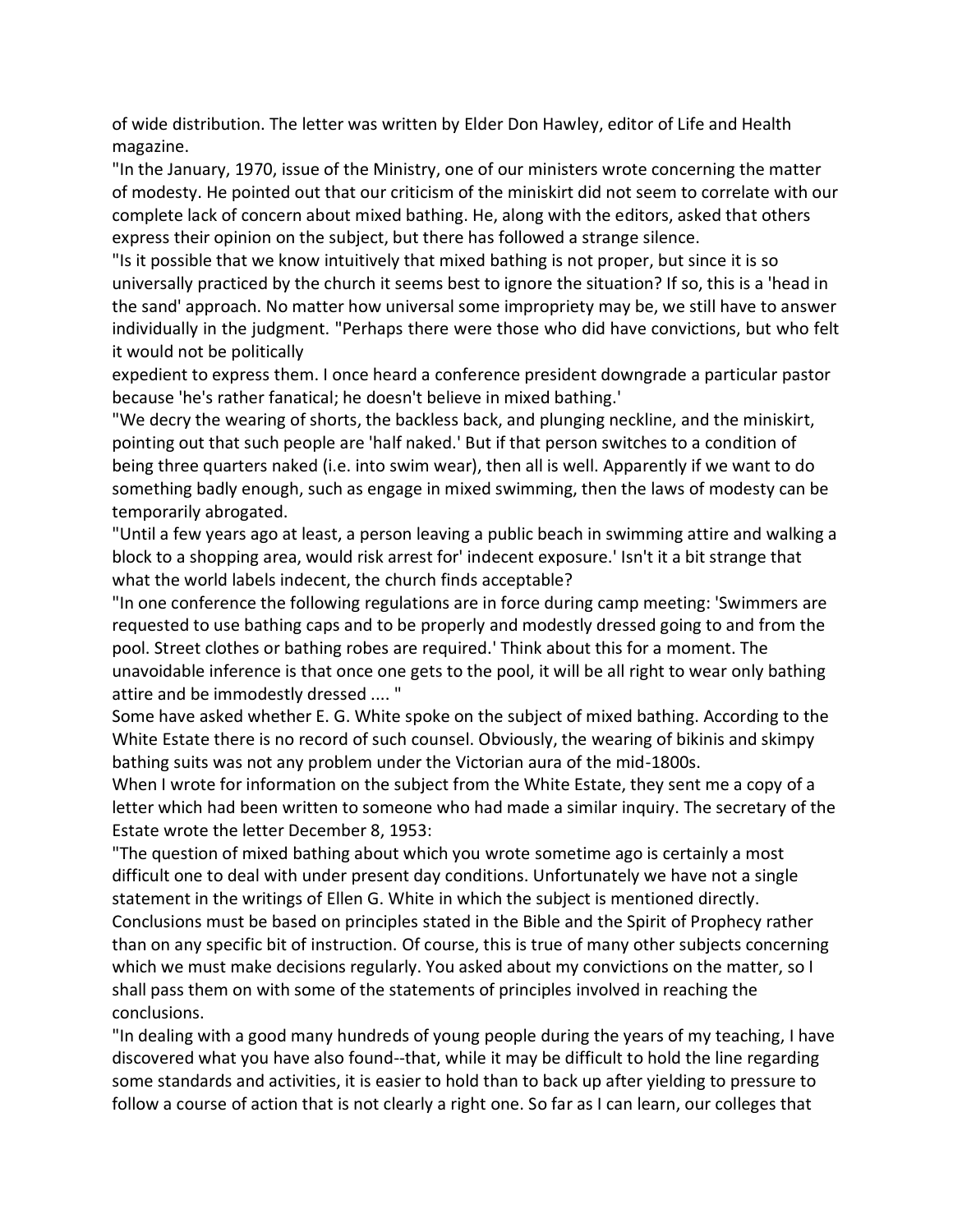have pools are still holding to separate periods for swimming. That is the position recommended by our Missionary Volunteer Department, and I believe the position is a sound one. "You may be interested to know that the Missionary Volunteer Advisory Council, in its meeting

just preceding the recent Autumn Council, emphatically reaffirmed its former position that we should not sponsor groups for mixed bathing. While the action does not specify all of the situations involved, the discussion centerd in the church and M.V. Society, the school, and the camp. The men felt that circumstances warrant a strong reaffirmation of this point of view. Their observation has been that where some have not followed this course, most unfortunate results have obtained.

"You mentioned that our young people are beyond being shocked by anything they might see in connection with a swimming party. I believe that is true of many of them. One of my great questions is whether we as church leaders should sponsor things that will only serve to foster this tendency to be shock-proof. We must admit that repeated exposures to consciencedeadening influences have brought our young people to the condition in which we find them. Is it not our responsibility to do our best to avoid anything that will continue these influences? Rather than there being more reasons today for going ahead with mixed bathing than in the past, it seems that with the increased freedom of association and almost complete lack of inhibitions on the part of young people the reasons for avoiding more freedom are multiplying. "So far as the argument is concerned that people are so used to seeing immodesty that immodest bathing suits mean nothing to them, I believe that it is entirely fallacious. The Bible instruction is that Christians should be modestly dressed no matter what anyone else does. The fact that many consciences are hardened does not alter basic principles. It would require a rather ingenious individual to invent arguments to prove that the modern version of the bathing suit is 'modest apparel.' While many refuse to admit it, for boys and men to be in close association with girls and women in the near state of nudity that the current bathing suit encourages is a very real source of temptation. All one needs to do is to take a glance at some of the advertising matter for women's bathing suits, to discover that it is the studied purpose of the manufacturers to focus male attention on the female form. For the church to encourage association on this basis is not a soul-winning endeavor.

"While it is true that many young people, especially the teenagers, consider us unrealistic in our approach to matters of this sort, that is not a new attitude. My contact with history has left me with the distinct impression that every generation of young people has considered its elders hopelessly out of date. As Christian parents and leaders, God has left it in our hands to teach our youth in such a way that, while they may not fully agree with us at present, the time will come when they will see the wisdom of our course. I have had many young people in later years thank me for prohibitions against which they chafed when they first encountered them. "You mentioned that those who are interested in swimming parties do not support the other social activities of the church. However, if you should inaugurate church sponsored swims, most of these individuals would still not support anything but the swims. They would not immediately gain interest in the other activities just because you had yielded to their urging in this matter. "All this may sound as if I am one of those 'ridiculously unrealistic' persons of whom the young

people speak. I assure you that this is not so. It is just that I have lived with young people every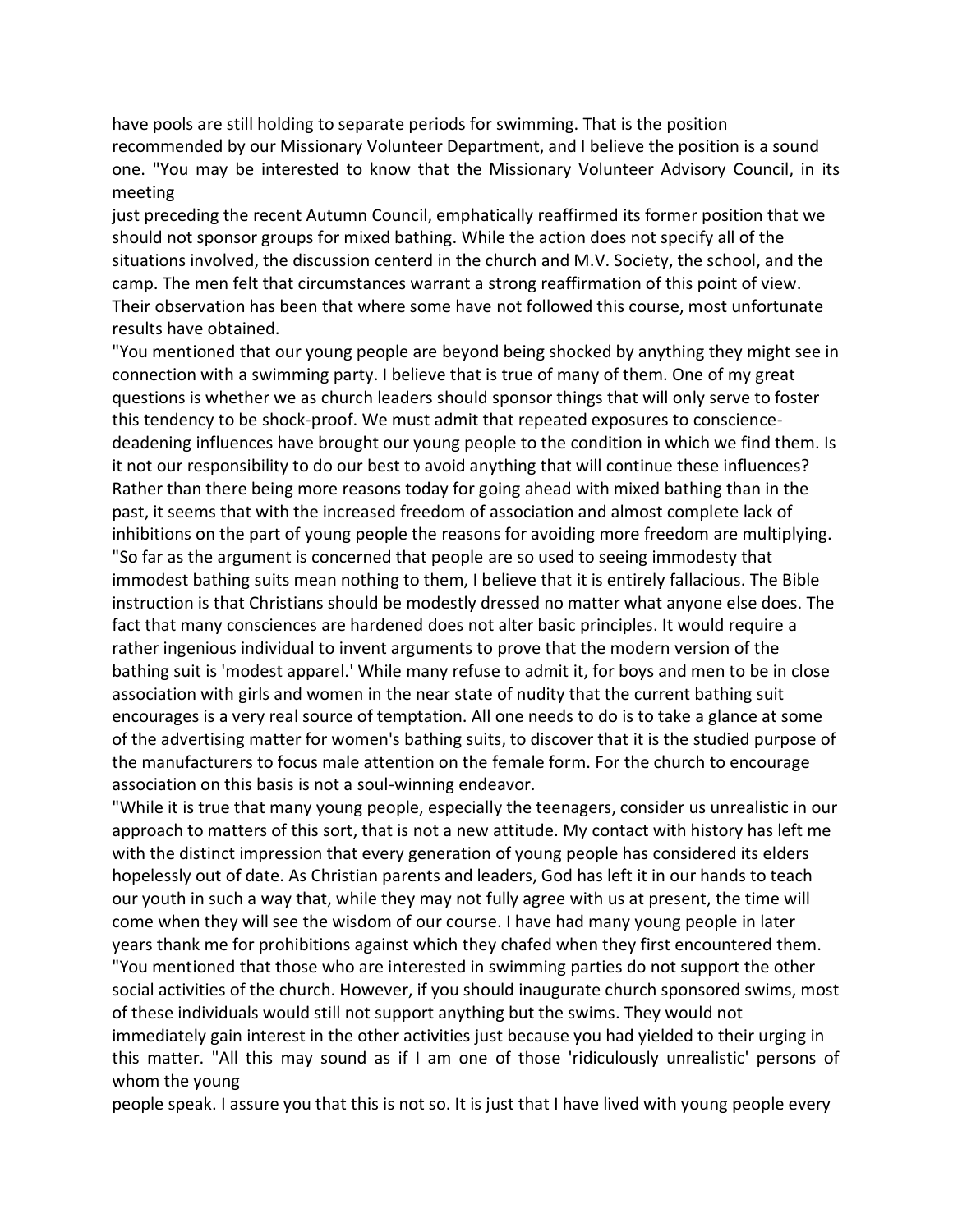day for so many years that I have become exceedingly aware of the results when we yield to some of their unwise urgings. These days we need to place before our young people every incentive for right thinking and acting. Mixed bathing is not such an incentive. "Swimming is one of the best of all exercises, and certainly it is a proper physical activity for Christians when engaged in moderation and under the proper circumstances. If it is the physical benefit that is desired, this object can be gained by our sponsoring swims for young men and young women separately in appropriate places. I greatly miss the opportunity to go swimming as frequently as I would like, because of the difficulty of finding suitable places for the recreation. I know many others who feel the same way, but our young people must learn to take a proper attitude toward denying present pleasures for future benefits. "I sympathize with you in your problem. It is a perennial one in our schools, and I have been trying to cope with it for a dozen years. It seems to me that this is something that must be left as a decision for families to make. If consecrated parents decide that they wish to accompany their children as a family or as a group of families, certainly we should not condemn them, but for the church to sponsor swimming parties of this kind is an entirely different matter."

#### UNISEX

Any discussion of dress today would be incomplete without some consideration being given to the topic of unisex. One of the phenomena of our times is the mushrooming growth of lookalike boutiques and hair salons. Unisex shops and signs are appearing all across the country offering exactly the same clothes and hairdos to both men and women. What is the significance of this development? Are there any spiritual dangers inherent in this growing trend? First we need to take note of the astronomical rise in homosexuality in the last few years. America has been literally swamped in a blitz of newspaper and magazine stories about the gay movement, and how it has proudly come out of the closet to demand its rights. Gay marches and demonstrations attract great crowds and wide publicity. Television forums have openly discussed the matter before millions of viewers, with both lesbians and homosexuals taking part.

Psychiatry has given formal recognition to the practice as normal sex behavior. Great Protestant church organizations are not only opening the doors to membership, but are ordaining selfprofessed homosexuals to the ministry. Churches have been established exclusively for the worship of homosexuals, and some marriages have been performed and publicly registered between two persons of the same sex. Much has been written about the possible causes for this spectacular escalation of a very old

perversion. Very few seem to understand exactly why it has made such a sudden resurgence, but I believe we can discover the reasons by examining some parallel social developments which have given explicit encouragement to the gay movement. There is a cause for every effect, and through the centuries of time the same conditions have produced similar results. AH Bible students are acquainted with the strong condemnation of sodomy which is woven throughout both Old and New Testaments. God labels it as one of the worst abominations, a sin which will utterly deprave and destroy. The ancient pagan world was riddled with the vice. The very name is derived from the city of Sodom which harbored a host of militant homosexuals. Paul speaks in Romans 1:26 and 27 of "vile affections: for even their women did change the natural use into that which is against nature: And likewise also the men, leaving the natural use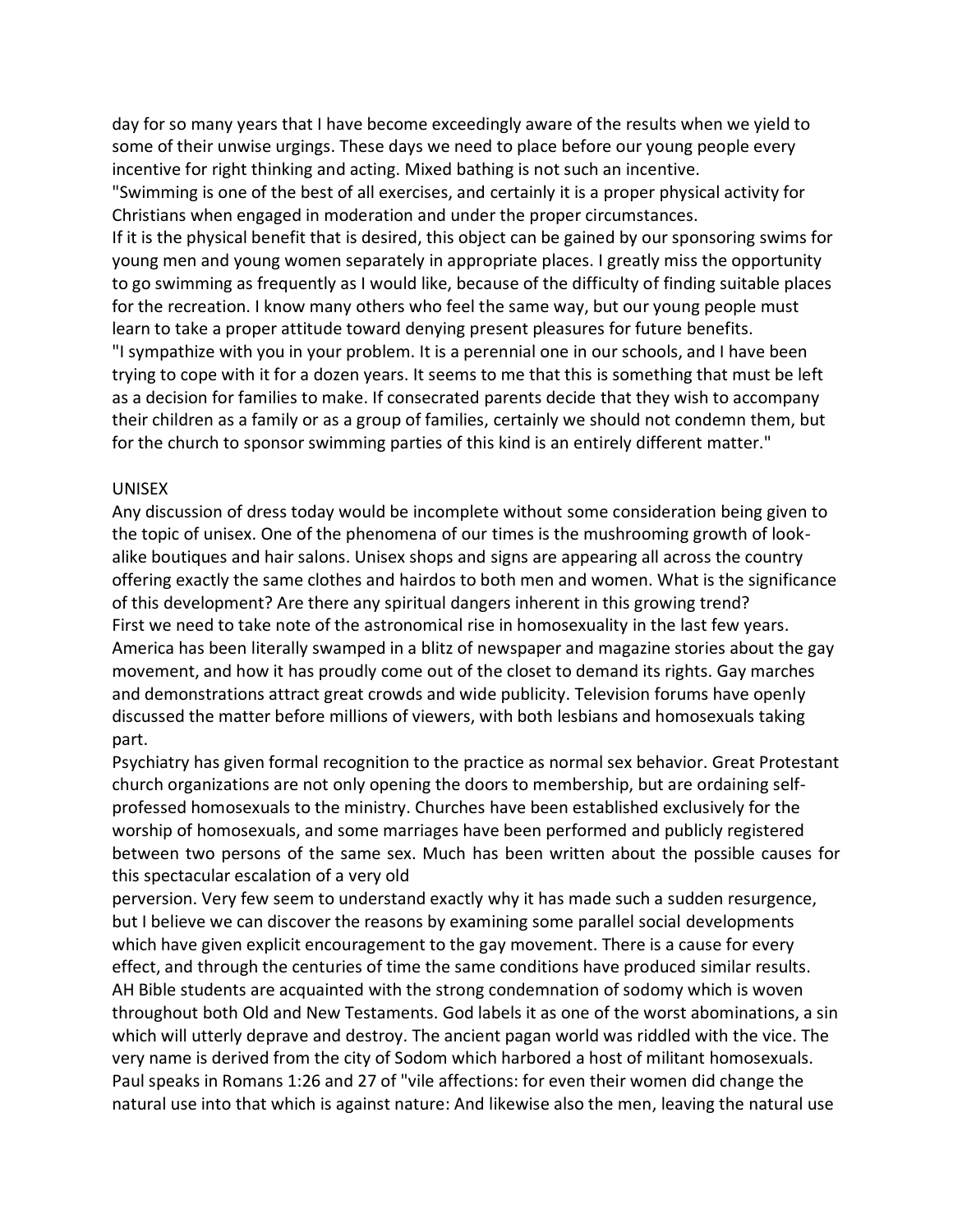of the woman, burned in their lust one toward another;, men with men working that which is unseemly, and receiving in themselves that recompense of their error which was meet." The reprobate minds "which commit such things are worthy of death," Paul stated in verse 32. The land of Canaan, which the Israelites were to possess, was filled with the perverse iniquity of sodomy or homosexuality. This was one of the reasons God gave such explicit instructions for them not to intermarry or intermingle with the inhabitants of the land. They were to avoid any contaminating contact which could lead Israel to join their debased practices. Furthermore, they were given specific instructions against dressing in a way that could create the climate for committing this sin. "The woman shall not wear that which pertaineth unto a man, neither shah a man put on a woman's garment: for all that do so are abomination unto the Lord thy God." Deuteronomy 22:5.

Because sodomy involves a changing of sex roles which is usually accompanied by a pattern of acting and dressing like the opposite sex, God warned His people not to open any door of temptation on this matter. They were to maintain clear lines of distinction between the dress of men and women. The New Testament reaffirms this principle of separation in appearance. Paul wrote, "Doth not even nature itself teach you that, if a man have long hair, it is a shame unto him? But if a woman have long hair, it is a glory to her." 1 Corinthians 11:14, 15.

Now we are ready to make some observations about the modem social scene which could explain why we see the alarming rise of homosexuality. If God saw that the blurring of sexual identity could cause problems, then we must admit to having a great problem. We are seeing three factors at work today which have never operated before in human history at the same time. Taken alone, none of these three things would be too impressive. But when we see the combined effect of their influence, it is frightening even to contemplate. The three contemporary conditions are these:

(1) The Women's Lib Movement, whose declared purpose is to interchange the roles of men and women in much of our social, economic, and religious life. (2) The pantsuit fashion revolution, which has led the majority of women to abandon the

traditional feminine dress styles.

(3) The growing tendency of men to dress in frills, with feminine hair styles, and accompanying demasculinization.

This combination of related circumstances has probably been responsible for pushing thousands of borderline homosexuals over the line into perversion. Many of them only needed the little bit of psychotic confusion that the three popular movements thrust upon them. Dr. Charles Winick, professor of Sociology at the City University of New York, is one leading authority who feels that the current vogue for interchangeable clothing is leading us to ultimate disaster. In his provocative book, The New People, he delineates the numerous ways that unisex

is desexualizing the American people. He believes that even the over-thirty group has been critically affected by the radical changes around them, although they don't fully realize how it is happening.

Dr. Winick points out that even the staid business men are edging into patterned, pastel-hued shirts and pants. Men's departments are doing a brisk business in jewelry, scented grooming aids, hairpieces, manicures, face creams, and colognes. Hair nets and permanent waves are discreetly labelled with terms like "trainers" and "hair processing?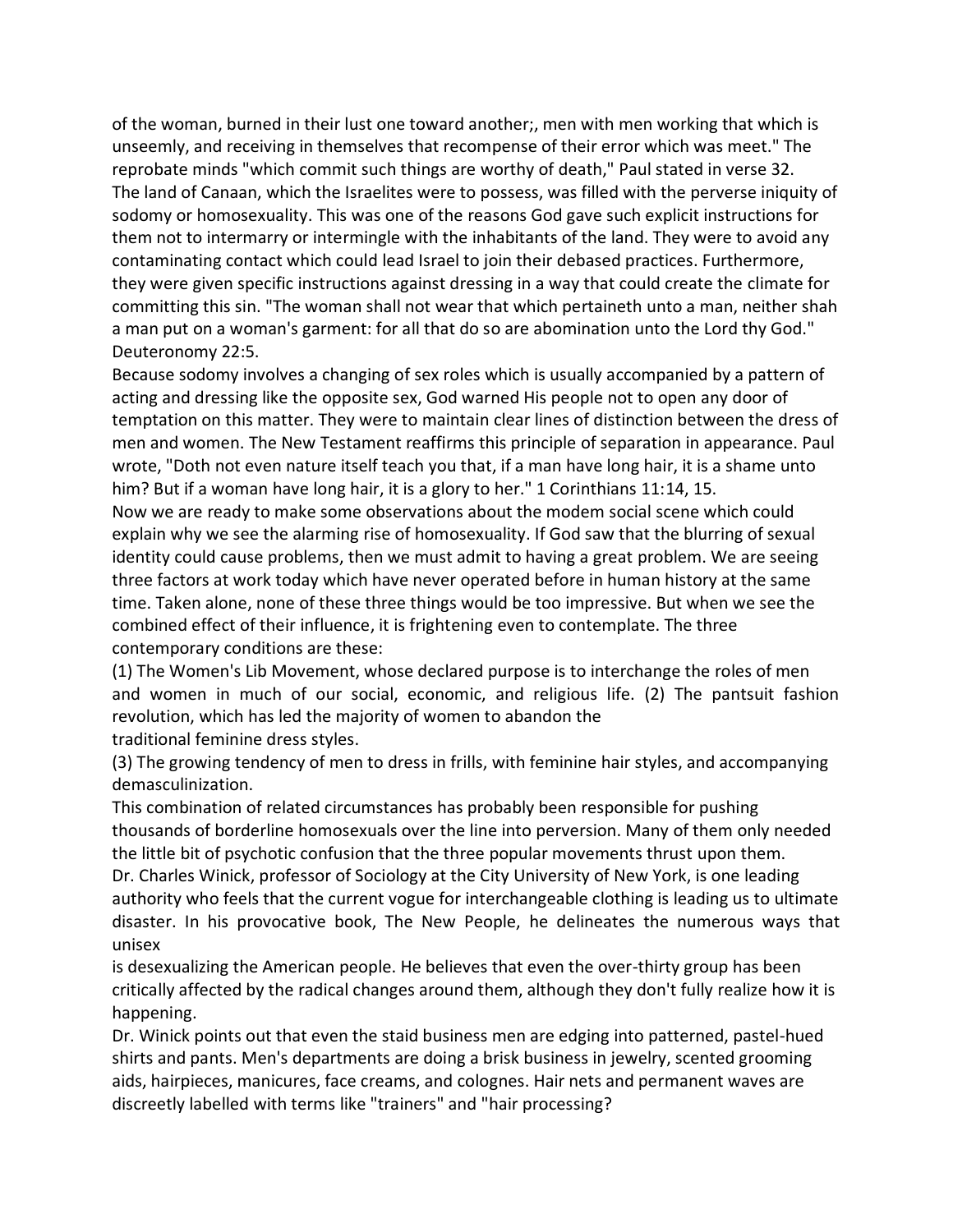In his book Dr. Winick catalogues several hundred pages of items in our culture that have become neutralized, bland, and consequently boring. For example: Parents are giving more and more interchangeable names to their children such as Kim, Chris, Leslie, Gene, Lee, and Dana. He believes that the blurring of masculine and feminine distinctions is leading our society into deep trouble, because people cannot cope with critical life situations until they are certain of their sexual identity. Unisex clothing is confusing them and creating serious emotional crises for many. Sociologist Winick doesn't care how masculinity and femininity are defined as long as they are clearly defined. "Just about every combination of male and female role-relationships can be healthy and effective except one in which roles are blurred," he wrote in Medical Opinion and Review, a magazine for physicians.

With both Bible writers and social experts focusing on unisex clothing as a factor in creating sexual confusion, what should be our own personal attitude toward this spreading vogue? As members of the remnant church we have not been left without guidance on the matter. E.G. White commented on the biblical position in these words:

"I was referred to Deuteronomy 22:5: 'The woman shall not wear that which pertaineth unto a man, neither shall a man put on a woman' s garment, for all that do so are an abomination unto the Lord thy God.' ... There is an increasing tendency to have women in their dress and appearance as near like the other sex as possible, and to fashion their dress very much like that of men, but God pronounces it abomination." Testimonies, Vol. 1, p. 457. Please notice that she called it abomination for women to fashion their dress much like that of

men. So the issue for us is no longer whether the clothes are actually those of the opposite sex. They might be created for one sex only, but be fashioned like the opposite sex. Thus the influence could be to push the bisexuals or fringe homosexuals over the line into the confirmed camp.

Now the question is raised: Where should the line be drawn between male and female styles of clothing? There seems to be no disagreement about wearing the actual clothing of the opposite sex. It is clearly forbidden. There is apparently much disagreement about the degree of similarity which can exist without becoming an abomination.

Many are convinced that the typical pantsuit is already fashioned very much after that of men. But if it is not, how many small changes would it take to put it into the category of being so fashioned? At that point Mrs. White said it would be an abomination. As the pantsuit collars widen and coat styles shift to become more and more masculine, would it be possible to detect the point of transition from stylish to abomination?

Each month as the popular pantsuits adapt slightly more to the unisex, Adventist women continue to buy theirs from the styles available. Finally, one small change could place them in the category of being "fashioned very much like that of men." In harmony with his last-day strategy of creeping in by degrees, Satan could lead the remnant church into the unisex camp just as he led so many into the miniskirt scandal. And it would be done in such a way that few would recognize where the little steps were leading. Remember the small hoops of Sister A? In the same innocuous manner the pantsuits of women and the effeminate styles of men could bring weakness and shame to the remnant church.

Many sincere Adventists believe that the Spirit of Prophecy condones the pantsuit fashions. The truth is that Mrs. White took the opposite position. She condemned it. The popular American costume of Mrs. White's day is described by her in these words: "It consists of a vest, pants, and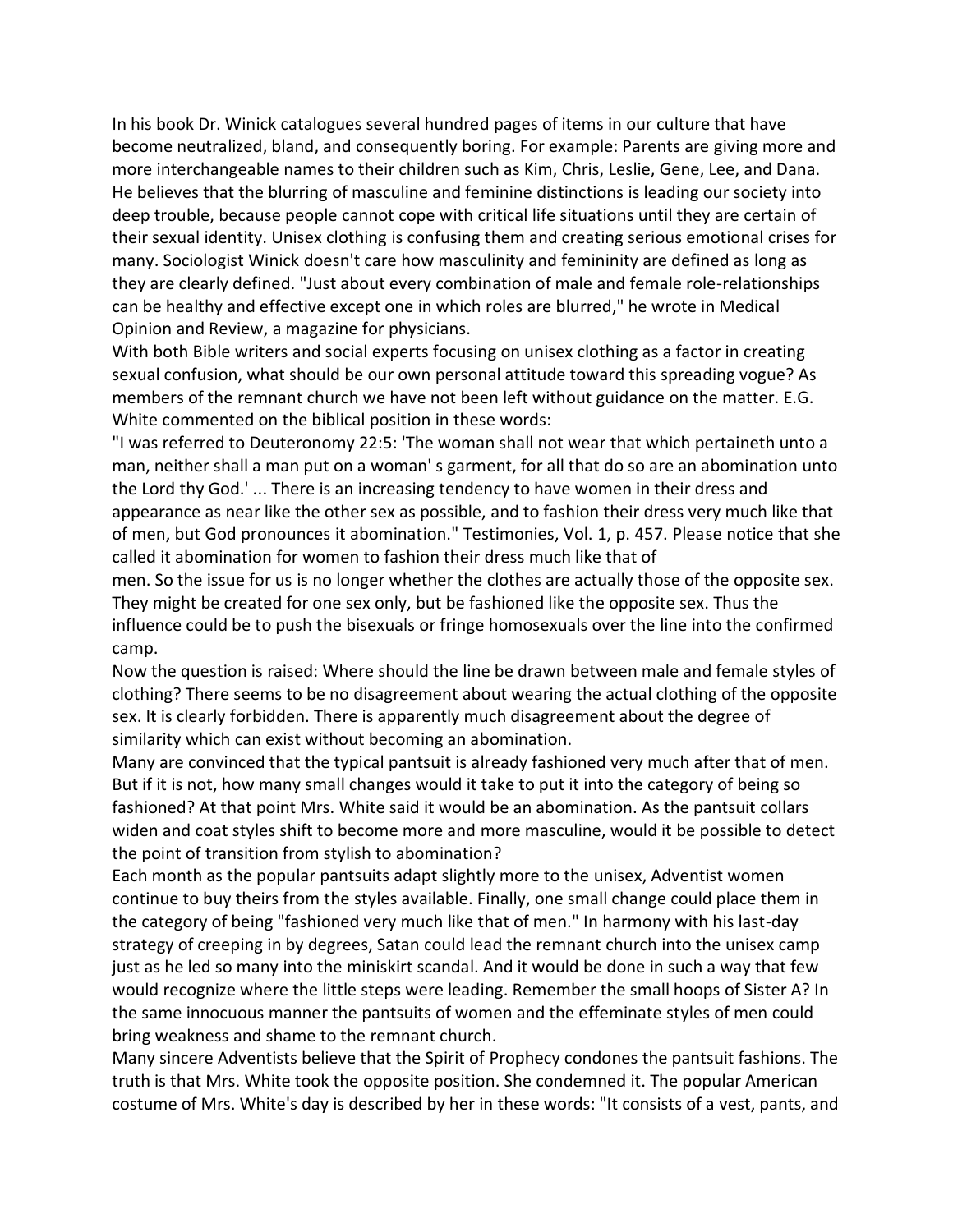a dress resembling a coat and reaching about halfway from the hip to the knee. This dress I have opposed, from what has been shown me, as not in harmony with the Word of God." Testimonies, Vol. 1, p. 465.

In what respect does that dress differ from the modern pantsuit? She was describing almost exactly what we see being worn by the vast majority of women today, except that the dress coat is a bit shorter on today's version. Later Mrs. White described the objections to that particular dress which made it unacceptable. She saw in vision three companies of ladies pass before her. The second group was wearing the dress which she described as the American Costume. Here are her comments: "The dress of the second class which passed before me was in many respects as it should be. The limbs were well clad. They were free from the burdens which the tyrant, Fashion, had imposed upon the first class; but had gone to that extreme in the short dress as to disgust and prejudice good people, and destroy in a great measure their own influence. This is the style and influence of the 'American Costume' taught and worn by many at 'Our Home' in Dansville, New York. It does not reach to the knee. I need not say that this style of dress was shown me to be too short." Present Truth and Review and Herald Articles, Vol. 1, p. 73.

Now the picture comes into clear focus. The dress which was described as "vest (blouse), pants, and a dress resembling a coat and reaching about halfway from the hip to the knee" was not acceptable because the dress did not reach to the knees. In other words, pants apparently were not objectionable if they were covered by a dress which came at least to the knees. This, of course, pantsuits do not do. So we have no reason to conclude that she would approve of today's version of the American Costume, the pantsuit. She clearly stated "I saw that God's order has been reversed, and His special directions disregarded, by those who adopt the American Costume. I was referred to Deuteronomy 22:5." Testimonies, Vol. 1, p. 457. It is tree that some of the pantsuit blouses are distinctly feminine in their cut and style, while others are severely masculine. Many fine Christian women defend the wearing of the feminine type, and others who are just as dedicated see no harm in wearing the more masculine. It is not the purpose of this study to designate some line between these two fashions which separate wrong from right.

No one, as far as I can tell, would know where such a line should be drawn. Every Adventist sister should weigh the dangers involved in taking the first step that would encourage a unisex trend. Those tiny steps which Satan uses to lead into the snare are often so innocent that they can be defended with righteous enthusiasm.

It is truly difficult to debate the argument that pantsuits are more modest than many current dress styles. But in the light of our knowledge about Satan's "modus operandi" and the lesson of the good wheat and quails, we should ask, Where would it lead us7 Would it be a step closer to the abomination that Mrs. White referred to7 And would it give encouragement to Sister B to make her pantsuit just a little more mannish? And what about Sister C, who would go a step further?--and they, along with every other lady who wears them, all the while protesting they are not wearing masculine clothes at all.

#### COLORFUL COSMETICS AND JEWELRY

One of the most frequent and mistaken complaints that people make against religion is that it is too restrictive. In this permissive age when all the emphasis seems to be upon "doing your own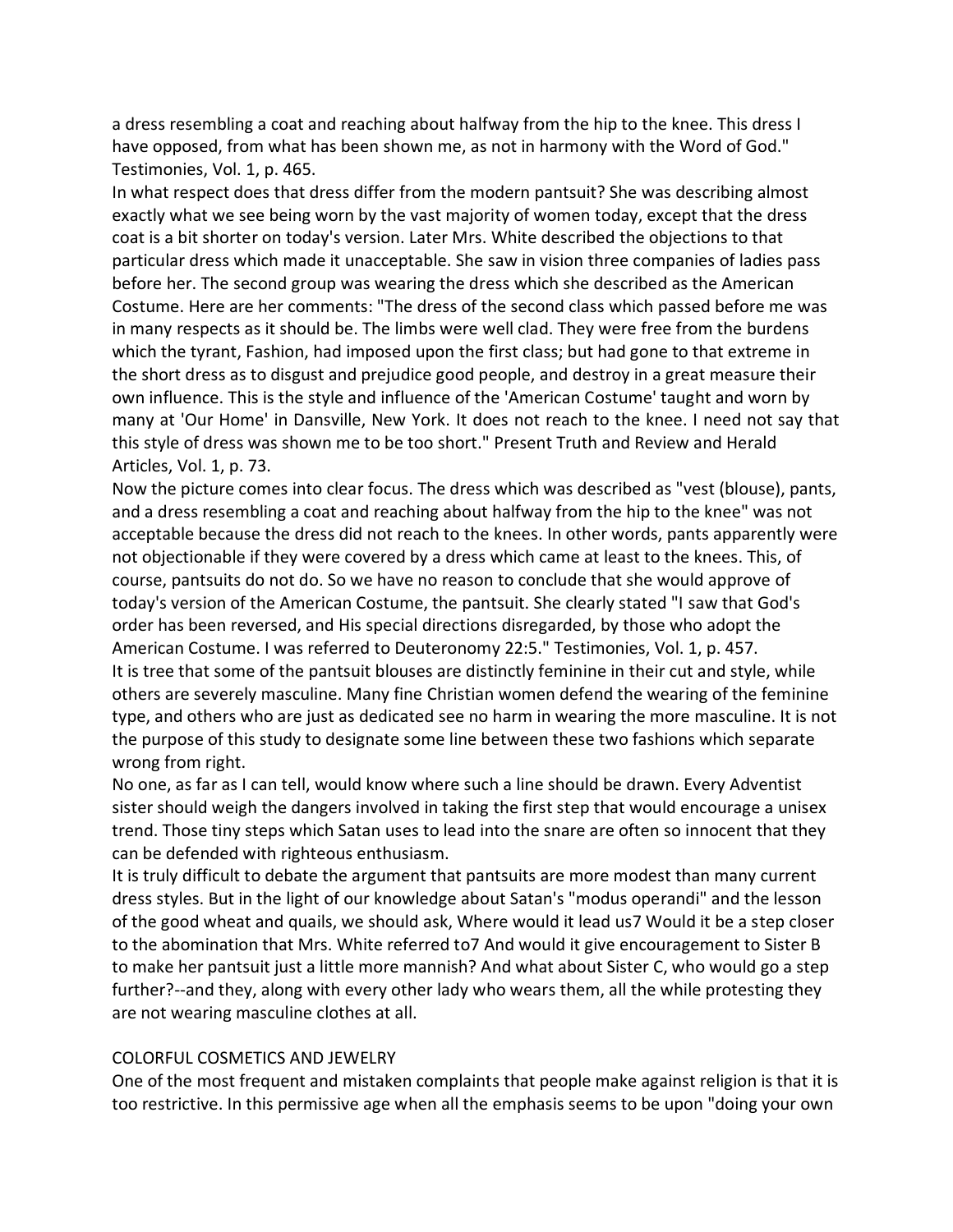thing," an unreasonable attitude of self-will has developed. This attitude has even intruded into religion. Church members and non-members seem to be in quest of the same thing: a religion which doesn't interfere with personal rights and freedom. Suspicion is aroused instantly against any doctrine which demands the "giving up" of anything. As this liberal spirit has grown stronger, many church members have turned more and more

critical of the high spiritual standards upheld by the church. Obviously embarrassed by the widening gap between the church and the world, and unwilling to meet the social stigma of being a "peculiar" minority, these members have sought to justify their compromise in the area of Christian standards. They often argue that the church is being narrow and legalistic and that many fine people are being discouraged from joining the church by this "arbitrary imposition of rules."

If these complaints are valid, then some basic changes surely need to be made in the doctrine of the church. If they are not valid, then we desperately need to know how to present the standards of Christian conduct in their true biblical setting. In other words, we must definitely establish whether these rules were made by God or by the church. We must also find out if they are arbitrary prohibitions or God's loving regulations for our own happiness.

In contrast to the popular revolt against any absolute law of individual conduct, we must consider the Bible facts about the Christian life in general and morals in particular. How compatible are these modem demands for personal freedom with the standards of God's Word? Let us suppose that the true biblical position could be presented with all the love and persuasion of an angel from Heaven. Would the troth be easy for anyone to accept? Let's face it. The path to eternal life is not a soft, flowery way of ease. Jesus laid such emphasis upon this in so many texts that we cannot be blind to it. He said, "Strait is the gate, and narrow is the way, which leadeth unto life, and few there be that find it." Matthew 7:14. One of the very first principles of being a Christian is self-denial. Christ said, "If any man will come after me, let him deny himself, and take up his cross daily, and follow me." Luke 9:23. To be a Christian involves complete surrender. Our Lord's parable of the pearl and the merchantman reveals that we must be willing to invest every single thing we have in obtaining that tremendous prize of eternal life. If we allow one thing or one person to come between us and doing the will of Christ, we cannot be saved.

Have we been guilty of discounting the price of discipleship so that people will not feel that the path is too narrow and restrictive? Jesus said, "Whosoever he be of you that forsaketh not all that he hath, he cannot be my disciple." Luke 14:33. The rich young ruler was told by Jesus that he lacked only one thing in his preparation for Heaven, but that one thing he was not willing to do. He would have to surrender his wealth in order to be saved, but he was not willing to give it away. He loved something more than he loved the Lord, and he went away sorrowful and lost. The position of Christ was so strong on this point that He even said, "He that loveth father or mother more than me is not worthy of me: and he that loveth son or daughter more than me is not worthy of me." Matthew 10:37.

Now, I believe that we should search for the kindest, most tactful and loving way to present the claims of Christ to men and women. But I also believe that it will make little difference how it is presented, if individuals have no love for the Lord Jesus. The fault does not lie with the message; some of the fault lies with the preachers in the way they present it, but much of the fault lies in the attitude of the complaining Christian who feels rebellious against the truth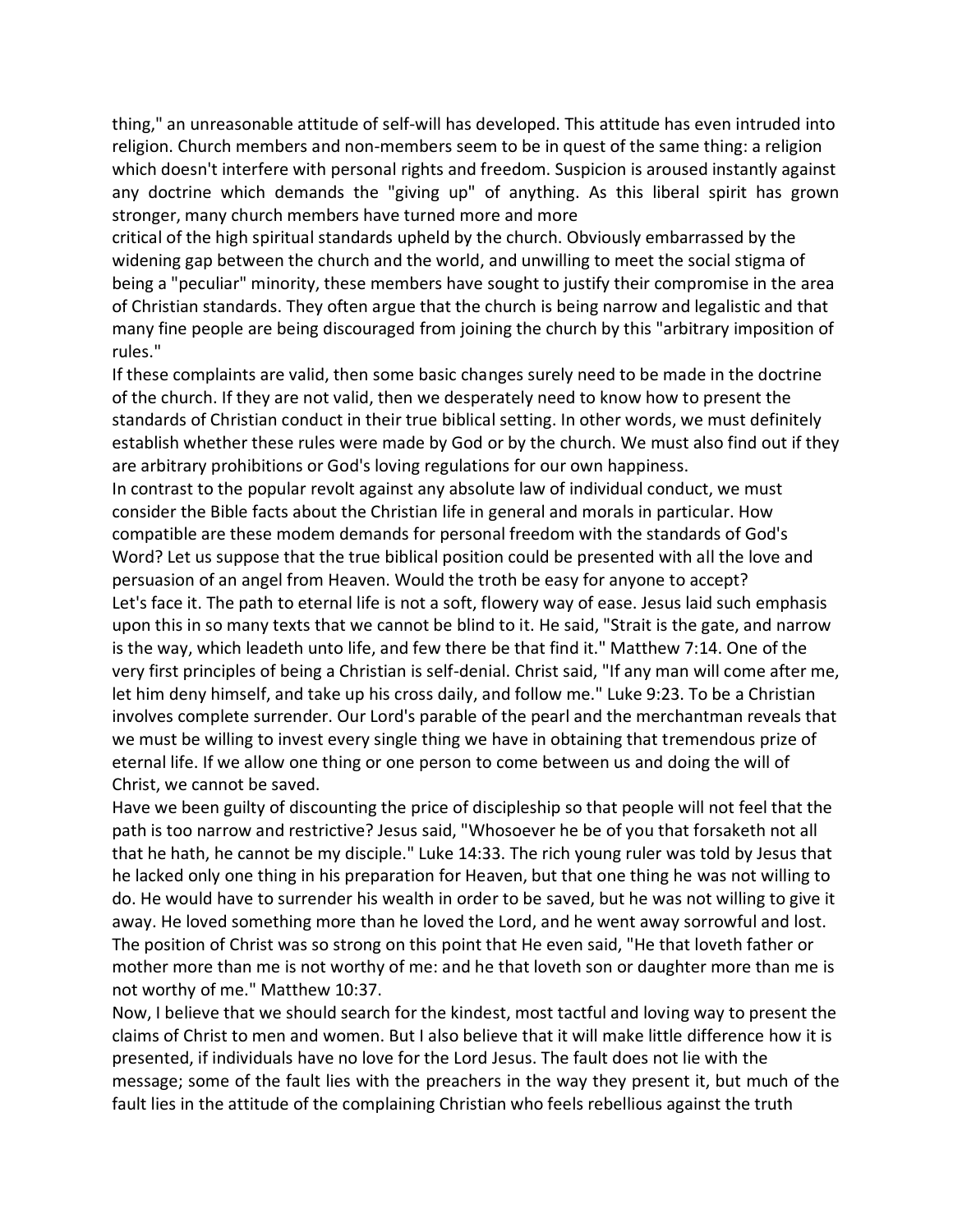because it requires a degree of self-denial.

Let me illustrate how personal feelings and attitude can make all the difference in the world. Marriage is the most restrictive experience that any human being can voluntarily assume in this world, aside from his spiritual commitment to Christ. The man promises to surrender many of his former attachments and practices. He yields up his freedom to date other girls, and solemnly binds himself to that one-and-only for the rest of his life. The bride also makes similar restrictive pledges, and agrees to forsake all others in her devotion to the man at her side. The wedding vows are undoubtedly among the most narrow, rigid commitments any human being can make in his lifetime. If restrictions and rules are the cause of so much misery, then weddings should be the most miserable, unhappy experiences for all concerned. But not so! They are the happiest events. Why? Why is the bride so radiant as she stands up to pledge her very life away to the groom? How can the man be so happy to make the promises which will inhibit his activities for the rest of his life? The answer is simple. They love each other. It is their attitude and feeling toward each other that makes the restrictions a joy to accept. Have you ever heard a bride complaining after the ceremony? Probably no one has ever heard her say bitterly, "Now I can't date Jim and Andy anymore. It's not fair. The State is forcing me to be faithful to my husband. This marriage business is too restrictive." No, you've not heard that. Neither have you heard a new bridegroom complaining that he is now compelled to give part of his salary to support his wife. True, the law demands that he do it under penalty of imprisonment, but he is not even conscious of the law. State law is ready to convict the bride if she commits adultery, but she doesn't even think of such a law. They are in love, and love changes everything. They are not being faithful because of fear of punishment. They are being faithful because they want to please the person whom they love so deeply. The most miserable men and women in this world are the ones who are married and no longer love each other. Here is almost literally hell on earth. They chafe and complain about the

restrictions and impositions upon them. Similarly, the unhappiest church members in ail the world are those who are married to Christ through baptism, and yet do not love Him. They are often bitterly blaming the church and their instructors for imposing upon them their narrow, restrictive religion.

But is it the religion or the pastors who are at fault? The sad fact is that those people have never entered the personal love-relationship which is the cornerstone of all true religion. Many of them have learned the right texts for the Bible study course and are quite able to explain the order of last-day events, but they have had no personal encounter with Jesus Christ. Somewhere, and perhaps everywhere, along the lines of the indoctrination they were not taught, or did not choose to accept, the true basis of heart religion. It is not a set of rules or a list of doctrines, but a deeply personal involvement in a love affair with the man Jesus Christ. The difficulty with millions of Christians is their motive for being church members. They have a fire-escape religion. They do certain things only because they are afraid of the fu, e at the end of the road. They serve the Lord fearfully because they tremble at the thought of being cast into the lake of fire. No wonder they are long-faced and miserable! What a perversion of the truth! Christians should be the happiest people in the world--happier even than the newlyweds as they leave the wedding chapel! The Christian should love the Lord even more than husband or wife.

Do you think a home Could be happy if the wife prepared her husband's favorite dish each day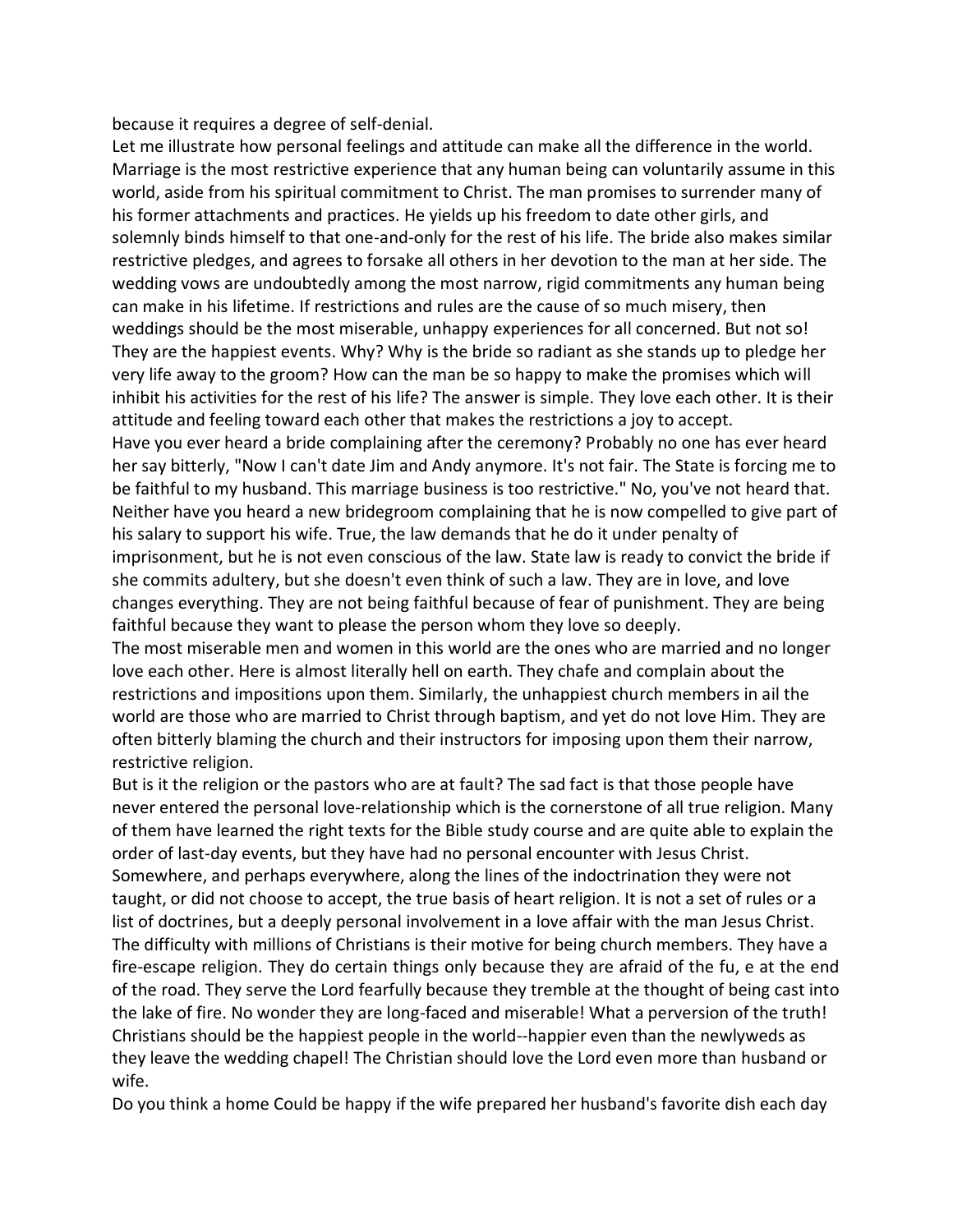because she feared he might divorce her? Earthly relationships would collapse under this strain. She prepares that dish because she loves her husband and wants to please him. When his wife's birthday approaches, a loving, Christian husband often watches and listens for an indication of what his wife would like to have. And usually she doesn't have to hit him over the head to let him know! He gladly buys her the gift because he loves her and wants to please her. In the same way the Christian will be searching the Bible daily to discover ways of pleasing the Lord. He will constantly be looking for signs and indications of how to please the One he loves supremely. In the Twentieth Century translation of the Bible we read these words, "Always be trying to find out what best pleases the Lord." Ephesians 5:10. What a motto for every Christian! Indeed this is the supreme desire of those who love the Lord sincerely. No wonder Christ summarized the first table of the law in these words: "Thou shalt love the Lord thy God with all thy heart, and with all thy soul, and with all thy mind. This is the first and great commandment." Matthew 22:37, 38.

The real reason some Christians chafe and complain about the rules and the strictness is because they have only enough religion to make them miserable. The scope of their Christian "experience" is based upon a constant struggle to live up to the rules---an effort to keep the law. Now certainly there is nothing wrong with obeying the commandments of God any more than there is with a husband obeying the state law to support his wife. But if the demands of the law are the only reason for obeying it, then something is seriously wrong with the Christian and with the husband. Love lifts the legal load and makes delightful what could be a burden and strain.

A mother of three boys was having a terrible struggle trying to enforce the laws of good grooming and cleanliness. Like most little boys these three resisted the rules about washing ears, combing hair, and shining shoes. It was a daily battle which Mother won only through the long arm of authority and force. But one day the oldest boy, in his early teens, walked out of his room looking the model of impeccable neatness. Every hair seemed to be in exactly the right place, and the shoes below the well-turned cuff were shining to perfection. The mother almost fainted. Hardly able to suppress her surprise and delight, she wisely decided to wait and watch for the answer to this turn of events. The solution to the puzzle was not long in coming. The very next day Mother learned that a new family had moved in down the block, and there was a girl in the family. Perhaps the girl had not seen Johnny, but he had already seen her and it had profoundly affected him. We'll not say that it was love which changed his attitude toward the laws of good grooming, but he definitely wasn't cleaning up from fear of mother's enforcement any longer. The point is that the Christian life is not composed of just "do's' and "don'ts." There are

restrictions, to be sure, in this spiritual marriage, just as there are in physical marriage. But those restrictions are imposed by love which seeks always and ever to please the object of the affections. Those Christians who are in love with Christ are exuberant, beaming witnesses that this is the way of tree happiness. Unfortunately, there is a larger group of church members who are miserably enduring what should be blissfully enjoyed. They are bitter and complaining about not being able to eat what they please or dress as they wish to. They blame the church for their being forced to "give up" so many things. Their religion seems much like the man with a headache. He didn't want to cut off his head but it hurt him to keep it. Their joyless attitude seems to assume that their religion is the product of some committee of gloomy preachers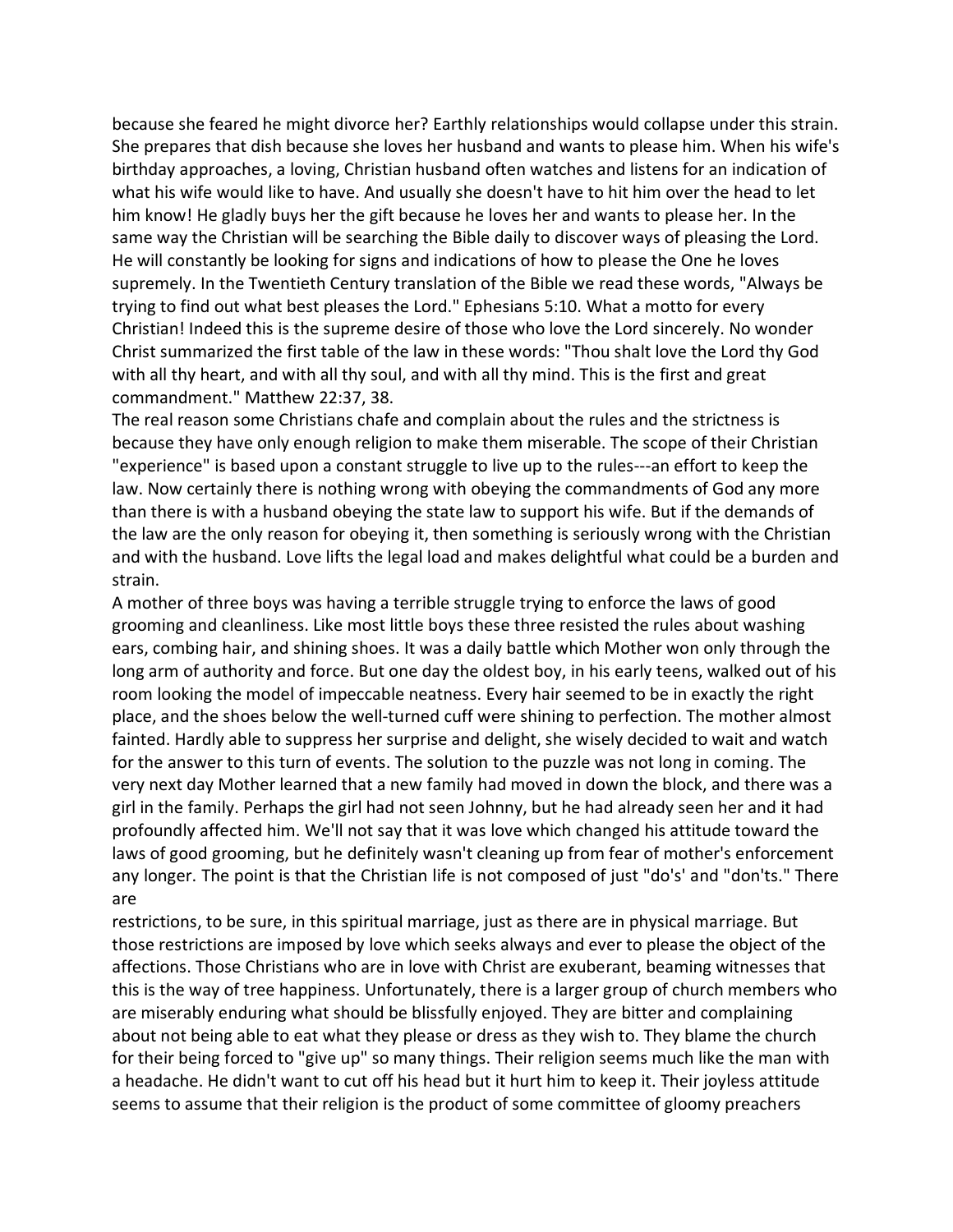bent on including all the prohibitive rules that could make men, women, and young people unhappy.

But is this true? What about the spiritual principles which make up the doctrine which we call Christian standards? Is it an arbitrary church law that one should not attend the theatre? Is it God's decision or man's decision that dancing is improper for a Christian? And what about the use of colorful cosmetics and jewelry--is it pleasing to God or displeasing? The truth is that every point of our faith and doctrine should be based soundly upon the principle of doing God's will as revealed in the Bible. Love for Him will always provoke the question, How can I always be trying to find out what best pleases the Lord?

The answer to that question is found in scores of Bible texts which give indications and clear signals on how to please Him rather than ourselves. This is the only really relevant question concerning any activity or practice. What does God think about it? It doesn't matter what this preacher or that preacher thinks of it, or what this church or that church believes about it. The great, all-important question is this: Is it pleasing or displeasing to the Lord? If we find texts which reveal that God doesn't approve, there should be no further debate with the genuine Christian. We love Him too much to risk displeasing Him. Our delight should be to find and execute those things that please the One we love, and to eliminate from our lives those things that displease Him.

When people are in love they do not need to threaten each other or lay down ultimatums. They constantly search for ways to show their love and to please one another. Those who fulfil the first and great command of Christ will not feel it a burden to obey. God is searching for those who will be sensitive to the slightest indication of His will. He is not pleased by those who must be constantly prodded into line by fear of punishment. God says: "I will instruct thee and teach thee in the way which thou shalt go: I will guide thee with mine eye. Be ye not as the horse, or as the mule, which have no understanding; whose mouth must be held in with bit and bridle, lest they come near unto thee." Psalm 32:8, 9.

Many Christians are "bit-and-bridle" followers. They respond only to threats, and obey because of fear of punishment. God says, "I want you to be corrected by a look from me." Only those who love Him supremely and are watching for indications of His pleasure will recognize the loving glance of correction. Searching the Bible with one purpose--to discover what pleases Him---they will immediately obey the slightest revelation of His will. This is the essence of true Christianity--ordering every level of life in harmony with His revealed will, because of love. With this little background on how to make love the motivating factor in setting up Christian standards, we are now prepared to illustrate how the principle operates in practice. Although any one of the "conduct" standards of the church could be used, let us choose one which has evoked considerable complaint-colorful cosmetics and jewelry. Multitudes of sincere members have laid aside the use of these artificial adornments "because the church says so." This is a poor reason for doing anything in the Christian life. It is hoped that the reading of this chapter will cause explanations about arbitrary church rules on the subject to give way to personal conviction based on loving and pleasing the Lord.

Repeatedly, pastors have faced the questions: "What is wrong with my little wedding ring? Do you think God will leave me out of Heaven just because I wear this bit of jewelry?" My own heart has been dismayed and troubled on many occasions over this negative approach to Christianity. Please note what the question implies. The questioner is obviously seeking to know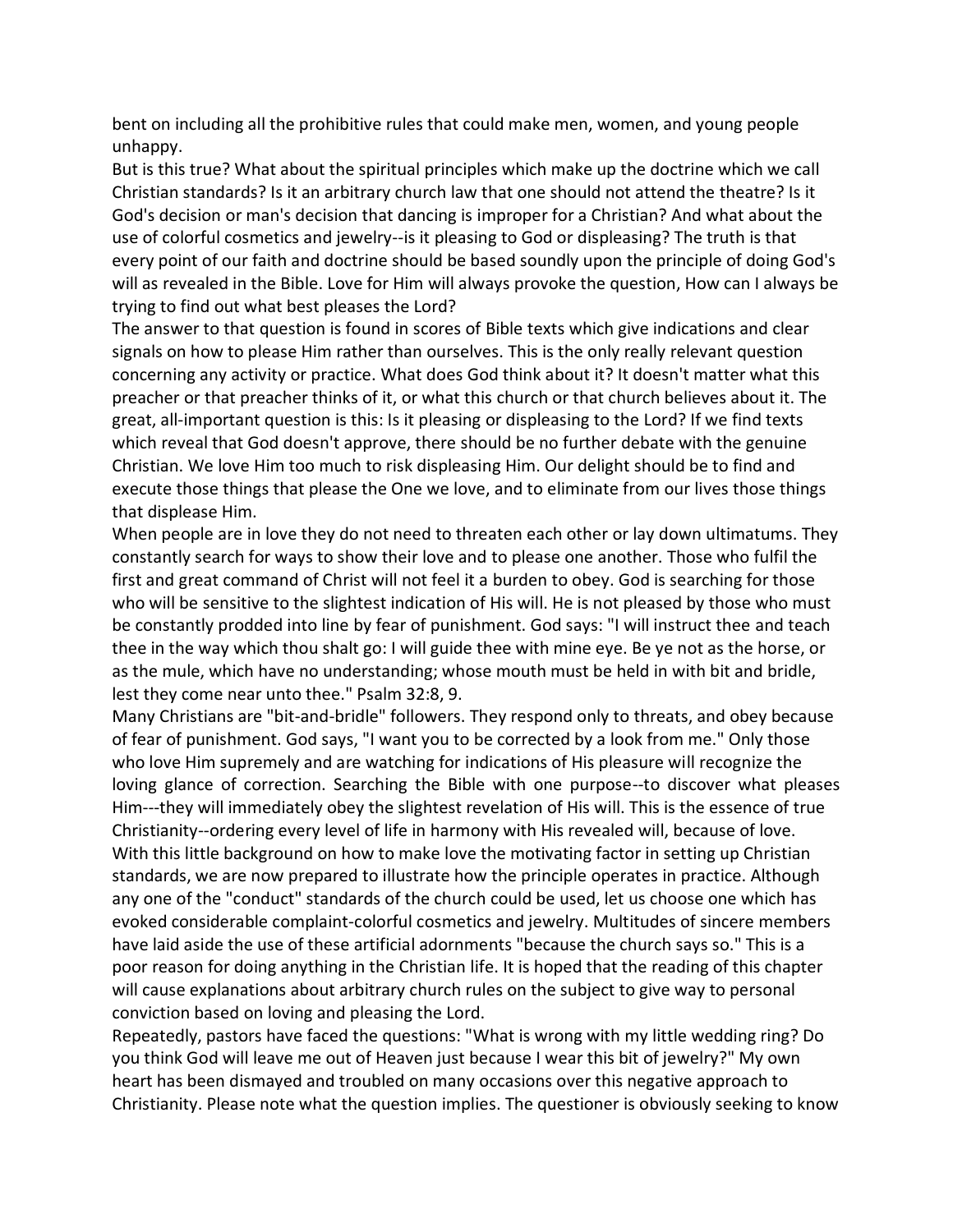how much he can get by with, and still make it to Heaven. His attitude reflects a legalistic desire to do only the things which are laid down as divine "do-it-or-else" laws.

But this approach is wrong, wrong, wrong! The true Christian will not ask, "How much do I have to do in order to remain a child of God?" but rather, "How much can I do to please Jesus whom I love?" This is the positive approach based on seeking God's will on the questions and loving Him enough to obey His will happily as revealed in the Bible. Once this open-hearted, loving premise is accepted it remains only to search through the Scripture to find indications of God's will concerning the use of colorful cosmetics and ornaments. This we shall now proceed to do. In Genesis 35:1-4, Jacob was told by God to take his family to Bethel where they were to be presented at the altar of the Lord. This was a very sacred spot to Jacob---the place of his conversion in earlier days, after seeing the heavenly ladder in his dream. But before they could be consecrated at that holy spot, Jacob told his household to "put away the strange gods that are among you." Verse 2. Apparently the family had picked up some of the heathen customs in their tarrying in the land. There were certain objects which had to be laid aside before they went up to the altar, because they were pagan objects. Please notice, in verse 4, what these objects were: "And they gave unto Jacob all the strange gods which were in their hand, and all the earrings which were in their ears: and Jacob hid them under the oak which was by Shechem." In Judges 8:24 we are assured that earrings were worn by those who were Ishmaelites. The context strongly implies that they wore the ornaments as a mark of their apostasy from the true God. The thirty-fourth chapter of Genesis reveals that Jacob's sons had committed some grievous sins, and Jacob was coming before God to make a solemn atonement for them and for his family. It was a time of heart-searching and repentance. Everything was done to make wrongs fight and to open the way for God's blessing to come upon them. The custom of wearing heathen ornaments was given up, along with the strange gods. The earrings were laid aside. Under similar circumstances a reformation took place in Exodus 33:1-6. A terrible apostasy had

developed in the previous chapter while Moses was in the mountain receiving the Ten Commandments. A large number of the Israelites had worshipped the golden calf, bringing plague and destruction which threatened the nation. Moses called for them to repent in these words: "Consecrate yourselves today to the Lord, even every man upon his son, and upon his brother; that he may bestow upon you a blessing this day." Exodus 32:29.

In the next chapter, Moses went up to the tabernacle to plead with God for the people, who were still adorned with their heathen trappings from the day of indulgence and sin. The instruction God gave for the restoration of Israel included a change of dress, just as it had earlier in the case of Jacob and his family. God said, "Say unto the children of Israel, Ye are a stiff-necked people; I will come up into the midst of thee in a moment, and consume thee: therefore now put off thy ornaments from thee, that I may know what to do unto thee. And the children of Israel stripped themselves of their ornaments by the mount Horeb." Exodus 33:5, 6. We are left in no doubt as to the attitude of God concerning the wearing of those ornaments. God, who changes not, told them to take off those things and present themselves for judgment, to answer for their apostasy. It is of more than passing interest to note that this prohibition was laid down in connection with their going into the promised land. God said, "I will send an angel before thee; and I will drive out the Canaanite, the Amorite ... for I will not go up in the midst of thee; for thou art a stiff-necked people." Exodus 33:2, 3. It is significant that they were required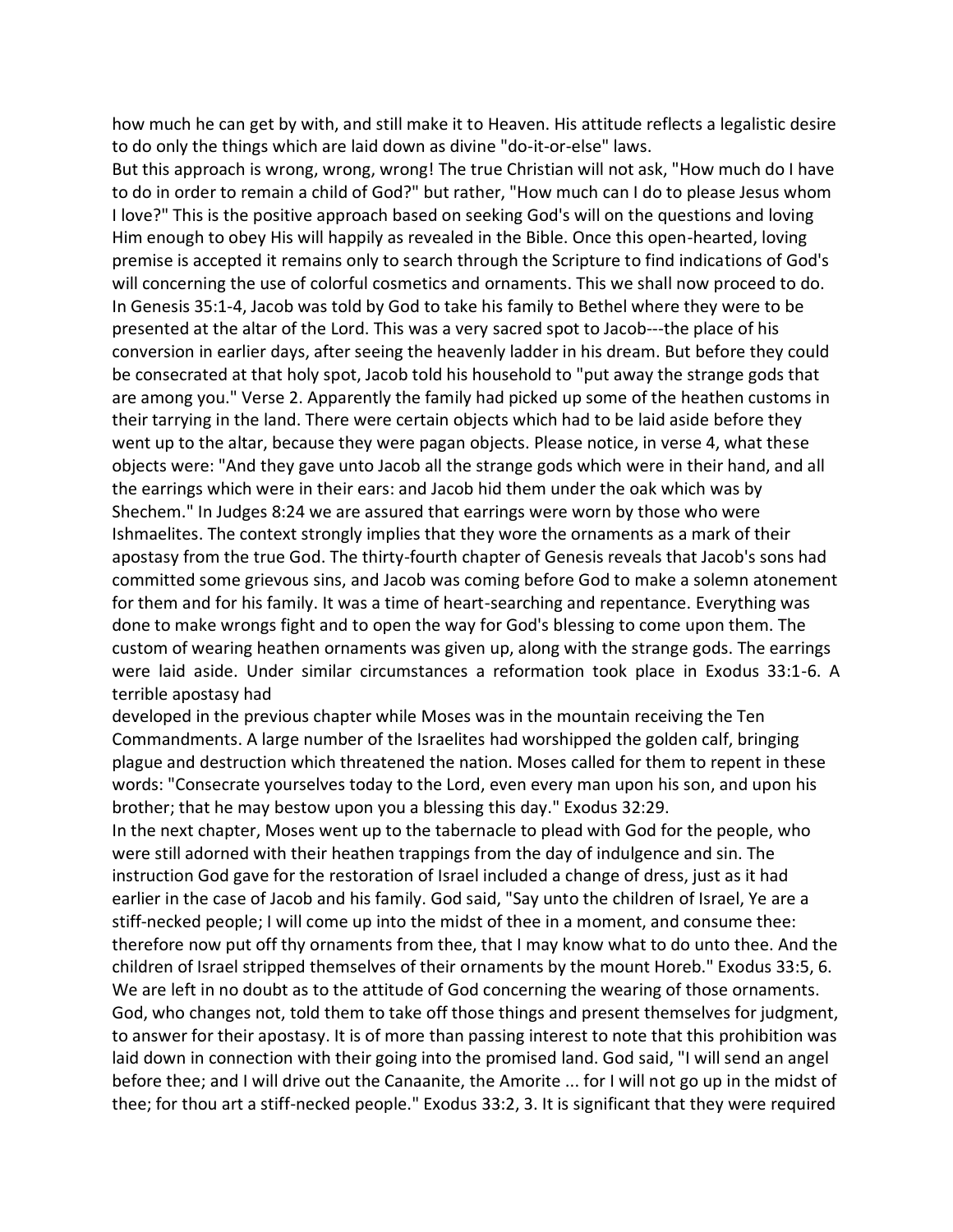to strip off the ornaments before they could enter the promised land. Does this have anything to do with us? Indeed it does. Paul assures us in 1 Corinthians 10:11 that "all these things happened unto them for ensamples: and they are written for our admonition, upon whom the ends of the world are come." He likens their Red Sea experience to baptism in verse 2, and in verses 7 and 8 he refers to the great apostasy experience of Israel in Exodus 32, when they made their golden calf. Then immediately he explains in verse 11 that these things which happened to them were for "our admonition." This can only mean that God's dealing with them over their apostasy is to teach us something. His command for them to remove the ornaments before going into the land of Canaan applies to us before going into the heavenly Canaan. The parallel is obvious in the context.

The earliest record in existence concerning the use of colorful cosmetics is found in 2 Kings 9:30. Many have questioned the origin of the expression "painted up like Jezebel." The answer is found in this text. "And when Jehu was come to Jezreel, Jezebel heard of it; and she painted her face, and tired her head, and looked out at a window." The history of that infamous heathen queen, who put hundreds of God's prophets to death, is well known to Bible students. To trace the biblical origin of the custom to Jezebel certainly casts an unholy shadow over the practice. But we shall see in a moment that the use of colorful cosmetics was a consistent mark of heathen women and unfaithful women throughout the Bible record.

Through the prophet Isaiah God sent one of the most scathing denunciations of jewelry that can be found anywhere in the Bible. Nowhere do we find a more direct and unequivocal revelation of God's feelings toward the wearing of ornaments. In Isaiah 3:16 God does not generalize about ornaments, but gives a long list of specific articles which were being worn by the "daughters of Zion.' Now, let's notice whether God, the same yesterday, today, and forever, was pleased with the wearing of these things. "Moreover the Lord saith, Because the daughters of Zion are haughty, and walk with stretched forth necks and wanton eyes, walking and mincing as they go, and making a tinkling with their feet ... In that day the Lord will take away the bravery of their tinkling ornaments about their feet, and their cauls .... The chains, and the bracelets, and the mufflers .... the ornaments of the legs, and the headbands, and the tablets, and the earrings, The rings, and nose jewels." Isaiah 3:16-21.

Let's pause in the midst of this recital and ask the question, How will God take away these things? In the next chapter, verse 4, we read, "When the Lord shall have washed away the filth of the daughters of Zion ... by the spirit of burning." Don't overlook the fact that God refers to all these objects of adornment as "filth." He further describes most graphically the ones who survive the "washing away" of the ornaments: "In that day shah the branch of the Lord be beautiful and glorious, and the fruit of the earth shall be excellent and comely for them that are escaped of Israel. And it shall come to pass, that he that is left in Zion, and he that remaineth in Jerusalem, shall be called holy, even every one that is written among the living in Jerusalem." Isaiah 4:2, 3.

In bold, clear strokes the prophet reveals the abhor-fence of God for the manifestations of pride in wearing ornaments. After the washing away of those artificial baubles, God describes the women as being "comely," "holy," and "beautiful." Apparently He does not appraise beauty in the same way that we do. The women put on all their jewelry to make themselves beautiful, but God said it was filthy. When it was all washed away, He said they were comely and beautiful. Do not miss the extreme significance of this troth. God uses that word "comely" to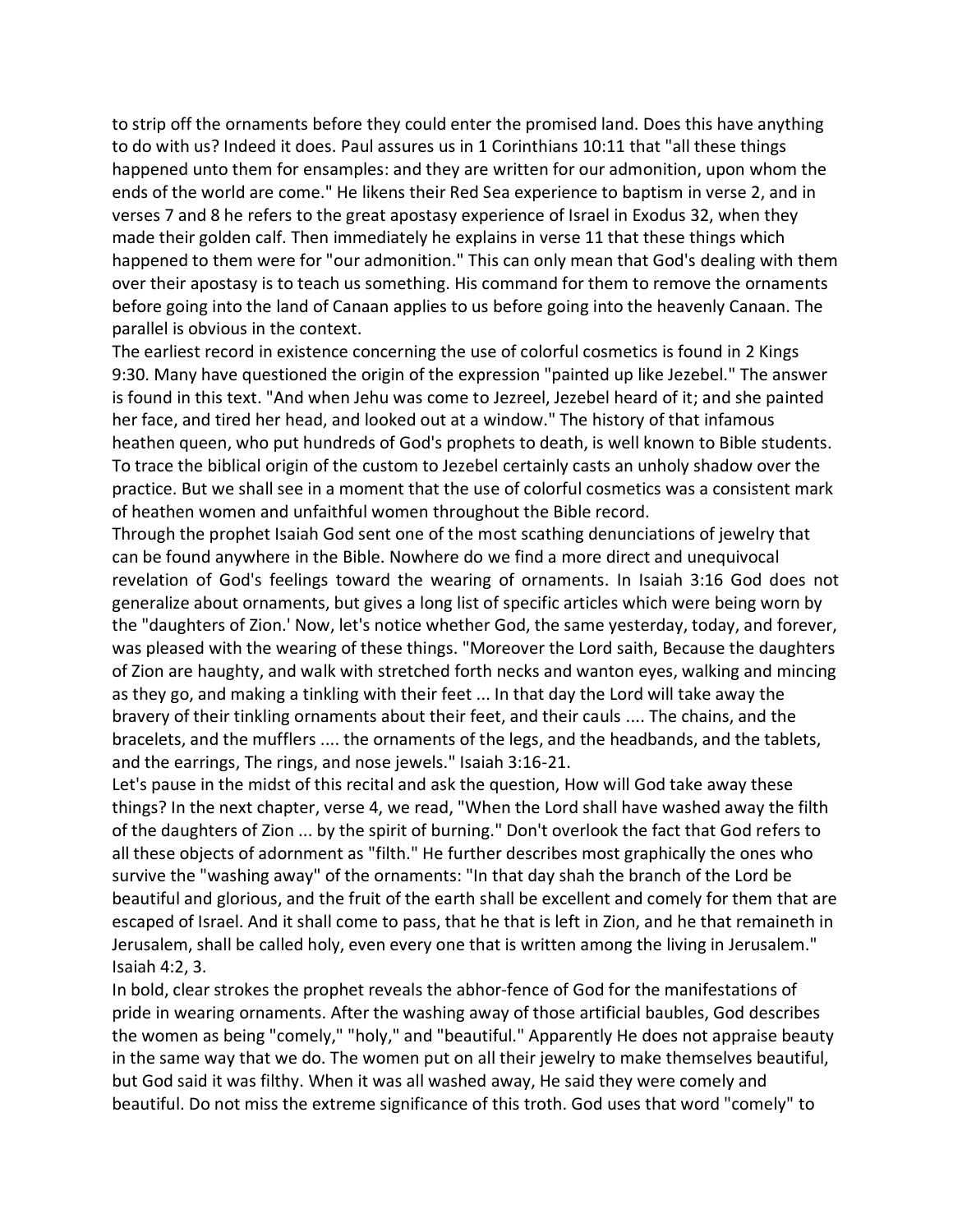describe His bride, the church. "I have likened the daughter of Zion to a comely and delicate woman." Jeremiah 6:2. As if to reinforce His assessment of the type of pride under consideration, God made the following observation: "The shew of their countenance doth witness against them; and they declare their sin as Sodom, they hide it not. Woe unto their soul for they have rewarded evil unto themselves." Isaiah 3:9. No question is permitted to remain about the impropriety of outward adornment. Their decorated faces were involved in the vanity to such a degree that God used the women's makeup as an example of brazen shamelessness.

It will be well to take note at this point that God identified rings as part of the "filth of the daughters of Zion." What kind of rings was he talking about? High school seniors will answer immediately, "My class ring is symbolic of my being a senior. It's not worn as an ornament. God was talking about other kinds of rings." The Mason will defend his Masonic ring in almost the same words: "God wasn't talking about my ring. It simply represents my belonging to the Lodge." And then there are the birthstone rings, the engagement tings, and the wedding rings-- -they also have symbolic meanings. How easy to justify the one we happen to be wearing and to claim that God was not talking about that one. But how do we know God wasn't talking about the very one we are wearing? Would it not be presumptuous to feel that God makes an exception for the one we are wearing, just because we don't want to give it up? After all, why are we searching the Bible on this subject? Are we not trying to find out what best pleases the Lord? We are not seeking for ways to get around what pleases Him. Our sole purpose is to find His will in order to do it. We love Him too much to risk displeasing Him. This is why the true Christian will not quibble over the kind offing, or seek a rationalization in going contrary to God's will. Lay aside all tings. Isn't it patently obvious that if one symbolic ring can be defended, then all symbolic rings can be defended? In no instance do we find any biblicalprecedent for wearing a physical sign of marriage. The history of the wedding ting is tainted with pagan sun-worship and papal superstition. Not one argument put forward in its favor carries any weight in comparison to the one great fact that it is not pleasing to the Lord! A carnal Christian could argue that it is not clear that one will be lost for wearing a ring. But the Christian who loves God supremely will answer that it is enough to know that it displeases our

Lover and Friend.

Incidentally, there is plenty of historic evidence of the pagan origin of the wearing of a wedding ting. John Henry Newman, after he forsook Anglicanism to become, later, a cardinal of the Roman Catholic church, wrote these words: "Constantine, in order to recommend the new religion to the heathen, transferred into it the outward adornments to which they had been accustomed in their own. It is not necessary to go into a subject which the diligence of Protestant writers has made familiar to most of us. The use of temples, and these dedicated to particular saints ... incense ... candies ... holy water ... processions ... the ring in marriage, turning to the east, images at a later date.., are all of pagan origin, and sanctified by their adoption into the Church." An Essay On the Development of Christian Doctrine, p. 373. (Emphasis supplied.)

The prophet Jeremiah, like so many other Old Testament writers, added more counsel concerning the type of people who wore artificial ornaments. God moved upon those holy men to represent the church prophetically as a woman. When God's people were backslidden, they were portrayed by the prophet as a harlot or an unfaithful wife. Thus we read texts like the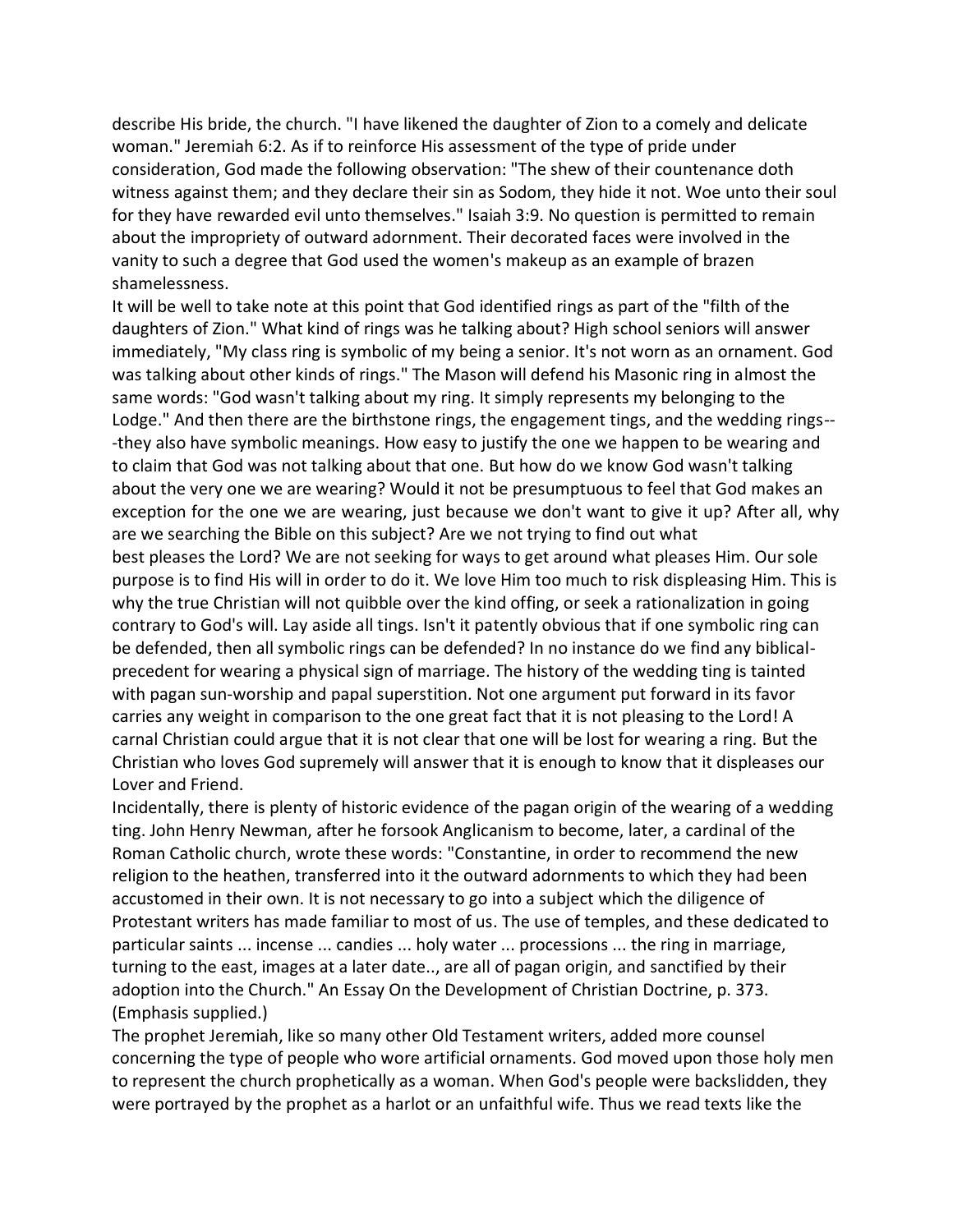following: "And when thou art spoiled, what wilt thou do? Though thou clothest thyself with crimson, though thou deckest thee with ornaments of gold, though thou rentest thy face with painting, in vain shalt thou make thyself fair, thy lovers will despise thee, they will seek thy life." Jeremiah 4:30.

Through Ezekiel, God symbolized His apostatized people, Judah and Israel, by two harlots named Aholah and Aholibah. His description of their bold ornamentation matched the lewdness of their conduct. "And furthermore, that ye have sent for men to come from far, unto whom a messenger was sent; and, 1o, they came: for whom thou didst wash thyself, paintedst thy eyes, and deckedst thyself with ornaments." Ezekiel 23:40.

Hosea expresses the same thought when he describes the hypocrisy of Israel. Again, the unfaithfulness was well-dramatized by a decorated woman. "And I will visit upon her the days of Baalim, wherein she burned incense to them, and she decked herself with her earrings and her jewels, and she went after her lovers, and forgat me, saith the Lord." Hosea 2:13. Over and over again, the Bible connects the wearing of colorful cosmetics and jewelry with sin, apostasy, and heathenism. When they turned away from the Lord they put on the ornaments which, as Isaiah said, "declare their sin." There is no lack of texts which spell out the truth clearly and without equivocation--the great God of Heaven was displeased with those things and used them to symbolize departure from His will.

Turning to the New Testament, the picture comes into even sharper focus. John, in the book of Revelation, describes the scarlet woman of sin (symbolizing the false church) as "decked with gold and precious stones and pearls, having a golden cup in her hand full of abominations and filthiness of her fornication." Revelation 17:4.

In contrast the true church is depicted in Revelation 12:1 as a beautiful woman clothed with the glory of the sun. This woman is called the bride of Christ in Revelation 21:9. Notice that no ornaments are worn by the bride of Christ. These types of the true and the false religious systems also point up the estimate God places upon the use of artificial adornment. Two final texts from the writings of Peter and Paul will reveal the firm, consistent views of the early church concerning this practice. Both of these stalwarts occupied positions of influence among the disciples, and their Spirit-filled letters represent the unchallenged view of the apostolic church. Paul wrote, "In like manner also, that women adorn themselves in modest apparel, with shamefacedness and sobriety; not with braided hair, or gold, or pearls, or costly array; But (which becometh women professing godliness) with good works." 1 Timothy 2:9, 10. Peter wrote in much the same manner, except that he especially addressed Christian women who had unbelieving husbands. "Likewise, ye wives, be in subjection to your own husbands; that, if any obey not the word, they also may without the word be won by the conversation of the wives; While they behold your chaste conversation coupled with fear. Whose adorning let it not be that outward adorning of plaiting the hair, and of wearing of gold or of putting on of apparel; But let it be the hidden man of the heart, in that which is not corruptible, even the ornament of a meek and quiet spirit, which is in the sight of God of great price." 1 Peter 3:1-4. These words of Peter contain counsel for every Christian wife in the church today, and they deal with one of the most perplexing problems that faces Christian women whose husbands are not with them in the faith. How far should the believing wife go in trying to please her unregenerate husband? To what degree should she compromise the truth of God in little things to keep things smooth at home and possibly to help win her husband? Peter's advice is simple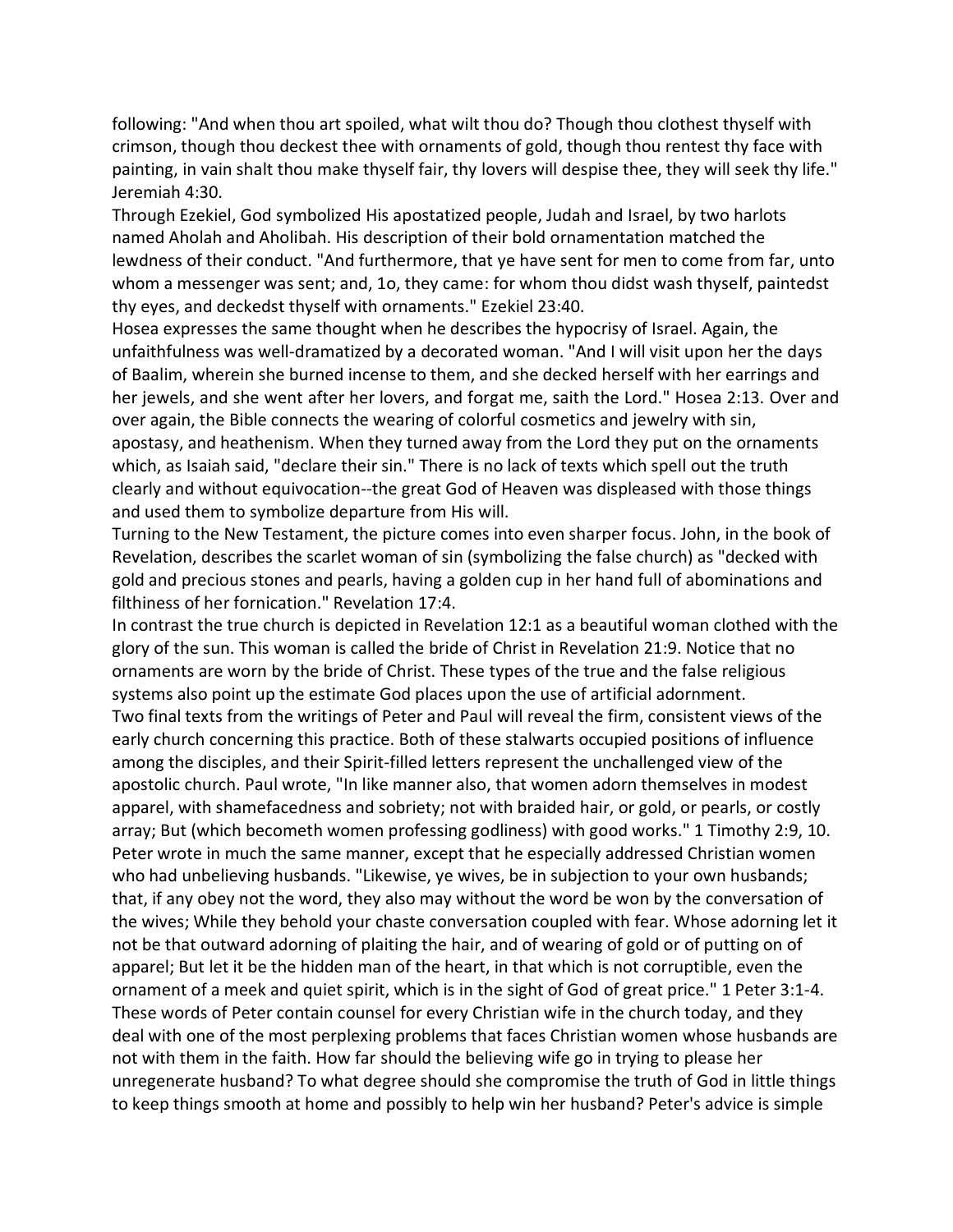and clear-cut. Don't compromise truth and principle at all. Even if the wife is not permitted to speak about her faith she can win her husband by her "chaste conversation.'' Other translations use the more proper term "conduct" instead of "conversation."

But notice how the conduct of the Christian wife will manifest itself. Peter asserts that she will win her husband much more readily by laying aside the outward adornment. Surely the Spirit of God anticipated the dilemma of the wife who feels that she needs to wear a wedding ting to please her husband, even though she knows it does not please the Lord. This text makes it exceedingly clear that God should come first, and that such a decision also will do more to win the husband than any other course. Hundreds of evangelists and pastors could bear witness that this is true. The women who eventually lead their husbands into the faith are the ones who hold firmly to the standard of God's Word. The ones who do not win their companions are those who will let down the standard in little things to be more compatible with their unbelieving husbands.

This may seem contradictory, but the practical results are demonstrable. As long as the wife is not living up to all the points of her own belief, the husband figures that it must not be very important. He cannot get excited about doing something which does not even claim the full compliance of his sweet, Christian wife. But if she does take a firm stand to please the Lord above all others, even in the face of his own displeasure, the husband is deeply impressed that this "religion bit" must be important. He probably will say nothing about his true feelings. He may, in fact, affect great indignation, but his respect and admiration will be secretly stirred by the firm, conscientious stand of his wife.

We must anticipate right here the argument that is advanced by the wives who are not inclined to part with their wedding rings. They say, "I don't want to give up my ring because it shows that I am married. I'm proud of my husband. I want everyone to know that I'm married. I think marriage is a most sacred and important thing." No one can find fault with these sincere sentiments. Every wife should love her husband, and be proud of him. Marriage is important, and she should want everyone to know that she is married. But let's ask this question: Is there anything in a person's life which is more important than marriage? Yes, there is just one thing which is more important than being married to a husband or wife, and that is to be married to Christ. The claims of Christ's love are the only claims which should ever take priority over the love of husband and wife. In the light of all the overwhelming Bible evidence, we have discovered that ornaments are displeasing to the Lord, our Lover. It is true that the wedding ring will tell everyone that the wife is married to her husband, but it will also tell something else. It will tell that she has chosen to please her husband rather than the Lord Jesus. It will reveal that she is placing someone else's will above the Bible-revealed will of God. As such, it bears a wrong testimony to the world.

Some may object that such a conclusion is too strong. Some are bound to say, "You are judging and testing my Christianity by a little thing like a ring or an ornament." No, this is not the case. It is love for God which is being tested, and the Bible clearly points out the criteria for the test. That test not only involves keeping the plainly revealed commandments of God, but also includes laying aside everything else that we discover does not please Him. Here is the evidence: "And whatsoever we ask, we receive of him, because we keep his commandments, and do those things that are pleasing in his sight." 1 John 3:22.

Please do not overlook the two things which true Christians will always be doing. They obey the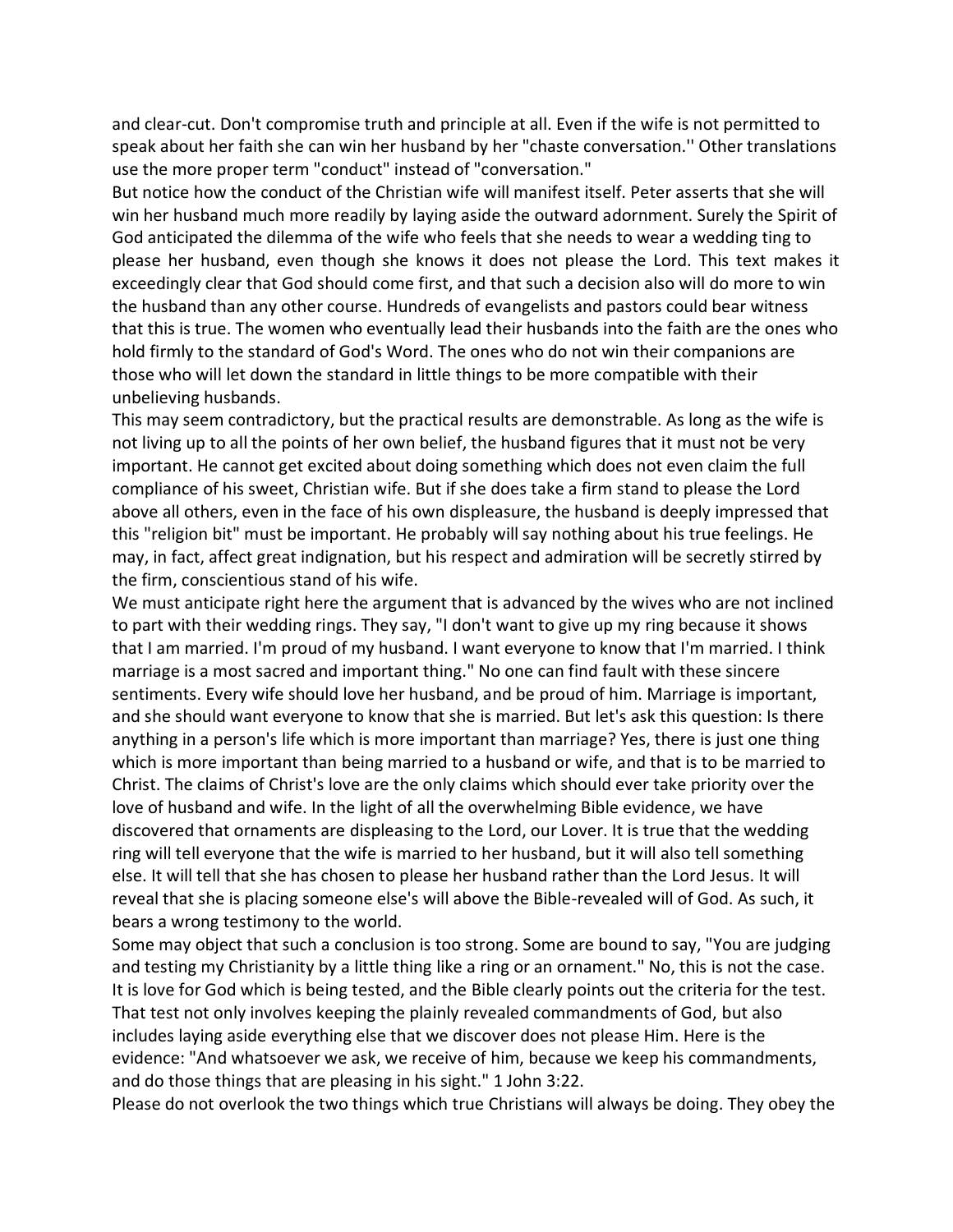direct, overt requirements that God lays down in His law, but they also go further by searching out everything that would please Him. In other words, they will obey the injunction to "always be trying to find out what best pleases the Lord." Ephesians 5:10 (20th Century Translation). Jesus exemplified and dramatized this divine principle in His own life and teachings. He said, "The Father hath not left me alone; for I do always those things that please him." John 8:29. The arbitrary commandments are obvious even to a carnal man, but the little things that please God are revealed only to the loving heart of the Christian who searches the Word for indications of His will. It is a solemn fact that those who will be saved at the coming of Jesus are symbolized by Enoch, who "was translated that he should not see death ... for before his translation he had this testimony, that he pleased God." Hebrews 11:5. Paul describes the glorious coming of Christ in 1 Thessalonians 4:16. In the same text he portrays the resurrection of the righteous dead, and the catching up of the righteous living. But, speaking of those saints who should be ready for translation, Paul said, I "exhort you by the Lord Jesus ... how ye ought to walk and to please God." 1 Thessalonians 4:1. One of the marks of those who are redeemed out of the earth is their willingness to please the Lord in everything.

Listen, if you know a certain thing is pleasing to the Lord, and yet you refuse to do it, what are you really doing? You are pleasing someone else above the Lord. You may say, "But it's such a small, small thing." Of course it is a small thing, but love is actually tested and proved by the little things we do for one another. Ask any housewife if it isn't so. Her husband may give her a washing machine on her birthday and she would appreciate it. But if he brings home flowers in the middle of the week and says, "Honey, let me dry the dishes for you," any wife will tell you that it means more than the washing machine. Why? Because it reveals more of his true feeling to do the little things than to do big things that are more or less expected. God is pleased when we keep His Ten Commandments, but we really show our love more by going beyond the commandments, to please Him in the little things which are revealed in the Bible. Right and wrong never have been, and never should be, measured by the amount. It is the quality of sin, not the quantity, which presents the larger problem to the Christian. The Bible reveals the fact that colorful cosmetics, rings, etc. are displeasing to the Lord. The Word of God does not reveal that a certain quantity of colorful cosmetics is wrong, or that a certain type or number of rings is displeasing to Him. Even the smallest deliberate violation of the revealed will of God is serious. It indicates an inward rebellion against placing God first. The devil's favorite argument today is, "A little bit is all fight." This was Lot's foolish argument when he was ordered by the angels to flee into the mountains. He begged for permission to go into another city close

by Sodom and Gomorrah. His argument was, "Is it not a little one?" Genesis 19:20. Can you understand why he wanted to go into another city after losing everything he had in Sodom? Yet the same rationalization is used by many Christians today. They debate and quibble over the size of their rings, or the amount of the immodesty.

Satan is delighted to hear people trying to decide just how much they should violate the will of God. Never forget this: it is not the degree of the deviation from the Bible standard which is so important, but it is the fact that there is a deviation which constitutes the real problem. The size of the step is not the thing of greatest importance but rather the direction in which the step leads. Sometimes ministers are accused of making a big issue out of the wedding ring, because they

wait for the candidate to remove it before being baptized. Actually, experience has proved that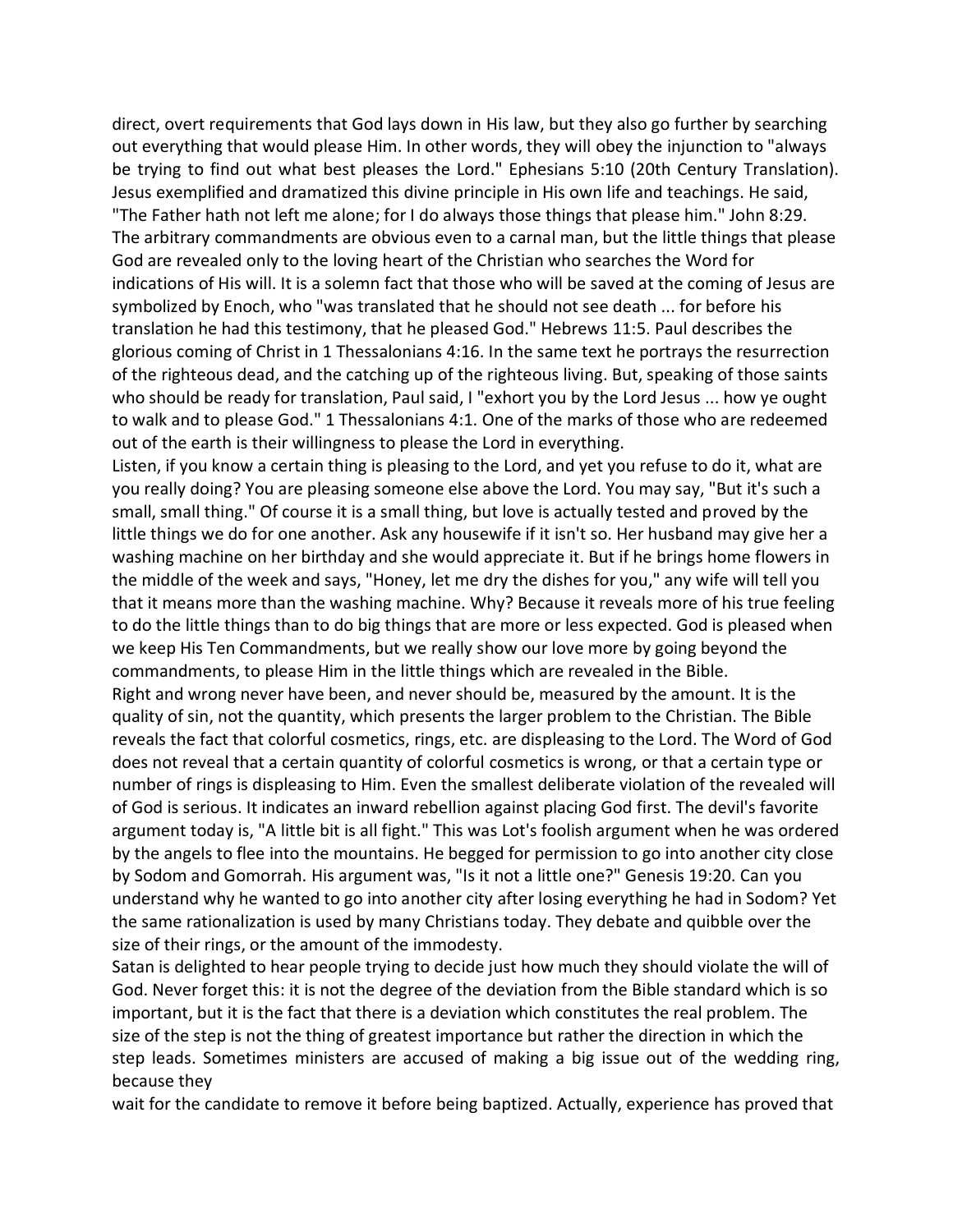the ring is not the problem at all. The ring is merely the symptom of a much more serious problem---the lack of full surrender. When the heart is yielded, and God is made first in the life, no convert will allow a little ring to stand in the way of uniting with the body of Christ by baptism. When love of Christ is stronger than love of self or husband or wife, then nothing will stand in the way, least of all a small metal ring.

Now we shall give consideration to another aspect of biblical evidence on this subject which some consider to be the most persuasive of all. It answers the objection raised by the few who are still unconvinced that jewelry is displeasing to God. In the most explicit manner it demolishes the last stronghold of defense for even the wedding ring.

Before moving into Paul's eloquent discourse on this point, let us establish a fact which is well known to all who are engaged in full-time soul winning. Those who persist in wearing their ornaments, after becoming members of the church, have been responsible for placing a stumbling block in the path of interested souls. Almost any evangelist or pastor could break your heart with stories of men and women who were turned back almost at the baptistry by the inconsistency of a few church members. After being taught the full Bible troth about Christian standards, these candidates are shocked to see church members, and sometimes church officers, wearing rings or other adornment. Many drop back in disappointment and refuse to join the church.

Someone is bound to object, "Well, they should not be looking at people so much. They ought to accept the truth because it is the troth.' This is very good and true, but just remember that we are dealing with souls who are searching for loopholes around the unpopular message of the Bible. It is our business to close every loophole patiently and meet every argument so that they finally surrender in full obedience. The fact is that these people have a right to expect the church to be practicing what it preaches. A few inconsistent members can counteract months of prayerful study and preparation of candidates on the part of the pastor. It isn't right that anyone should be a stumbling block to another individual.

Paul penned the most solemn warning to those who would discourage a single soul in Christian growth. "Let us not therefore judge one another any more: but judge this rather, that no man put a stumbling block or an occasion to fall in his brother's way." Romans 14:13. Jesus spoke out on the very same topic except that He described the enormity of causing a child to stumble. Perhaps His words will have more meaning for us if we read them with children's Sabbath School teachers in mind. "Whoso shall offend one of these little ones which believe in me, it were better for him that a millstone were hanged about his neck, and that he were drowned in the depth of the sea." Matthew 18:6. Serious words indeed! But no more serious than the offence it describes--the misleading of little children who look to teachers as examples. How often have little girls questioned the Bible standards about rings after seeing a ring on the finger of a favorite teacher. In one particular church, a kindergarten teacher who wore a wedding ring was idolized by a

little girl in her department. During the church service the child would often be permitted to sit with the teacher and her husband.

Since they had no children of their own, the couple was delighted to have the well-behaved little girl sit with them. She would usually occupy herself with things in the teacher's purse, but, being of an affectionate nature, she would cling to the hand of her teacher much of the time. One Sabbath during the sermon, the woman glanced down at the little girl and noticed she had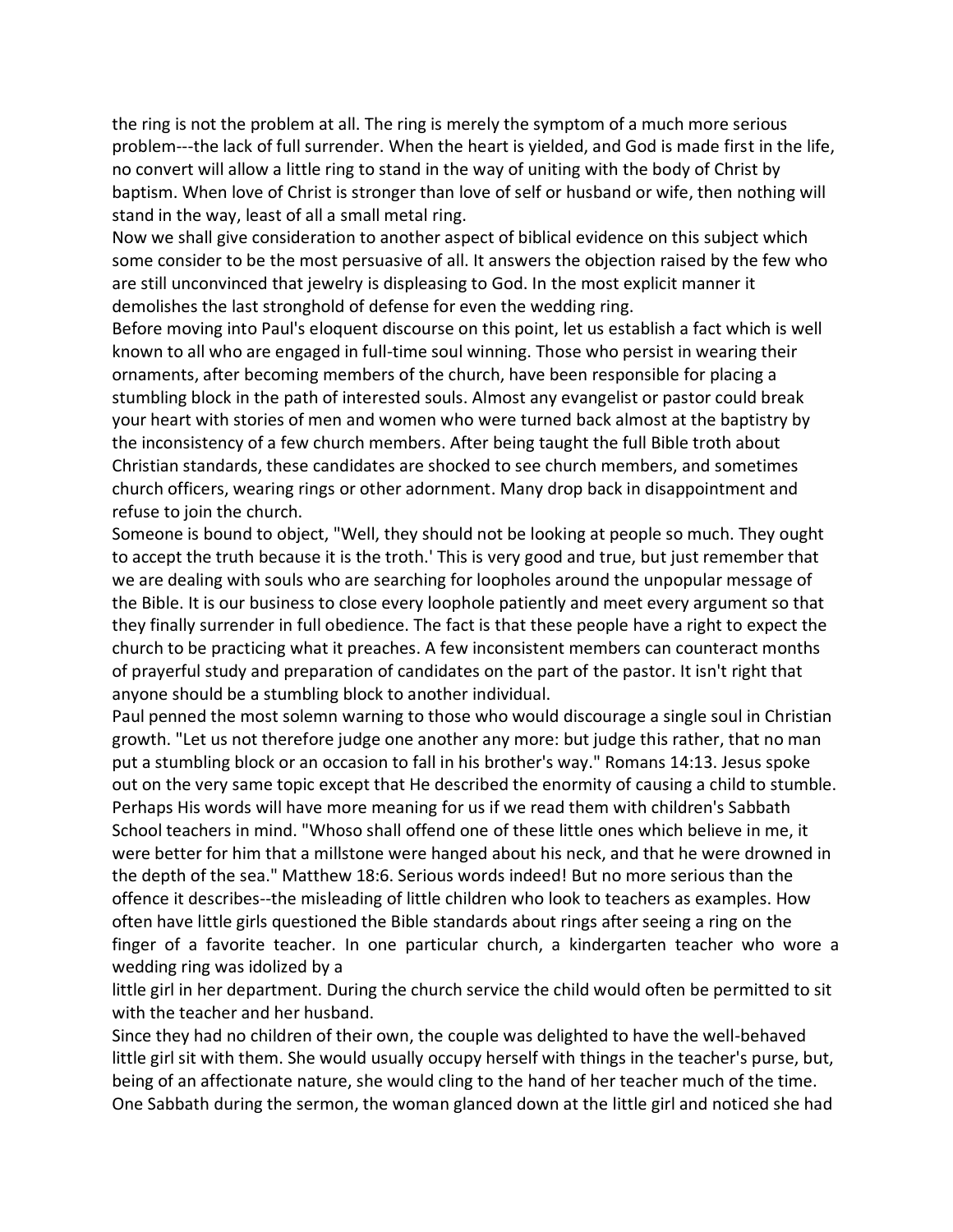slipped off the wedding ring and placed it around her small finger. Somewhat perturbed, she recovered the ring and put it back on her own finger.

Week by week, much to her chagrin, she noticed how obsessed the tot seemed to be with the ring. She fondled and caressed the ring, and often tried to remove it unobtrusively, so that she could slip it around her childish fingers. The growing fascination of the little girl for the golden circle became an increasing concern to the older woman. Knowing the Bible teachings about ornaments, her conscience had not been at ease from the time she had started wearing the ring. Now she was unable to enjoy the worship service, as she sought to divert the girl's vain attention from the article of adornment.

At last she could bear it no longer. Under deep conviction that she was placing a stumbling block in the path of the child, she removed the offending ring once and for all. Later, she related the experience to her pastor, and described the feelings of guilt which tormented her for placing temptation before the face of an innocent little girl.

"But I don't see anything wrong with rings. Why should I be a hypocrite and take them off just to impress someone?" This is a question which Paul answers with devastating effect in 1 Corinthians 8:1-13. That entire chapter is concerned with the problem of foods offered to idols. The early church was seriously divided over the issue. The Gentile Christians who had come in from paganism believed that it was wrong to eat such meat. They remembered offering the food in sacrifice to idols. Even though they were now Christians, they still felt it was somehow giving allegiance to the idol to eat the food. On the other hand, the Jewish Christians who had come into the church from Judaism, felt that the food was perfectly good to eat. Since the meat was not "unclean" and since it was sold along with other meats in the marketplace, the Jewish Christians bought it with no question of conscience whatever.

The contention became so severe between the two groups that Paul finally had to deal with it at considerable length in 1 Corinthians 8. Notice his decision in the matter: "As concerning therefore the eating of those things that are offered in sacrifice unto idols, we know that an idol is nothing in the world, and that there is none other God but one ... Howbeit there is not in every man that knowledge: for some with conscience of the idol unto this hour eat it as a thing offered unto an idol; and their conscience being weak is defiled ... But take heed lest by any means this liberty of yours become a stumbling block to them that are weak. For if any man see thee which hast knowledge sit at meat in the idol's temple, shall not the conscience of him which is weak be emboldened to eat those things which are offered to idols; And through thy knowledge shall the weak brother perish, for whom Christ died? But when ye sin so against the brethren, and wound their weak conscience, ye sin against Christ." Verses 4-12.

These tremendous verses, with their spiritual focus on love for others, apply with even greater force to those who feel at liberty to wear rings in the church. The application is stronger because the ornaments are condemned by God, whereas the meats offered to idols were not condemned. Still, Paul said it was a sin to eat such food because it was a stumbling block, or hindrance, to someone else. Since the rings have been stumbling blocks in the same way, to other fellow Christians, we cannot escape the conclusion that such an offence is also a "sin against Christ."

This brings us right back to the central theme of this little book--love. Whether we are looking at Christian standards from the viewpoint of loving and pleasing God, or loving our neighbor, the result is just the same. The whole idea is to put self last of all. A religion based upon such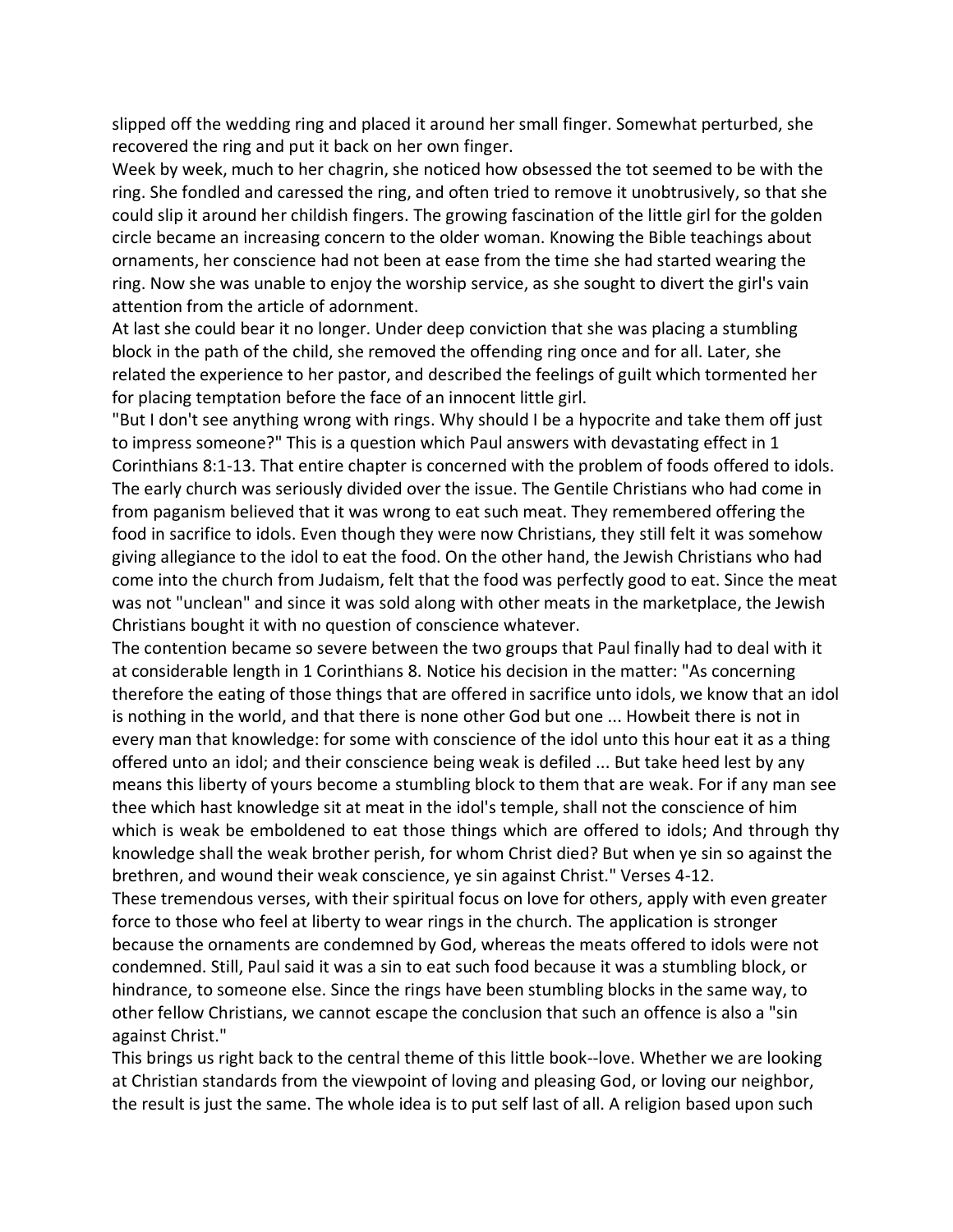love will not be satisfied merely to fulfill the letter of the Ten Commandments but will search the Word of God daily for indications of His will. As John reminds us, "We keep his commandments, and do those things that are pleasing in his sight." 1 John 3:22. May I ask a question concerning what you have read up to this point? Has it raised a doubt about the wearing of ornaments? Does the evidence of all these verses, scattered through the Bible, suggest that the practice is open to question? One couple said, "We are not convinced yet that God would keep us out of Heaven for wearing a piece of jewelry." I asked them, "Even though you don't feel you would be lost by wearing it, do the many texts raise at least some question about the practice meeting the full approval of God? .... Oh, yes," they said, "we cannot say that the issue is not a bit cloudy." My next question was this: "Do you think there is a 10 percent chance that wearing your ring could be displeasing to God?" After thinking a moment, they both agreed that there was at least that much chance that it was questionable. Then I asked them this question: "As you stand on the brink of baptism and the complete surrender of your lives to the Lord Jesus Christ, do you want to run a 10 percent chance of displeasing the Lord who has laid down His life for you?"

Slowly they reached down and began to remove their rings. "No," the husband said, "we don't want to run the smallest chance of displeasing Him. We want to go all the way with Jesus. Since there is a doubt, we'll give Him the benefit of the doubt."

I will not try to pretend that this kind of surrender is easy. Jesus said, "If any man will come after me, let him deny himself, and take up his cross daily and follow me." Luke 9:23. Saying "No" to self is what the Master was talking about. He was saying that everyone will have to baffle it out with something that self doesn't want to surrender. The individual who is coming to Christ and learning His ways will have to deny self, or say "No" to something that his whole nature craves to keep. That's what self denial means. Some people fail the test at one point, and others at a different point. I've seen some who could not deny self on the point of money. To obey God might jeopardize their jobs or cut their salaries, and they were not willing to say no to their love of money. Others had to give up friends to go all the way in following Christ, and they were not willing to deny themselves their friends. Appetite has stood in the way of many who were not willing to deny themselves the alcohol, tobacco, or unclean foods as required in the Bible. A few have failed the test on the point of vanity and pride. They have been unwilling to deny themselves the inordinate pride of dress.

It is always interesting to see how the truth weeds people out of an evangelistic audience. No one drops out until we present the claims of God which demand a change of life and practice. If we did not preach all the counsel of God, most listeners would gladly respond to the invitation. Struggle takes place when the truth challenges a darling self-indulgence. The tests of the Sabbath, tithe, and diet are all aimed at some element of the self nature. Many fail on each of these points. But strangely enough, the greatest baffle seems to ensue when God's will touches the area of personal pride. Vanity is deep and pervasive. Self-love has a thousand faces and exhibits itself in as many subtle ways.

Mark it down, somewhere along the line for every soul the devil will use self to make a last desperate stand against the will of God. Only those who love Christ with all their heart, soul, and mind will be able or willing to make the 100 percent surrender to Him that is required. The happiest people in the world are those who let nothing stand in their way of pleasing God in everything.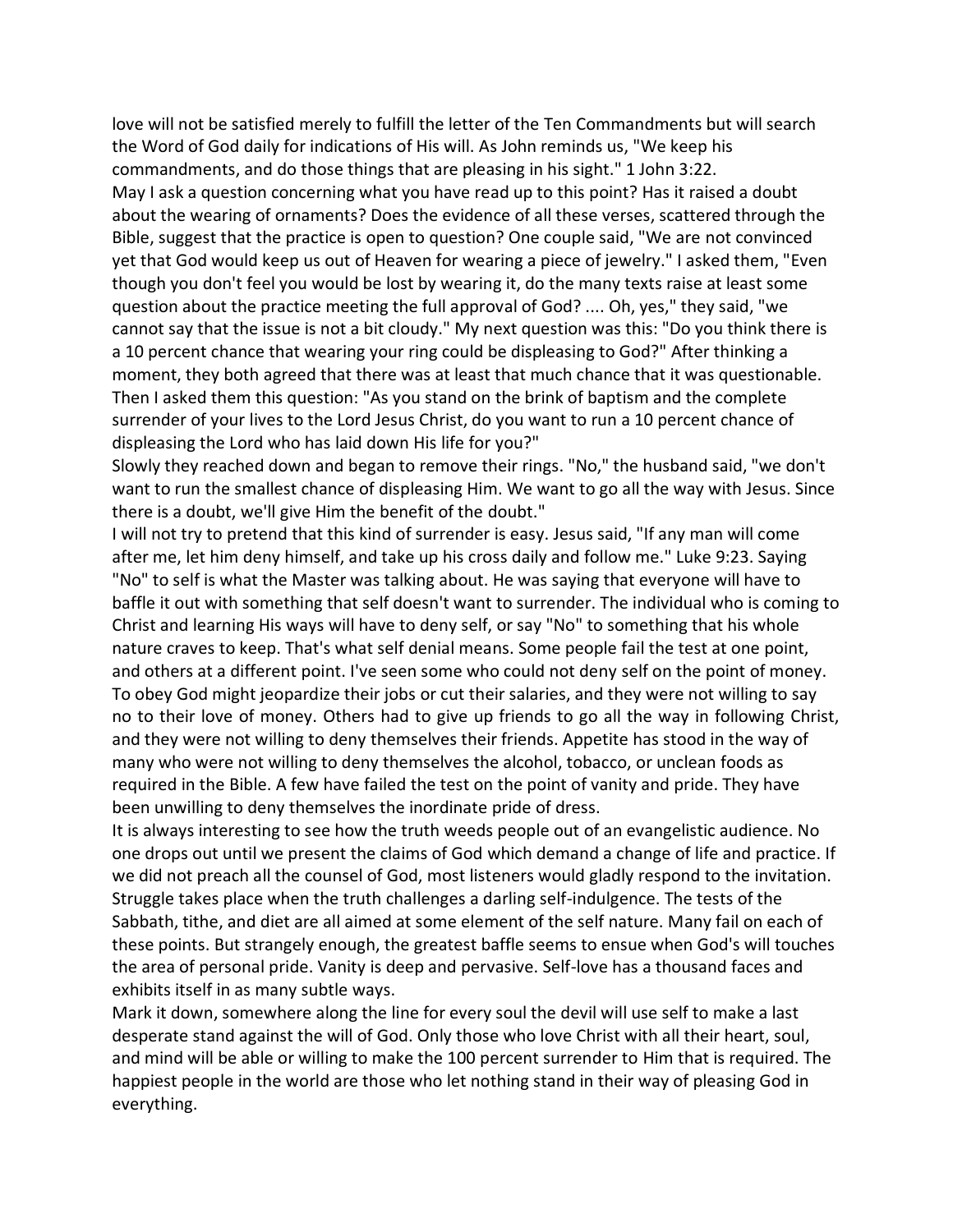It has already been mentioned that Christians who live to please the Lord are the happiest people in the world. Jesus said, "If ye keep my commandments, ye shall abide in my love; even as I have kept my Father's commandments, and abide in his love. These things have I spoken unto you, that my joy might remain in you, and that your joy might be full." John 15:10,11. No wonder, then, that fully committed Christians are so easily recognized. There is a holy radiance and joy shining from within which even transforms the countenance. Although they have laid aside the adornment of the world, they have put on another adornment of the Spirit, which identifies them instantly. Some women feel almost naked after removing their jewelry, but very soon they recognize that God has replaced the artificial with the real. David wrote, "They looked unto him, and were lightened: and their faces were not ashamed." Psalm 34:5. It is this "new look" of the new-born Christian which has caused the world to marvel. For every evil thing that is given up, the child of God receives a spiritual replacement. As Paul said, "Let us therefore cast off the works of darkness, and let us put on the armor of light." Romans 13:12. And please notice how dramatic this exchange can be when it involves the clothes and adornment of an individual. The bride of Christ receives special attention.

Isaiah contrasts the marriage dress of God's people with the dress of the world. "I will greatly rejoice in the Lord, my soul shall be joyful in my God; for he hath clothed me with the garments of salvation, he hath covered me with the robe of righteousness, as a bridegroom decketh himself with ornaments, and as a bride adorneth herself with her jewels.' Isaiah 61:10. When we are married to Christ and take His name, we are not to adorn ourselves as worldly brides and bridegrooms. We are joyfully to be clothed with the "garments of salvation" and the "robe of righteousness." This is what lightens the face, and presents the new radiant appearance which amazes the world.

This vital point should be given careful consideration. The face has much to say about a person's character and experience. Our most powerful Christian witness may simply be the witness of our shining countenance. One of the most convincing arguments I've ever heard against the use of colorful cosmetics was based upon this very fact. Frances Parkinson Keyes, the well-known Catholic author, explained why she had never "touched up" her face or hair with artificial adornment: "A quarter century of living should put a great deal into a woman's face besides a few wrinkles and some unwelcome folds around the chin. In that length of time she has become intimately acquainted with pain and pleasure, joy and sorrow, life and death. She has struggled and survived, failed, and succeeded. She has lost and regained faith. And as a result she should be wiser, gentler, more patient and more tolerant than she was when she was younger. Her sense of humor should have mellowed, her outlook should have widened, her sympathies should have deepened. And all this should show. If she tries to erase the imprint of age, she runs the risk of destroying, at the same time, the imprint of experience and character." Words of lnspiration, p. 198.

What a tremendous truth is contained in that statement! Christian women have a witness to bear by the expression of their faces. Righteousness, dignity, purity, and calm faith in God- these attributes are often clearly revealed by the countenance alone. Perhaps this is what Jesus meant when He said, "Let your light so shine before men, that they may see your good works, and glorify your Father which is in heaven." Matthew 5:16. The spiritual light and radiance of an unadorned face may attract more attention to the religion of Jesus Christ than a dozen sermons or Bible studies.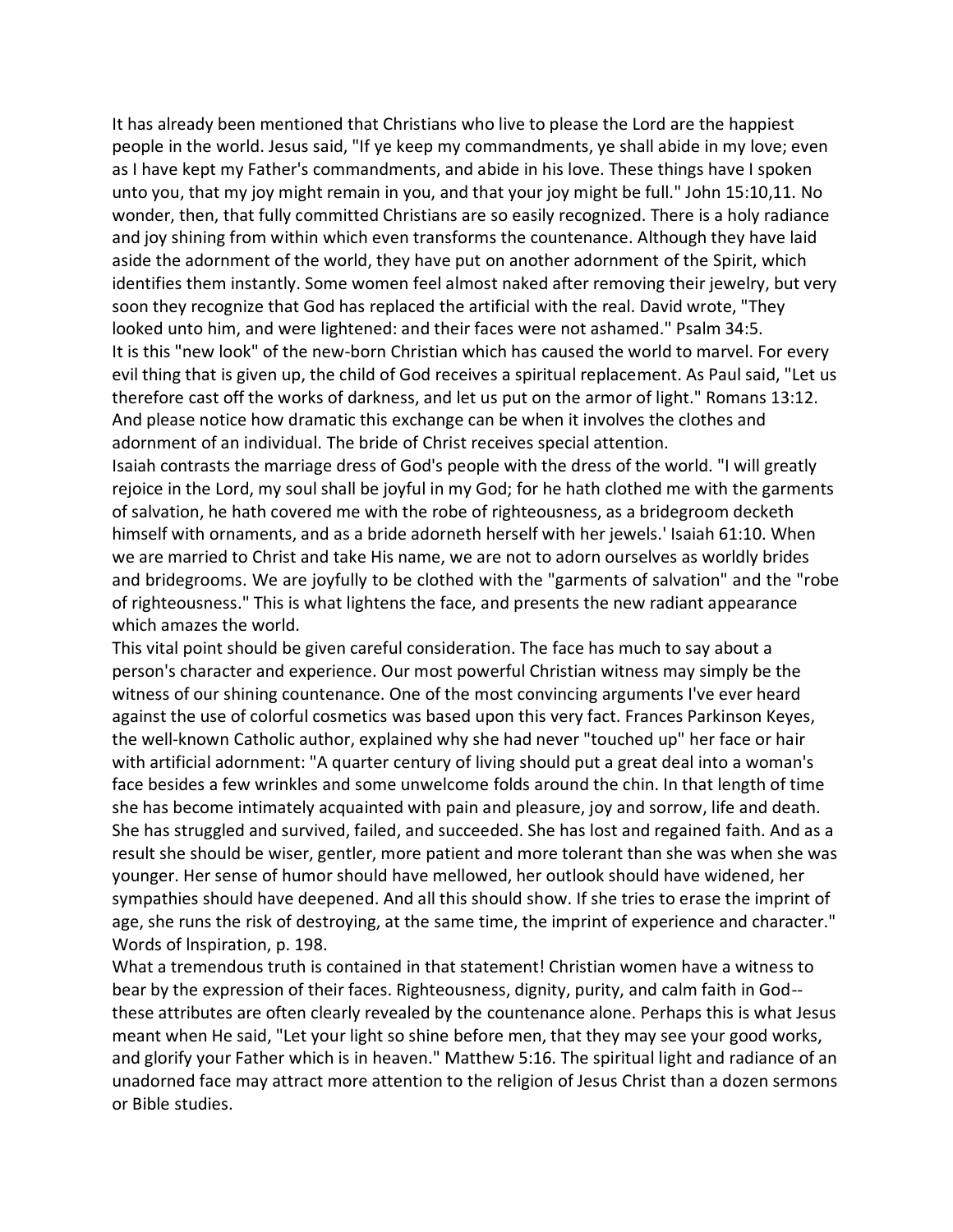We have spent considerable time on the subject of artificial adornment in order to demonstrate how love leads to the Bible, to search out what pleases the Lord. We could just as well have used other examples of Christian standards. The same principles provide the motivation for seeking always to please Him in what we do about dancing, movies, gambling, diet, and dress. It could be shown just as clearly that these high standards of the church are not based upon any committee actions of men, but upon the revealed will of God in His Word. TELEVISION TRAP

Reference has already been made to the insidious intrusion of the innocent-looking television cabinet into the home. Because there are occasional programs which meet the Bible test of truth, purity, etc., it is easy to succumb to the argument that the set will be used as an educational tool for the family. Solemn resolutions are usually made concerning the high quality of program that will be approved for viewing. But let's be honest and truthful. For how long do those restrictive regulations continue to govern the television set? Policing becomes almost impossible because of the borderline nature of many programs. Uncertainty over where to draw a line, whether a few words of profanity disqualify an hour-long documentary, and other equally perplexing decisions soon become too tedious to tolerate. The door is opened wider and wider, and the discriminative senses accommodate to the increasing flow of belowstandard pictures and scenes. It is easy to justify a little more loose language because of the scattered use of expletives by popular network news reporters. Many of the advertising commercials are also laced with innuendoes which belittle the Christian moral standards. It is becoming more difficult to believe that even the most careful selective viewing will not also produce a spiritual de-sensitivity. Snatches and phrases of gutter talk creep into some of the most highly-touted educational shows. Many argue that we must learn to live with this kind of language because it surrounds us all the time. It is true that we often overhear the vulgarities of the world around us, but should we deliberately expose ourselves to that which we could avoid?

The truth is that most of us face severe struggles in turning away from the enticing scenes of evil that we cannot avoid while walking down the street. There is enough temptation to occupy all of our time and effort without bringing a deliberate source of temptation right into the living room.

What many fail to understand is that there can be sin in a look. If someone had come up behind Mother Eve in the Garden and asked her what she was doing in front of the forbidden tree, she probably would have answered, "I'm just looking." But those looks of Eve led into all the multiplied sorrows and eventual deaths of billions of human beings over six tragic millenniums. King David awoke from an afternoon nap and, quite by chance, saw his neighbor's beautiful wife taking a bath on her Mediterranean roof-garden. It is more than likely, if someone had asked David what he was doing, he would have answered, "Just looking." But those looks led to adultery and murder, sins which influenced a nation to forget God. The results of his immorality with Bathsheba so marked the family of David that four of his own children were taken from him by tragedy or apostasy. How bitterly he later lamented the scarring consequences of his innocent "looking."

The indelible influence of mental patterns cannot be over emphasized. By beholding we become changed. Thoughts are produced by what a person sees. "For as he thinketh in his heart, so is he." Proverbs 23:7. This brings us to one of the most awesome reasons that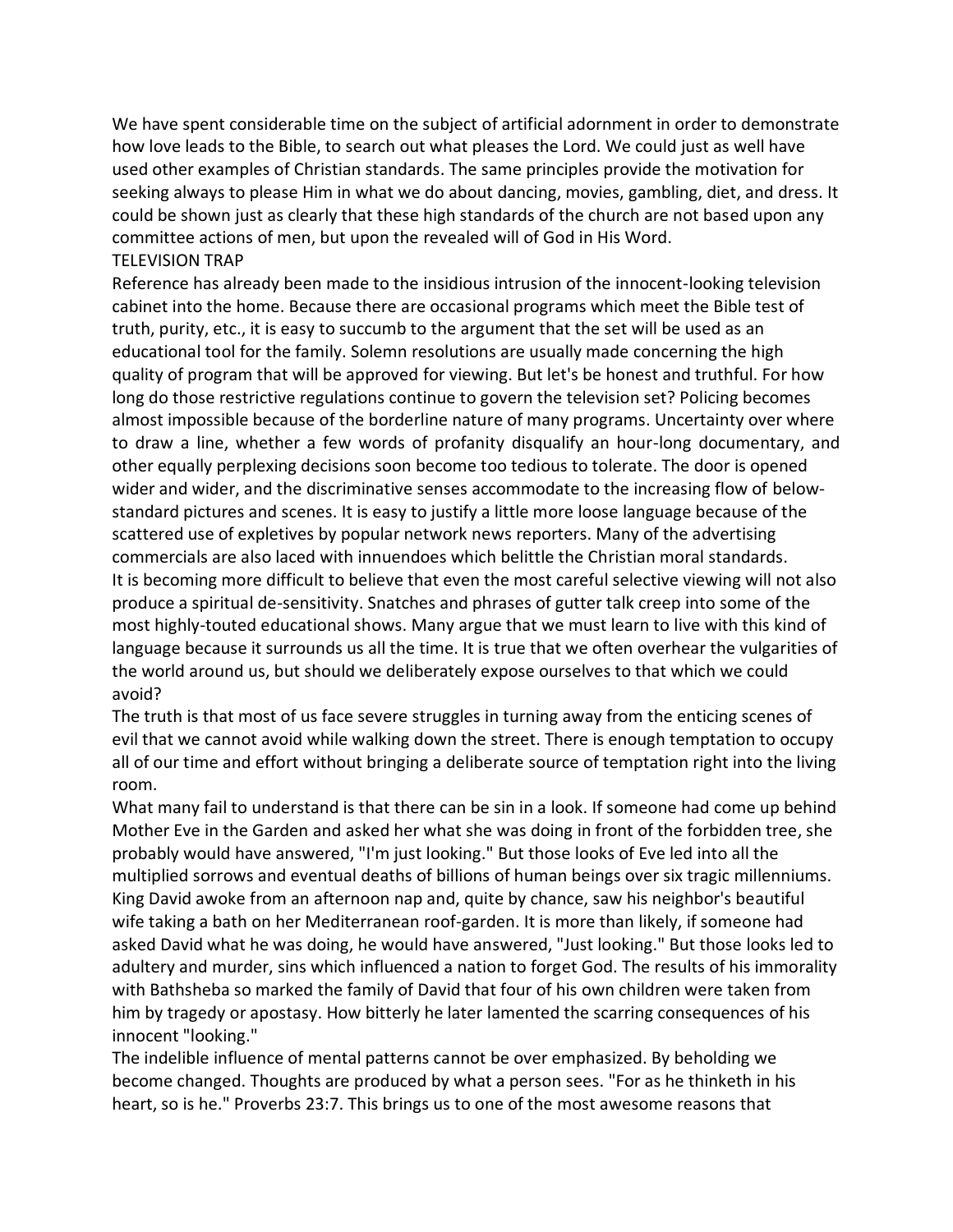television can be detrimental to the Christian life. It is based upon the principle of vicarious or mental participation in sin. Jesus declared: "Ye have heard that it was said of them of old time, Thou shalt not commit adultery: But I say unto you, That whosoever looketh on a woman to lust after her hath committed adultery with her already in his heart." Matthew 5:27, 28. Please take note that the mind is capable of creating such realistic mental pictures that people actually become involved in the imaginary scenes. The participation is so real that Jesus said we are held accountable for what we permit our minds to dwell upon, just as though we were going through the physical a6t itself. Since the brain is the decision centre for the body, every act performed must first be conceived in the mind before it can be translated into action. The brain, through the vast nerve communication system, sends the message for hands, feet or other physical organs to go into action. This, by the way, is the precise point of the strongest temptation. Harboring the mental picture until it transmits the order for the body to act is so presumptuous and so debilitating to the will that few people are able to mm back from obeying the order.

The Christian's only sure protection from sin is to reject the thought or imagination of evil which Satan seeks to impose on the mind. Once the evil deed has been harbored and pondered, even though only as a thought, the incredible intimate relationship of mind and body begins to produce physical reactions. With the speed of electricity the brain sends out the message alerting the entire body to the contemplated action. Now the mind and body unite in bringing pressure for the person to perform the act.

But let us suppose that it is impossible for the person to carry out the physical indulgence prompted by the mind. Perhaps a lustful attitude has been produced in the thoughts, but there is no one with whom to participate in the act of sin. Or if the person is a Christian, he might have such strong inhibitions against the contemplated act that he will resist carrying out the impulses of the mind. In this case the sin exists only in the imagination. But such is the power of thought that, in God's sight, the vicarious mental performance of the sin is counted as serious as the physical indulgence itself.

Now let us apply this principle to the watching of TV. Nowhere do we see a more vivid demonstration of vicarious participation. Even though the viewer may be mature enough to know that the scene is only a fabricated, pretend-situation, yet he becomes as emotionally involved in the picture as if he were actually living out the experience. The heart pounds with fright, the eyes fill with tears, and the viewer is mentally projecting himself into the scene. Whether fighting and shooting his way out of a desperate situation, suffering the trauma of incurable disease, or yielding to the excitement of a provocative bedroom scene, the viewer is caught up in the plot, taking part by proxy in the adventures of the hero or heroine. Jesus said that this kind of participation is just as wrong as the actual physical involvement.

Try to imagine the fantastic strategy of Satan in his use of the television media. It staggers the mind even to think about it. Here is a situation in which the devil inspires one act of simulated sin; for example, an artificial, make-believe portrayal of adultery. But through his manipulation of the emotions, Satan can mm that one acted-out sin into a million real sins of adultery, because a million people will project themselves into the picture. And in their minds it is not make-believe. It is so real that even their bodies react. The emotions of lust and fear so fully obsess the beholder that even though they can't take part physically in the sin, their minds and wills are affected in exactly the same way as if they were taking part. And more serious still,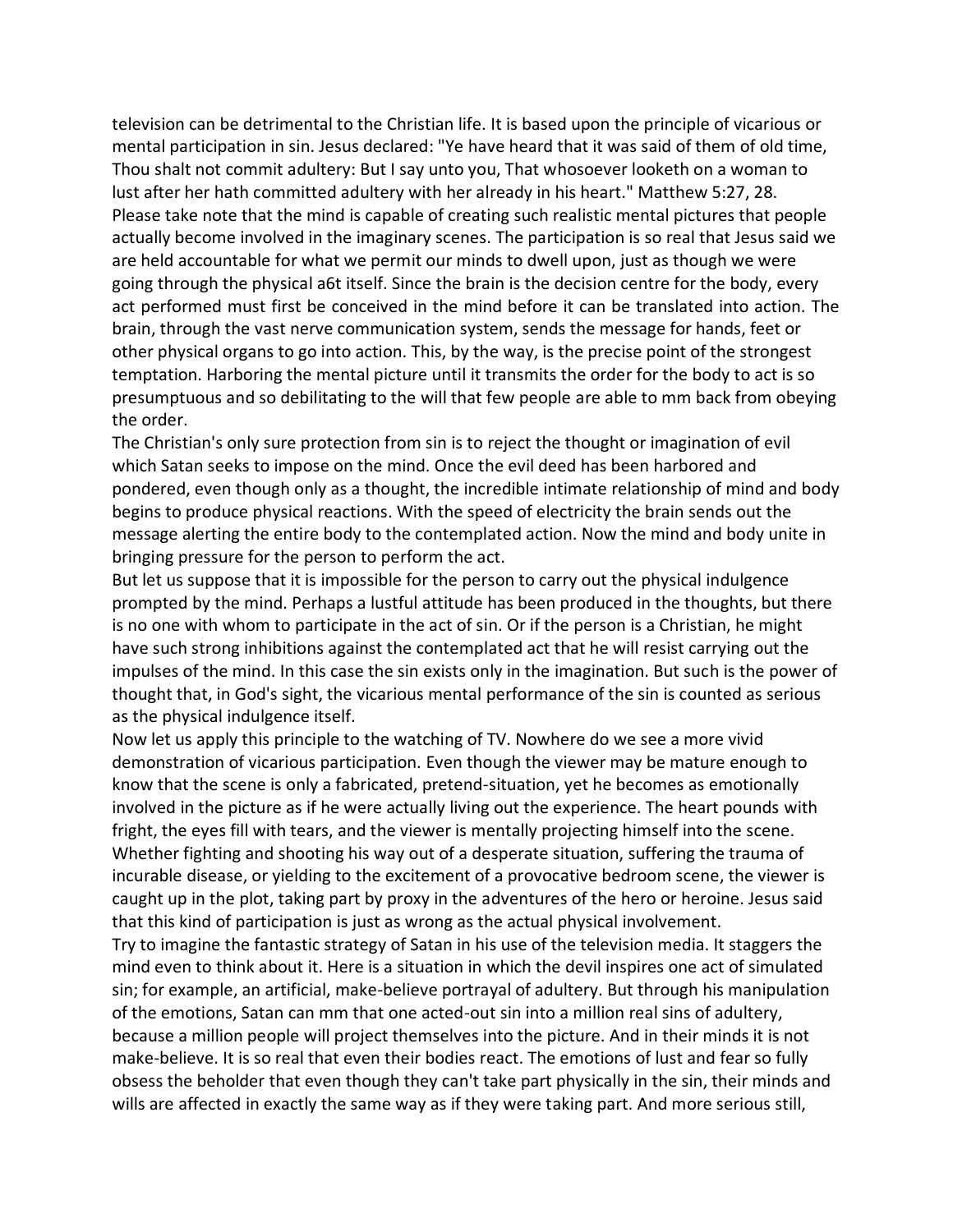God holds them just as guilty as if they had done it personally.

What a clever, diabolical way to turn people into thieves, murderers, and adulterers! Satan only has to work with the scriptwriters and actors to produce the most al>pealing, realistic and emotional plots. From that point the natural laws of the mind take over, and the viewers become emotional captives of whatever they allow themselves to look at. One day they may be living out the experience of shoplifting, the next day of murder, and later of fornication or adultery. To the actors on the screen it is preposterous pretence, but to the viewers\*it is, momentarily at least, an opportunity to do all the exciting things that God and society forbid, without having to face the consequences of doing them. But do we have to face the consequences? Not physically perhaps, but the moral responsibility for those vicarious deeds every person will have to face in the judgment. For those who have not confessed and forsaken those sins, what a terrible account must be rendered for the prostitution of the sacred powers of mind and will.

Surely this principle of sin by substitution explains why the Bible speaks so strongly on the subject of the five senses. Jesus made it clear that no effort should be spared in safeguarding the avenues of the mind. Immediately after His comment about looking on a woman in lust, He said, "And if thy fight eye offend thee, pluck it out, and cast it from thee: for it is profitable for thee that one of thy members should perish, and not that thy whole body should be cast into hell." Matthew 5:29.

This text has been often misconstrued. Jesus was not talking about the physical eye. A person could lose one eye and still be evil and perverse. He was talking about the things on which the eye focuses. If the eye is looking at something which is liable to lead the mind to harbor sin, Jesus was saying that the most drastic action should be taken to put those scenes out of view. In other words, "Don't continue to look at something which is spiritually offensive and provocative." Doing so could lead into sin and cause the person to be "cast into hell." What a dramatic example of the dangers of "just looking" at wrong pictures. Translated into a modern setting Christ was saying that if we have a television set in the home which we cannot control, it is better to cast it out of the house onto the junk pile than to be led into sin by its influence. Better to lead a so-called one-eyed existence without television than to lose our soul by defiling, sinful thoughts created by television.

The command of Christ was to "pluck it out," to turn away from what the eye is looking at. The choice is ours to make. The only way to be pure-minded is to look at, listen to, and speak only the things that are pure. Paul said, "Finally, brethren, whatsoever things are true, whatsoever things are honest, whatsoever things are just, whatsoever things are pure, whatsoever, things are lovely, whatsoever things are of good report; if there be any virtue, and if there be any praise, think on these things." Philippians 4:8. The secret of being pure, honest, and virtuous is to think that way, and the way we think is determined by what we see, hear and speak. David said, "I will set no wicked thing before mine eyes." Psalm 101:3.

To these spiritual factors we could add pages of shocking statistics on the effect of TV violence upon the mind and morals, upon crime incitation, and scholastic achievement. These are well known and off-repeated. No one will ever know exactly how many blueprints for crime have been carefully detailed in a TV story, and later put into operation by an assortment of muggers, thieves, and rapists. Society today is in the grip of a growing complacency toward violence and human suffering.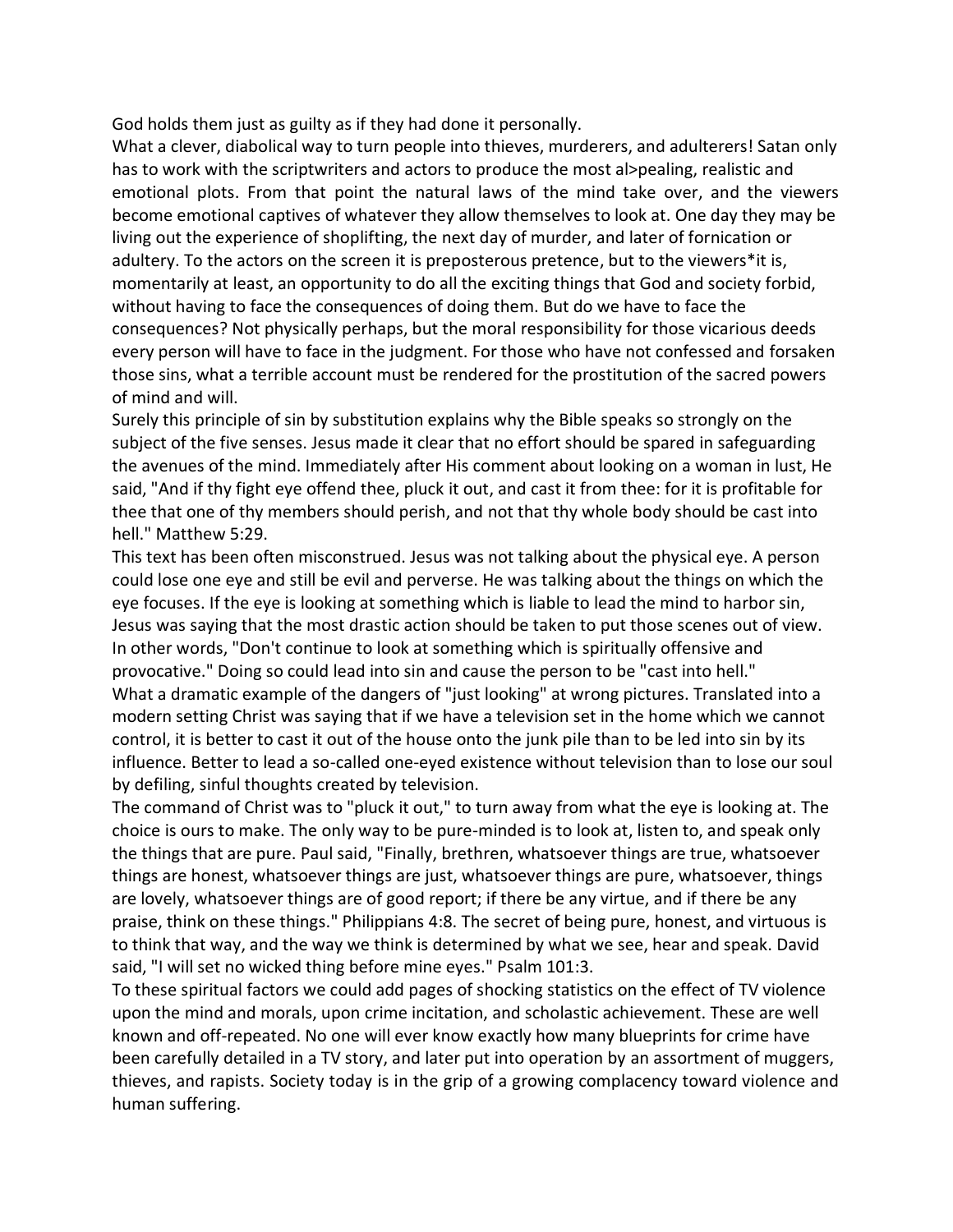Constant television exposure to cruelty and inhumanity has created a climate of amazing indifference to our fellow man. People do not want to get involved. Usually they pass heedlessly by the victim of attack. Public reaction to natural calamities such as earthquakes, floods, or famine is almost ho-hum. The 6:00 p.m. newscast pictures of thousands dying in South America or Turkey make even less impression than last night's late-movie scenes. The animated, bizarre portrayals which have been commercially prepared to impress have far greater response than the actual stories of suffering and death. The fine sensibilities of compassion have been blunted and almost destroyed by the continuous bombardment of the emotions by Hollywood "thrill and horror" specialists.

The impact of death is diminished by the constant overexposure. Even newscast-picture reports of assassination and murder are viewed repeatedly on successive programs. It is almost as though the murdered person springs to life only to be killed and resurrected over and over again. The prolonged screening of Lee Harvey Oswald's murder is an example of such televiolence. The mind finally almost rejects the reality of what is being viewed. What effect does it finally have upon human conscience and character? No doubt, there is an innate morbid desire to witness violence without guilt. As an innocent bystander the TV watcher is neither the aggressor nor the victim. With nothing to do but watch, and being unable to intervene, he gradually adjusts to a mentality of fascinated inaction. Under constant bombardment, the mind actually blurs to what is fantasy and what is reality. This is why so many are able to stand by and watch brutality and violence in real life without lifting a finger. A bride recently said, "We are starting out with just the bare necessities of life; a bed, a stove, and a TV set." With 98 percent of American homes owning a set, try your best to visualize the effect of its 6 1/2 hours of operation.

Children spend one third of their waking hours under the artificial, hammering influence of ideas and philosophies which their parents do not originate and often do not even know about. It has been determined that one quarter of the children between 5 and 20 watch over five hours of television every school day. This is even more time than they are under the direct instruction of schoolteachers; more time than they play each day, or eat. Only sleeping time tops television as the greatest time consumer.

What type of message is being literally driven into the open minds of these boys and girls? Of all TV programming, 83 percent contains violence, and 98 percent of cartoons depict violent action. In fact, when your children are watching cartoons, they are treated to an average 30 acts of violence every two minutes. Western and detective dramas are not much better, because 97 percent of them contain violence.

But what about the children who are not old enough to be in school? There are nearly twelve million of them between three and five years of age. According to the Nielsen Television Index, these preschoolers sit in front of the tube an average of 54.1 hours each week. Think of the power exerted over the pliable minds and emotions of these near-babies. For 64 percent of their waking hours they absorb the tensions, violence, and nerve-warping inanities of commercial television. Do we wonder why older generations of youth seem to be having difficulty adjusting to real life and people? Dr. Victor B. Cline of the University of Utah has estimated that between kindergarten and age 14 a child witnesses the violent death of over 13,000 human beings on the TV screen. Since the pre-kindergarteners are watching 64 percent of their days, try to imagine how many murders they witness beyond those 13,000. No hard-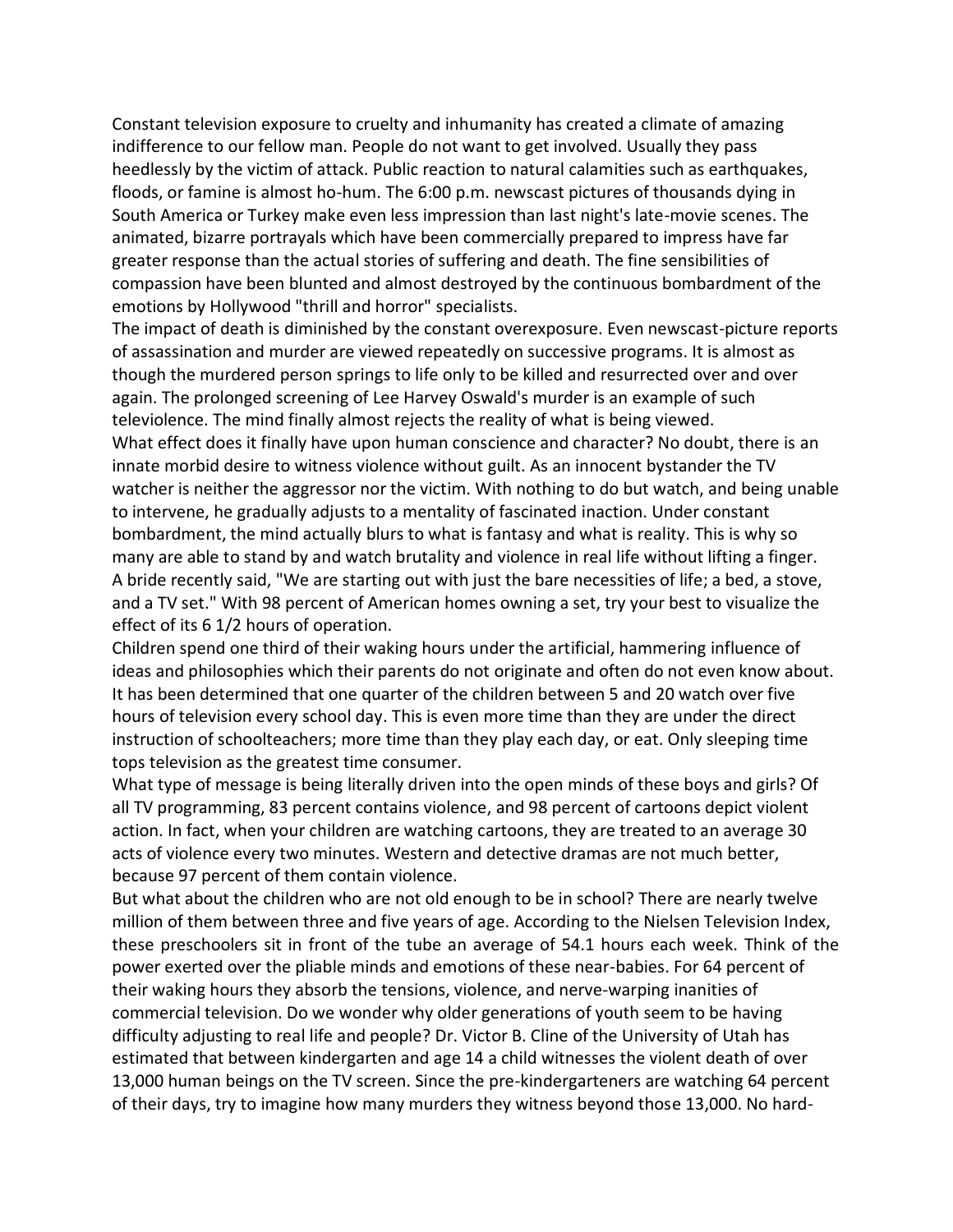bitten veteran of daily combat ever came near the horrible mayhem and slaughter of the daily TV fare.

Perhaps the most conclusive study on the subject of TV aggression was documented by Alfred Bandura and Associates, and was published in the Journal of Abnormal and Social Psychology. Their conclusions were drawn from actual observation of normal children, measured by reactions of a control group, when exposed to screen violence. Their emphatic conclusion was that filmed aggression heightened aggressive dispositions in children. They definitely do imitate the violent behavior which they view on TV programs.

In 1969 the National Commission on the Causes and Prevention of Violence gave a report on their exhaustive research. Here is the substance of their conclusions: "The preponderance of available research evidence strongly suggests ... that violence in television programs can and does have adverse effects upon audiences--particularly child audiences."

One of the saddest obvious results of child TV addiction is the tragic breakdown in communication with parents. For those five crucial hours each day there is absolutely no interaction with anyone. Dr. D. M. Azimi, Chairman of the Department of Sociology and Anthropology at the University of Pennsylvania in Indiana, Pennsylvania, believes that children can "hallucinate" on shows filled with violence, sex and aggression. "Interrupt someone watching TV and notice the deep trance he is in. He'll get annoyed with you for breaking into his drug-like reverie, but if you ask what was just said on the program, he won't be able to tell you. "Parents become TV 'pushers' to their children. Most kids, at a very early age, would like to have a warm, close relationship with their parents. But the parents tell them, 'Go watch TV. I'm busy.'

"Soon the habit takes hold of them and they begin to sit glassy-eyed, in a stupor, 'hooked' by TV. And once they get the habit, it's as hard to take away from them as drugs would be." If parents do not protect their own children from the incessant emotional assault of television, who will do it? The industry is not concerned about anybody's children. They are intent on one thing--consumption. It takes no expert to see that their primary appeal is to human vanity, lust, and greed. Market psychologists gear their commercials to the wide-eyed innocents who have no defense. Spectacular, hypocritical claims are soon disproved, however, and the phoniness is revealed. The unfortunate after-effect is a corrosive attitude of cynicism and distrust on the part of the young. Have you noticed what stereotypes are portrayed on the average TV program? Teachers are

generally portrayed as incompetent, vindictive misfits. Happiness comes through as being young and sexy. Marriage is represented as a dull drag, or something to be flaunted by exciting infidelity. Parents are often projected as bumbling, outdated squares with no authority or ability to make sound decisions. The very basics of home and society are subtly undermined by the great majority of TV shows, including some of the most popular ones. It should be no great wonder that our greatest social problem today is how to keep the family from disappearing as the basic unit of society.

## LAWFULLY JOINED

Try to picture two kinds of family scenes for comparison purposes. In one home there are three wives, all married to the same man, each with one or more children. The families live together and the husband and father of the three families is always there to give disciplinary authority and security to the overall household.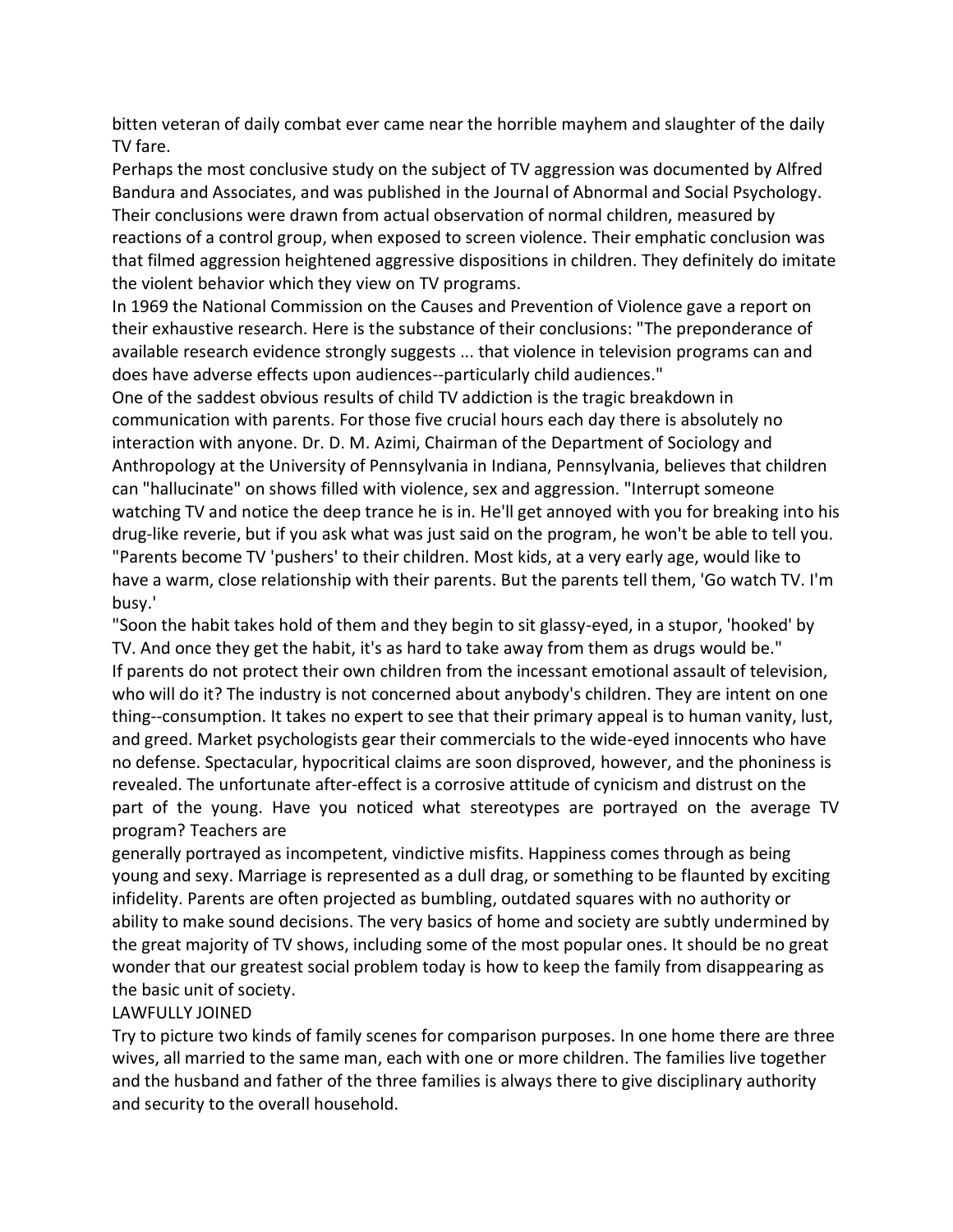Now picture another situation. A man has been mar-fled to three women in succession. They have all borne him children and have been put away by divorce one after the other. The families are living apart, and the children are growing up under the trauma of financial and emotional insecurity without a father.

Which of these imaginary situations do you perceive to be the worst? The law of the land forbids one and accommodates the other. Perhaps if we could look at all the aspects purely from the social and humanitarian standpoint, we would say that the latter scene is worse than the former. Viewing it from the traditional Judeo-Christian position we would probably condemn the first family as being more clearly in the wrong.

Looking at it solely from the biblical' perspective, is there really much basic moral difference between the two situations? According to the Scriptures, marriage is a lifetime commitment. To divorce an innocent companion and marry someone else is even more strongly condemned than the popular polygamy practiced in Old Testament days. Both are frustrating to God's plan and purpose. The children probably suffer more under the divorce procedures than under the polygamy plan, but neither can be defended nor tolerated under the searchlight of revelation. Whether several wives are married at the same time, or in succession, the will of God is violated.

How can we explain the contradiction between Christian practice and Bible principle on this point? More and more church members are acting as if there were no restrictions on the number of marriages they can contract. The moral conscience of entire denominations has shifted and adjusted to the massive incidence of divorce within the church.

Although the majority of Christian bodies have given formal assent to what the Bible teaches about divorce there seems to be very little done in publicizing their position. Church officials and pastors often have to be pressed for a clear-cut statement of the official doctrinal position. The reason for this may hinge upon the embarrassing number who have continued as divorced church leaders with the tacit approval, at least, of the congregation.

Unfortunately, if problems of divorce are not dealt with at the time they arise, it is impossible ever to sort out the issues and take any action later on. Because many such cases involve charges and counter-charges, often unsupported by evidence, pastors are reluctant to be drawn into the explosive morass. Church boards also stay away from the unpleasant task of having to take sides against one of their own who has, perhaps, been a respected past leader in the church. Consequently the issues are left fuzzy. It is easier to give the benefit of the doubt and many guilty spouses are allowed to remain in unconditional fellowship even after remarriage.

Admittedly there are difficult complications which seem to defy human solution. Each individual case is marked by its own bewildering circumstances. There may not be any satisfying answer that will be completely just and equitable for each party involved. But whatever action is taken by the church should be in complete harmony with the Bible counsel on divorce, and that counsel is not muddled or ambiguous. Jesus stated in the most positive language that only one condition could justify the act of divorce and remarriage, and that was adultery. "And I say unto you, Whosoever shall put away his wife, except it be for fornication, and shall marry another, committeth adultery: and whoso marrieth her which is put away doth commit adultery." Matthew 19:9.

Please note that Christ charges adultery against a husband or wife who divorces a spouse and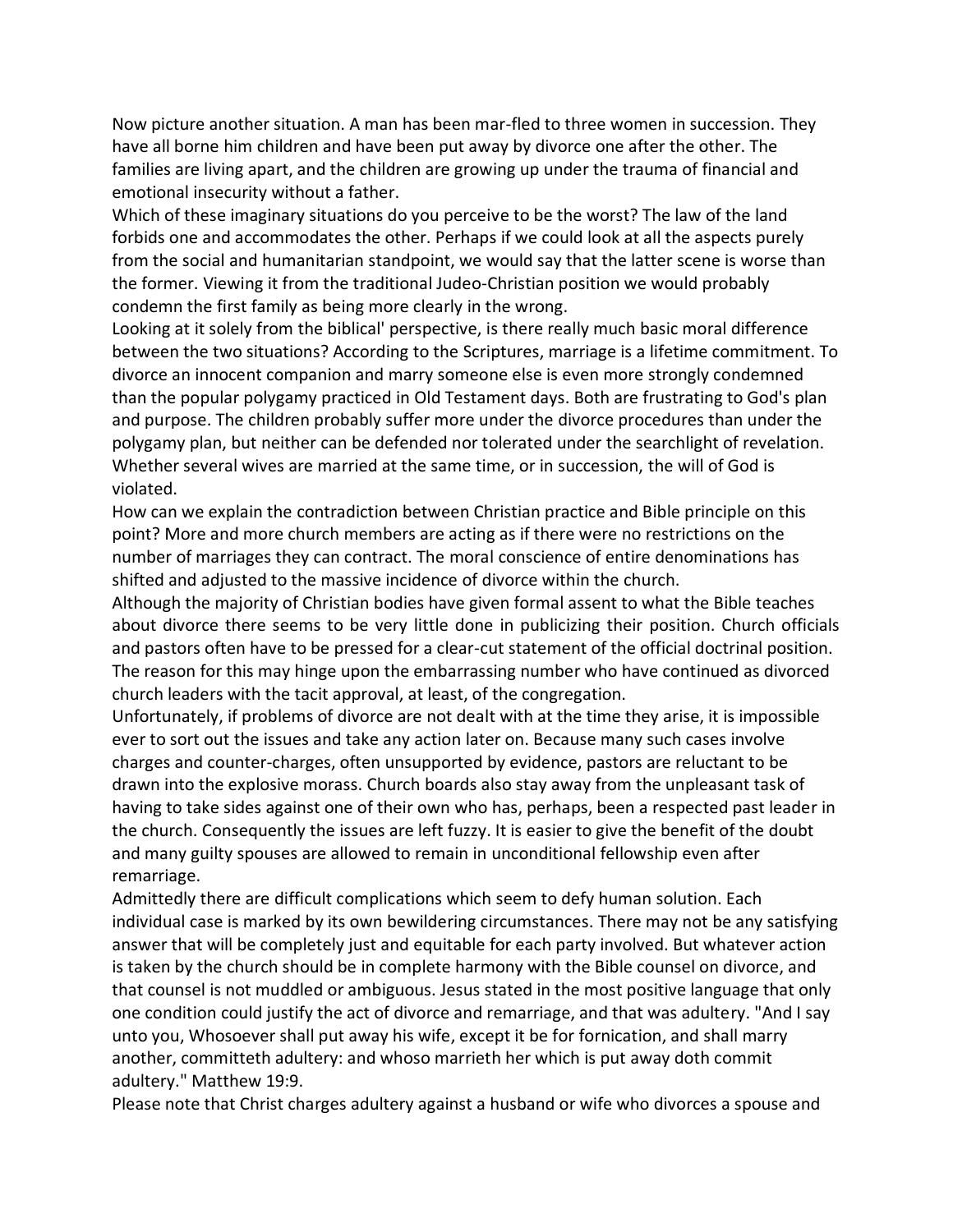marries someone else, except when that spouse has been unfaithful. If the companion has been guilty of fornication (porneia, Gr. sexual impurity) the exception would provide for the innocent one to divorce and remarry without guilt.

The unusually severe position of Jesus on this subject of divorce has been the subject of endless debate. Even his own disciples were astonished at the uncompromising nature of His position. They said, "If the case of the man be so with his wife, it is not good to marry." Matthew 19:10. There was no ambiguity in the minds of those disciples about what Jesus meant. They understood that He was forbidding all divorce and remarriage except on the grounds of adultery. Christ's response to their amazement confirms that they had the proper understanding of His statement. Until fairly recently, much to their credit, it can be said that most Protestant and Catholic church bodies have interpreted the words of Jesus very much like those listening disciples did. Unfortunately, with the mushrooming divorce rates, the biblical doctrine has appeared more and more offensive and disagreeable to the growing number of divorcees within the church. Attempts have been made to reinterpret the doctrinal position of some of the churches on the subject, including the Seventh-day Adventist church. It would be proper, at this point, to consider a sampling of the Spirit of Prophecy counsel which guided the early Seventh-day Adventist church in the strong biblical stand it took on the divorce issue. "A woman may be legally divorced from her husband by the laws of the land and yet not divorced in the sight of God and according to the higher law. There is only one sin, which is adultery, which can place the husband or wife in a position where they can be free from the marriage vow in the sight of God. Although the laws of the land may grant divorce, yet they are husband and wife still in the Bible light, according to the laws of God." The Adventist Home, p. 344.

"Your ideas in regard to the marriage relation have been erroneous. Nothing but the violation of the marriage bed can either break or annul the marriage vow ... men are not at liberty to make a standard of law for themselves, to avoid God's law and standard of righteousness ... God gave only one cause why a wife should leave her husband or the husband leave his wife, which was adultery. Let this ground be prayerfully considered." The Adventist Home, pp. 341,342.

"There are many unhappy marriages because of so much haste. Two unite their interest at the marriage altar, by most solemn vows before God, without previously weighing the matter, and devoting time to sober reflection and earnest prayer. Many move from impulse. They have no thorough acquaintance with the dispositions of each other. They do not realize that the happiness of their whole life is at stake. If they move wrong in this matter, and their marriage life proves unhappy, it cannot be taken back. If they find they are not calculated to make each other happy, they must endure it the best they can." Spiritual Gifts, Vol. III, p. 120.

In one situation Mrs. White counseled that the moral offender should be permanently excluded from church membership. Details of the moral lapse are not clarified in the letter (later included in Vol. 1 of the Testimonies). The recommended action shows that some violators of God's law should trust for salvation outside the church.

"It is impossible for E. to be fellowshipped by the church of God. He has placed himself where he cannot be helped by the church, where he can have no communion with nor voice in the church. He has placed himself there in the face of light and truth. He has stubbornly chosen his own course, and refused to listen to reproof. He has followed the inclinations of his corrupt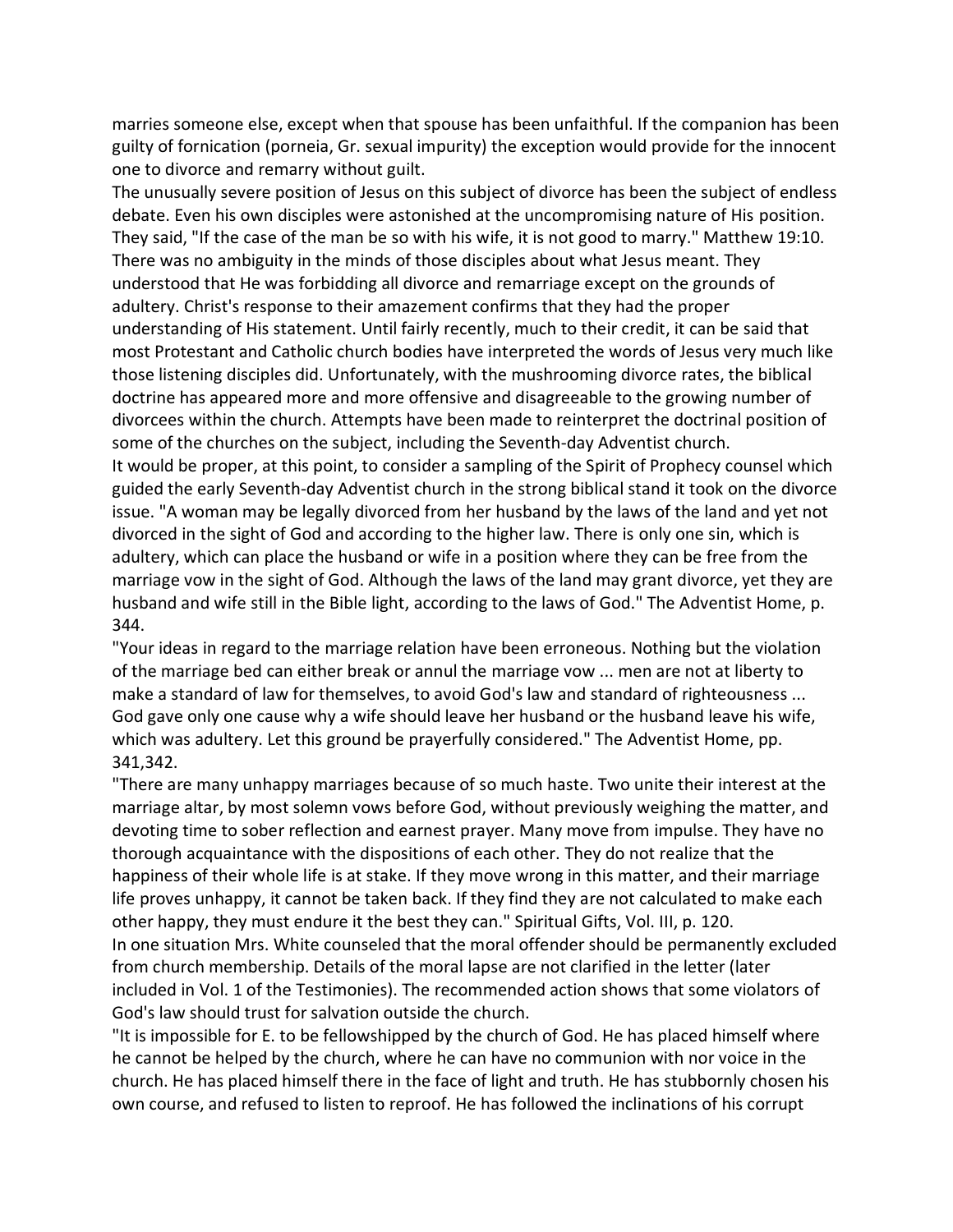heart, has violated the holy law of God, and has disgraced the cause of present truth. If he repents ever so heartily, the church must let his case alone. If he goes to heaven it must be alone, without the fellowship of the church. A standing rebuke from God must ever rest upon him, that the standard of morality be not lowered to the very dust." Testimonies, Vol. 1, p. 215. Based upon such statements from the Spirit of Prophecy and the unequivocal statements of Christ on the subject, the position was taken and held through the years that one who deliberately abandoned an innocent spouse to enter a marriage relationship with another person would be committing adultery. They would be disfellowshipped from the church, and, furthermore, as long as they continued to live in that sinful relationship with someone whom they were biblically forbidden to have, they could not be received back into church membership. This is in perfect accord with the Bible requirements of repenting and forsaking the sin. "He that

covereth his sins shall not prosper: but whoso confesseth and forsaketh them shall have mercy." Proverbs 28:13.

For many years the church operated under this sound spiritual principle with a minimum of controversy and discord. But as divorces became more commonplace in the world, the divisive custom began to make more and more inroads into the remnant church. Following his favorite mode of attack, Satan intruded little by little into the family of God with his pernicious, creeping compromise. Divorces for many unscriptural reasons became more frequent. Later the guilty, remarried spouses were bringing their new companions and applying for readmission into the church. Often the applicants were talented individuals who had once served as respected leaders and officers in the church. Sympathies were aroused, and deep emotional feelings began to favor the finding of some way to get the disfellowshipped ones back into the church. Almost anyone can empathize with fine, gifted people who ask for baptism, especially when they appear deeply sincere and committed. It is easy to take the impulsive position that these applicants should be accepted post haste and assigned church responsibilities equal to their ability. But should such a decision be made on the basis of our feelings, or should it be made on the basis of the Word of God? As much as we might want to ignore it or deny it, these people have committed adultery, and are continuing to live in a relationship which the Bible calls sin. If God condemns this state of things, can the church dare to give its approval?

By baptizing and receiving them into the body of Christ, we are assuring the candidates that they are children of God and are received by Him. But how can we comfort people with this assurance if they are still living out of harmony with God's law, and if God really does not approve them? Would it not be offering dangerous consolation which might lull them into a fatal acceptance of a non-existent security?

Some might object to this course on the basis that forsaking the sin in this instance would involve breaking up another marriage, and two wrongs could never make a right. The answer to that objection is that we should not urge upon them what to do about their relationship. We can and should tell them exactly what the Bible says on the subject. Indeed, these people knew that truth long before they willfully involved themselves in the adulterous marriage. This is what makes their situation so serious. The church should make it very clear that it can give them no comfort and approval beyond what the Bible gives.

No pastor has any right to make an exception to what the Word of God teaches about adultery. The church and its ministers should let this couple know that there is no earthly authority which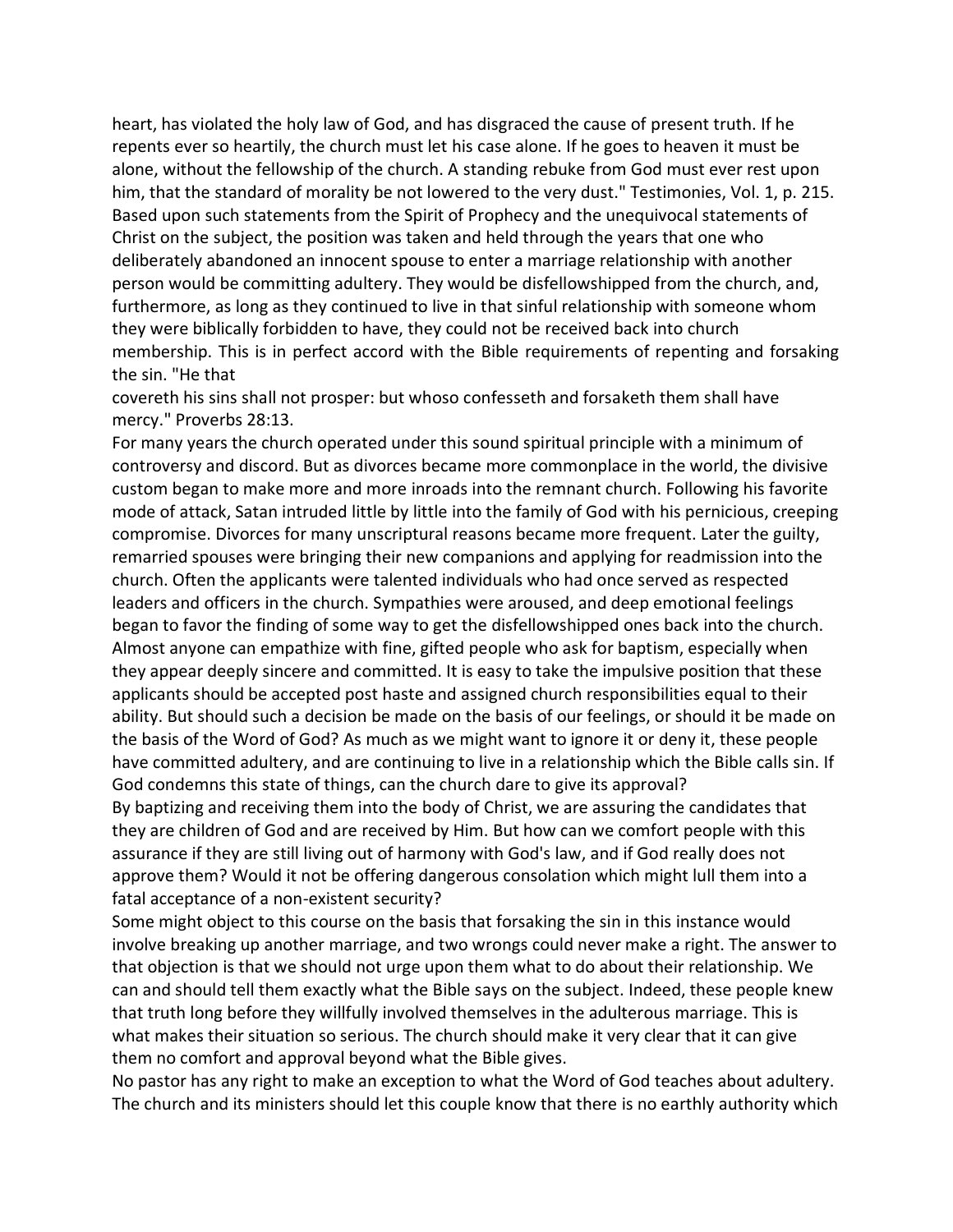has a right to go beyond the counsel of God; therefore they do not qualify biblically to enter the body of Christ. This is not saying that they cannot be saved. God has authority to make any exceptions He wants to make on the day of judgment. In His omniscience He understands the motives and secret circumstances, but He has not given His church the right to make exceptions, neither the conditions under which those exceptions could be made. Lines must be drawn where they are drawn in the Bible, and emotional personal sympathies should not be allowed to weaken that decision.

Even if a church or pastor could be found who would accept a couple into church membership, even though they were living in an adulterous relationship, this would not enhance their chances of being saved. God's disapproval of the sin of divorce and adultery must be registered so as to impress the guilty ones of the awful nature of this transgression. Under the convictions of the Holy Spirit they will have to decide what to do about their unlawful marriage. No one should urge them to break up their present marriage. They must decide what should be done for their own salvation. Whatever their decision, the church should then encourage them to be faithful, attend church, and trust in the mercies of God. But to accept them back into the church would be altering God's Word to meet our desires instead of God's conditions. MUSIC AND MOODS

No study of Christian standards would be complete without considering the influence of music. Multiplied millions of young people all over the world have been brought under the hypnotizing spell of rock-and-roll. Like a common denominator, it has crossed the boundaries of language, culture, and religion to affect more lives than almost any other social force. Even the Christian church has been invaded by so-called "gospel rock" which has become the evangelistic vehicle of church young people in communicating with other youth. But what message is being communicated by the tempo and rhythm of this "now" music? How can we explain the obsessive devotion of so many millions to the same kinds of sounds?

Very few people understand the tremendous power that music exercises over the conscious and the subconscious nature of those who listen to it. It has long been known that martial music, band music, and religious music could produce predictable emotional responses. Moods of listeners have been programmed by certain kinds of music. Vast segments of people have reacted in almost uniform togetherness to the same controlled music. They have been tranquillized into nostalgia or lethargy by soothing melodies, or they have been agitated to actual violence by appropriate "wild" syncopated rhythms.

How does music produce moods? It has now been established scientifically that moods have a biological basis. They are produced by a combination of brain activity, blood circulation, and body chemistry. All these functions are affected in an extraordinary degree by music. Medical research has revealed that nerves of the ear have more extensive connections than any other nerves of the body. In fact, there is hardly a function of the human system which cannot be affected by musical tones. Actual tests have proved that music has a direct influence on pulse rate, blood pressure, the nervous system, digestion, muscles, and glands of the body. Dr. Schoen makes this remarkable statement in his book, The Psychology of Music: "Music is made of the stuff which is in and of itself the most powerful stimulant known among the perceptual processes .... Music operates on our emotional faculty with greater intensiveness and rapidity than the product of any other act." Page 39.

The most amazing fact of all is how the physical organs react to music. Since the body only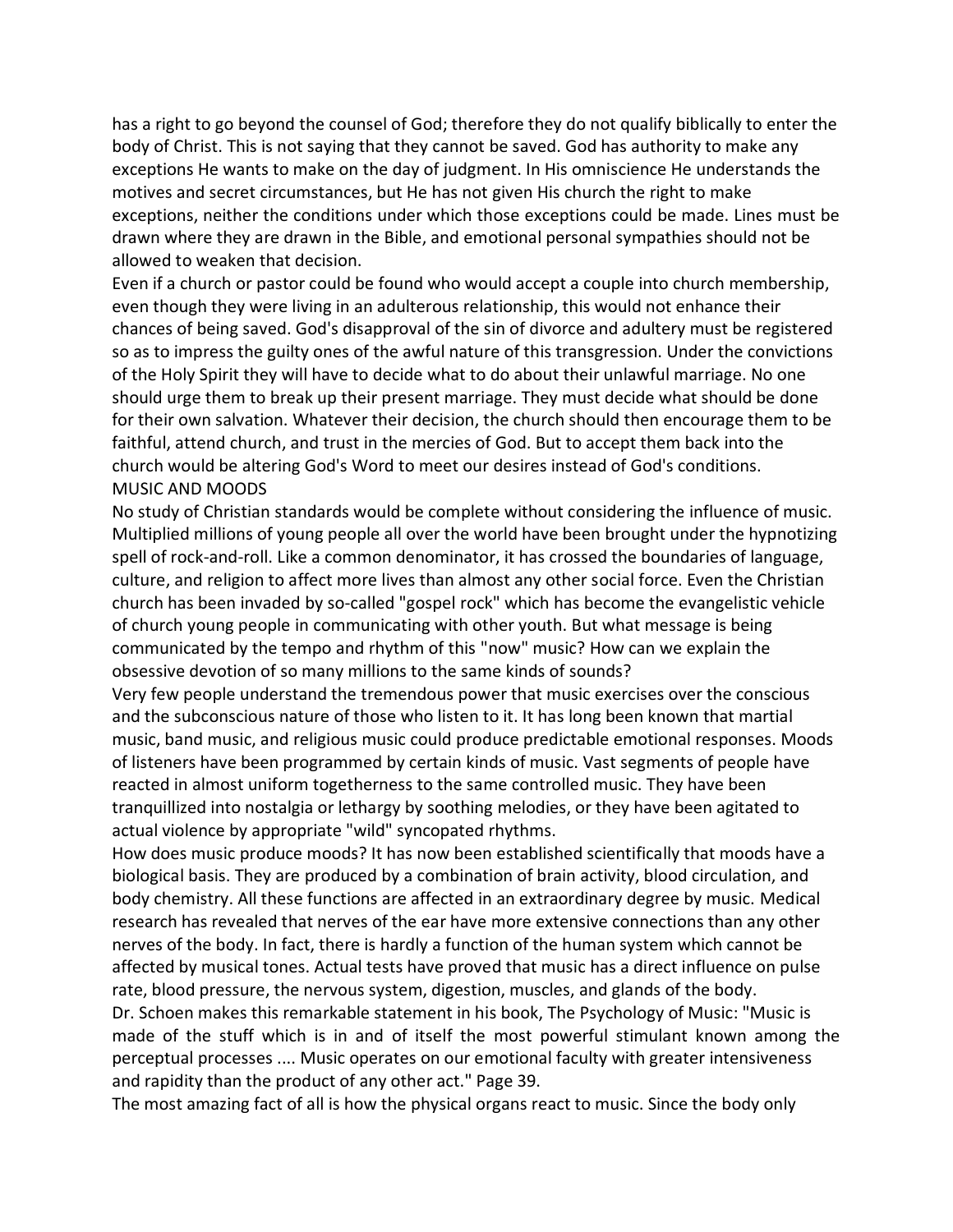functions when the brain commands it to, we know that music, in some way, has to reach the brain first of all. But what part of the brain perceives the music? One of the most important discoveries ever made in this area has established that music is "heard" in that portion of the brain which receives the stimuli of emotions, sensations, and feelings. In fact, music completely bypasses the brain centers involving reason and intelligence. It does not depend upon the master brain to gain entrance into the body. It enters by way of the thalamus, which is a relay station of all emotions, sensations, and feelings. Schullian and Schoen describe it thus: "Once a stimulus has been able to reach the thalamus, the master brain is automatically invaded, and if the stimulus is continued for some time, a closer contact between the master brain and the world of reality can be thus established." Music and Medicine, pp. 270, 271. (Emphasis supplied.)

Notice that the music has to be "continued for some time" to produce physical reactions through the conscious, master brain. The repetitive, percussive amplification of sound through the electric instruments of rock-and-roll produces a phenomenon which is better described than understood. Time magazine describes it in these words: "The hypnotic beat works a strange kind of magic. Many dancers become oblivious to those around them. They drift away from their partners. Inhibitions flake away, eyes glaze over, until suddenly they are seemingly swimming along in a sea of sound."

The most frightening thing about this whole subject is the irresistible assault of the music upon the emotions and then upon the actions. Since the attack is made through the thalamus, the individual who listens will be affected by the music without even making any conscious decision in the matter. This is why doctors have grasped music as a new way to reach the minds of the retarded and the mentally ill. It has opened the door for music to be used therapeutically to communicate with emotionally disturbed patients. Even autistic children are being remarkably stimulated to respond because they do not have to make any kind of voluntary decision-the music reaches the brain centre just by being perceived as sound, through the thalamus. Words may mean nothing to the children, but the sensory level is pried open by the music, providing access to the conscious brain.

Now this fascinating fact about music, though beneficial in reaching the mentally disturbed, has also provided a way for Satan to make a sneak attack upon almost anyone who will listen to the wrong kind of music. Without his even realizing it, the listener's mind will be bent to whatever emotional attitude the devil wants to incorporate into the musical beat. Van deWall sums it up in this manner, "Much of what we call irresistible in music is so because we react on this sensory-motor level of functioning." Music in Hospitals, p. 15.

Later in his book Van deWall describes how the nerves transmit the music message to the various parts of the body: "Sound vibrations acting upon and through the nervous system give shocks in rhythmical sequence to the muscles, which cause them to contract and set our arms and hands, legs and feet in motion. On account of their automatic muscular reaction, many people make some movement when hearing music; for them to remain motionless would require conscious muscular restraint." Page 106.

With this summary of the subtle psychological effect of music on the brain and the body, we are better able to understand how the rhythm and beat of modem rock music has created so much moral havoc among the young. The incessant themes of illicit sex, drugs, and rebellion have been dinned into the brain, creating an emotional attitude of acceptance toward these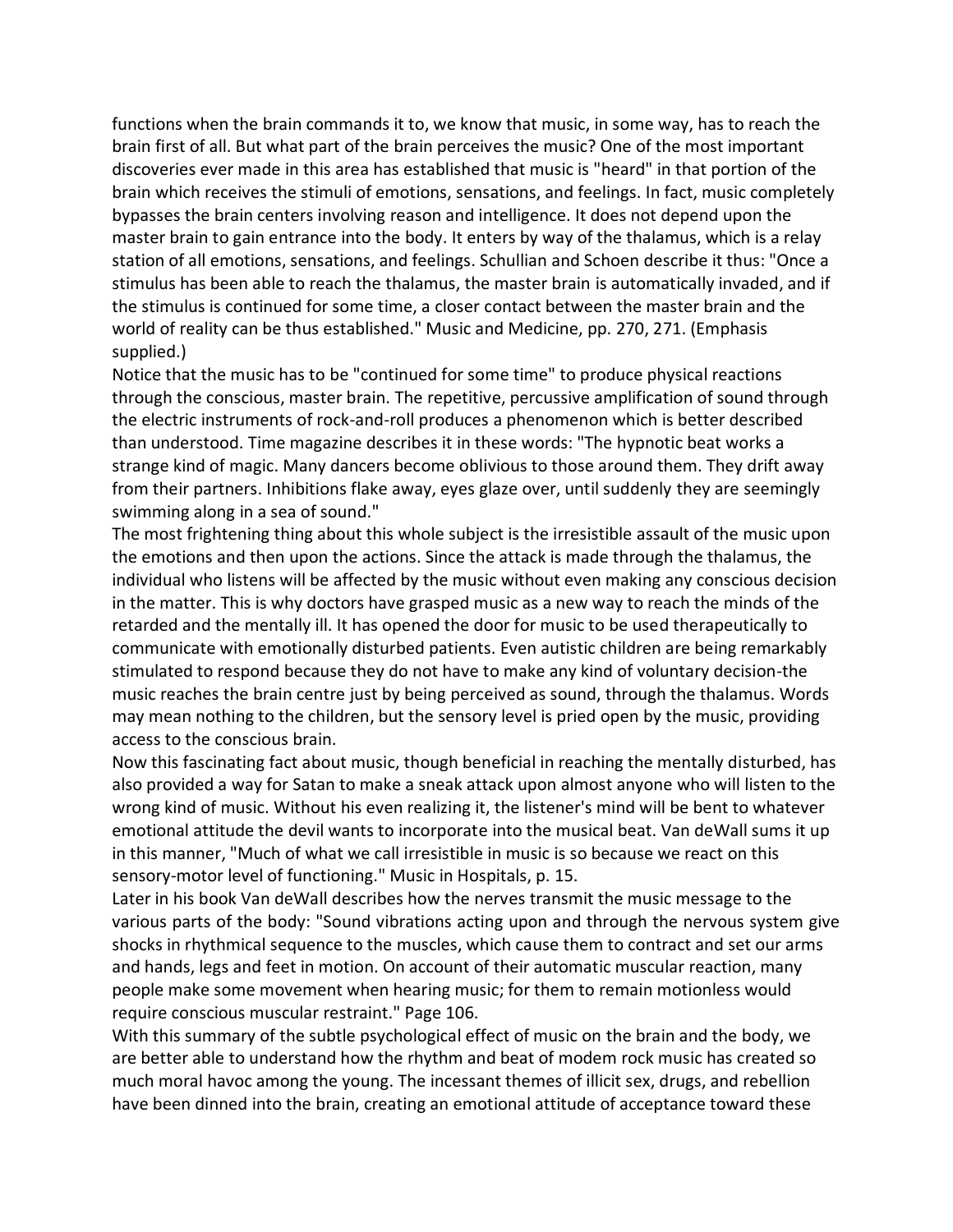aberrations of conduct.

By operating through the thalamus, Satan bypasses the mental and spiritual barricades of intelligent reason, and enters the citadel of the mind--the great control centre of all human decisions and action. There, in the mind, Satan has the equipment to translate sensual musical impressions into physical action. Through the telegraphic network of nerves reaching every part of the body, he can communicate the appropriate commands to act in accordance with the emotional stimuli of the music.

It has been no secret that some of the most popular rock-and-roll musicians are not only tied in with drugs but also with spiritualism. Bob Larson has documented the confession of some such performers that their success has been guaranteed by a covenant with Satan. This means that Satan is controlling the production of the music as well as the manner of its communicating with the listener. No great wonder then, that many rock-and-roll concerts have turned into orgies of obscenity, where both performers and listeners are virtually emotional pawns of satanic control.

Many have defended rhythmic music on the basis that it correlates with the natural body rhythms in producing more coordinated activity and accomplishment. It is certainly true that specially selected music increases the working capacity of the muscles. In his article, U.S.S.R.: Music and Medicine, Leonid Melnikov enlarges on this remarkable fact. "At the same time the tempo of the movements of the worker changes with the change of musical tempo. It is as if the music determines a good rapid rhythm of movement. Another series of experiments on students proved that not only the working capacity changes under the influence of music, but also the pulse and blood pressure." Music Journal XXVll: 18 (Nov., 1970).

Does this bodily response to specifically programmed musical selections mean that all rhythmic musical tones are beneficial to the body? On the contrary, although man has an inherent affinity for certain rhythms, there are some broken-meter, harmonic dissonances in the melodic line which are completely out of harmony with natural body rhythms. Such is the typical, insistent tempo of rock-and-roll music. Alice English Monsarrat in an article entitled Music-- Soothing, Sedative or Savage, wrote, "A broken meter in the treble, played over an insistently regular beat in the left hand with gradually increasing rapidity almost to the point of frenzy ... is capable of producing the identical disintegrating and almost hysterical effect on an organism; as if a person would try to rush madly in two directions at the same time. Any psychiatrist knows that it is precisely this two-directional pull of conflicting drives of emotions that is helping to fill our mental hospitals with broken wrecks of humanity."

What Ms. Monsarrat is really saying is that to maintain a sense of well-being and integration, people must not be subjected too much to rhythms not in accord with one's natural body rhythms. If the truth were fully known, a vast proportion of the present teen-age restless rebellion might be traced to this constant exposure to incompatible rhythms.

The strategy of exploiting the sensual appetites is not a new approach for Satan. He has experimented with teenage emotions for almost 6,000 years and is well acquainted with their vulnerability. He has been delighted to manipulate the lives of unconverted young people through rock music, but he is even more delighted when he can intrude his mind-bending, hypnotic music into the church. By his age-old program of gradualism, he has managed to break down the fine sense of discrimination and to reproduce the same erotic musical beat in some Seventh-day Adventist churches. What a triumph for the devil when he manages to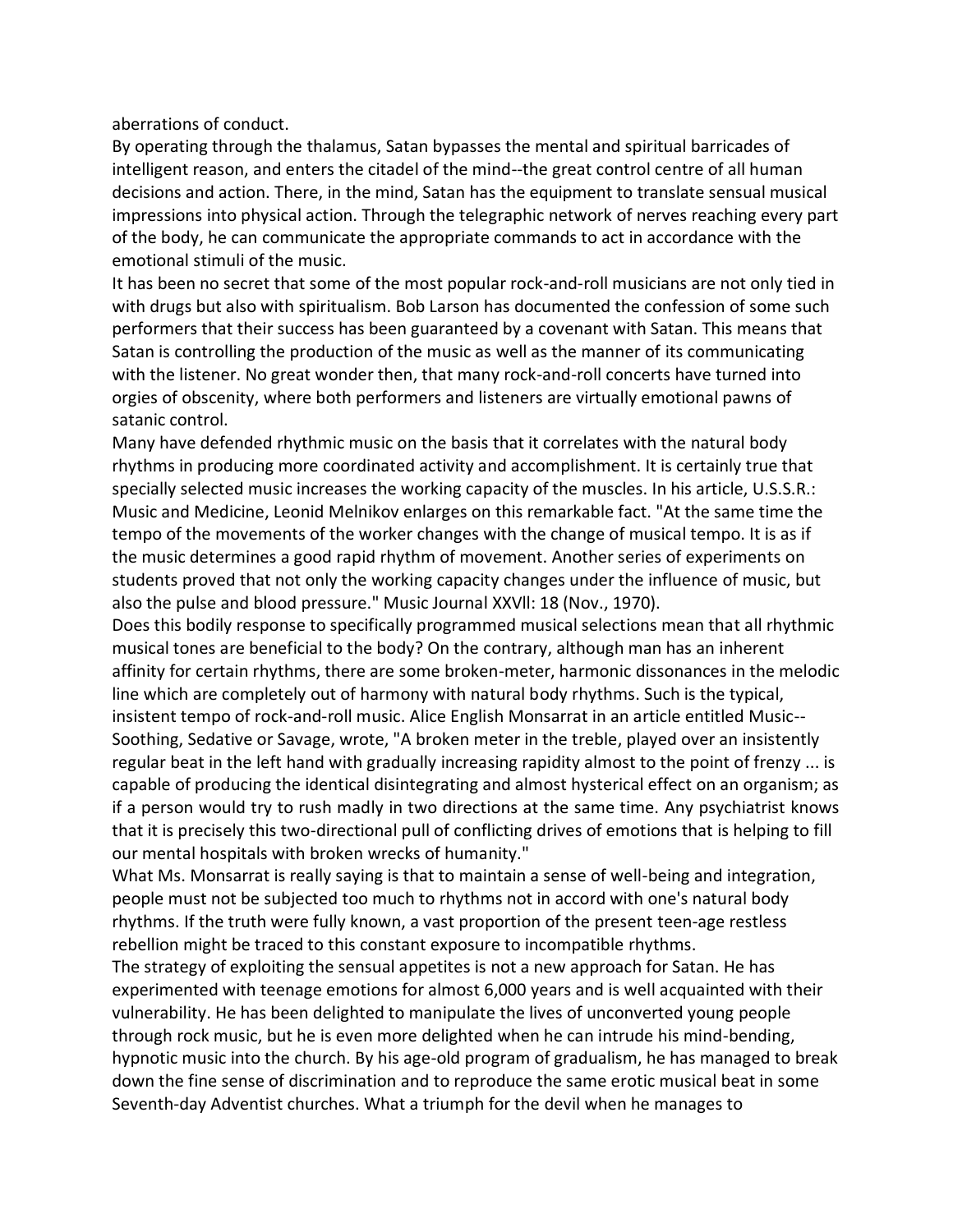compromise the high standards of the last-day church! Any mingling of spiritual and carnal brings a reproach upon the people who are chosen to proclaim God's last warning message. The only correct attitude for those who are called out of Babylon and the world is to close every door to the deceptive musical snares of our great spiritual enemy. There can be no compromise with the degrading music forms which have been Satan's tools of corrupting and destroying. We are reminded of Christ's words, "For that which is highly esteemed among men is abomination in the sight of God." Luke 16:15. In the light of this statement we should be even more guarded against music which has become so intensely popular with the world. Only a deep heart experience of love for Christ will empower our young people to take an unreserved stand against this "highly esteemed" deceptive instrument of Satan. MEAT OR UNMEAT

For well over a hundred years Seventh-day Adventists have enjoyed the tremendous advantage, health-wise, of having special divine counsel on the subject of nutrition and diet. The beneficial results have been documented by scores of researchers and writers. We have a life span five years longer than non-Adventists in the state of California.

Almost every category, of degenerative disease is less prevalent among our people than among the general population. This is in spite of the fact that the majority of our membership only gives lip service to the wealth of inspired information on this subject. I've tried to imagine what a testimony this church could bear if every Adventist was a true health reformer.

One of the strongest and most unique contributions of the Spirit of Prophecy writings has been in the area of diet and disease. Over a period of years, in which almost nothing was being said on the subject of nutrition, Mrs. White insisted that meat eating was a basic cause of disease, including cancer. She wrote: "People are continually eating flesh that is filled with tuberculous and cancerous gems. Tuberculosis, cancer, and other fatal diseases are thus communicated." The Ministry of Healing, p. 313.

"If meat eating was ever healthful, it is not safe now. Cancers, tumors, and pulmonary diseases are largely caused by meat eating." Counsels on Health, p. 133.

During her own lifetime Mrs. White had scant opportunity to see her inspired positions vindicated. Her contention that cancer was caused by a germ, or virus, was completely contrary to all accepted medical opinion. Since her death in 1915, intensive medical research has confirmed, one after another, the principles she introduced. Men like Dr. Clive McKay, worldrenowned nutritionist at Cornell University, affirmed that she was years ahead of her time in understanding the subject of diet. She often described health dangers, such as cholesterol, long before the discovery had been made in the laboratories of science.

One of the most recent developments which gives support to our historic position, comes from the National Cancer Institute. Under the prodding of the Senate nutrition subcommittee the NCI released a statement that promises a complete new direction in their basic research. Here is the way Science News of October 13,1979, reported the release:

"The NCI's recommendations are based on increasing research Findings that diet can be an influence for or against cancer. For instance, cancers of the esophagus and larynx have been linked with alcohol abuse combined with smoking. A high-fat diet has been linked with cancers of the breast, ovaries, prostate, intestines and rectum. A diet rich in unsaturated fats is even more co-carcinogenic, at least in rats, than is a saturated fat diet. In contrast, Seventh-day Adventists, who eat a low-fat diet, have only 70 percent of the risk of others of developing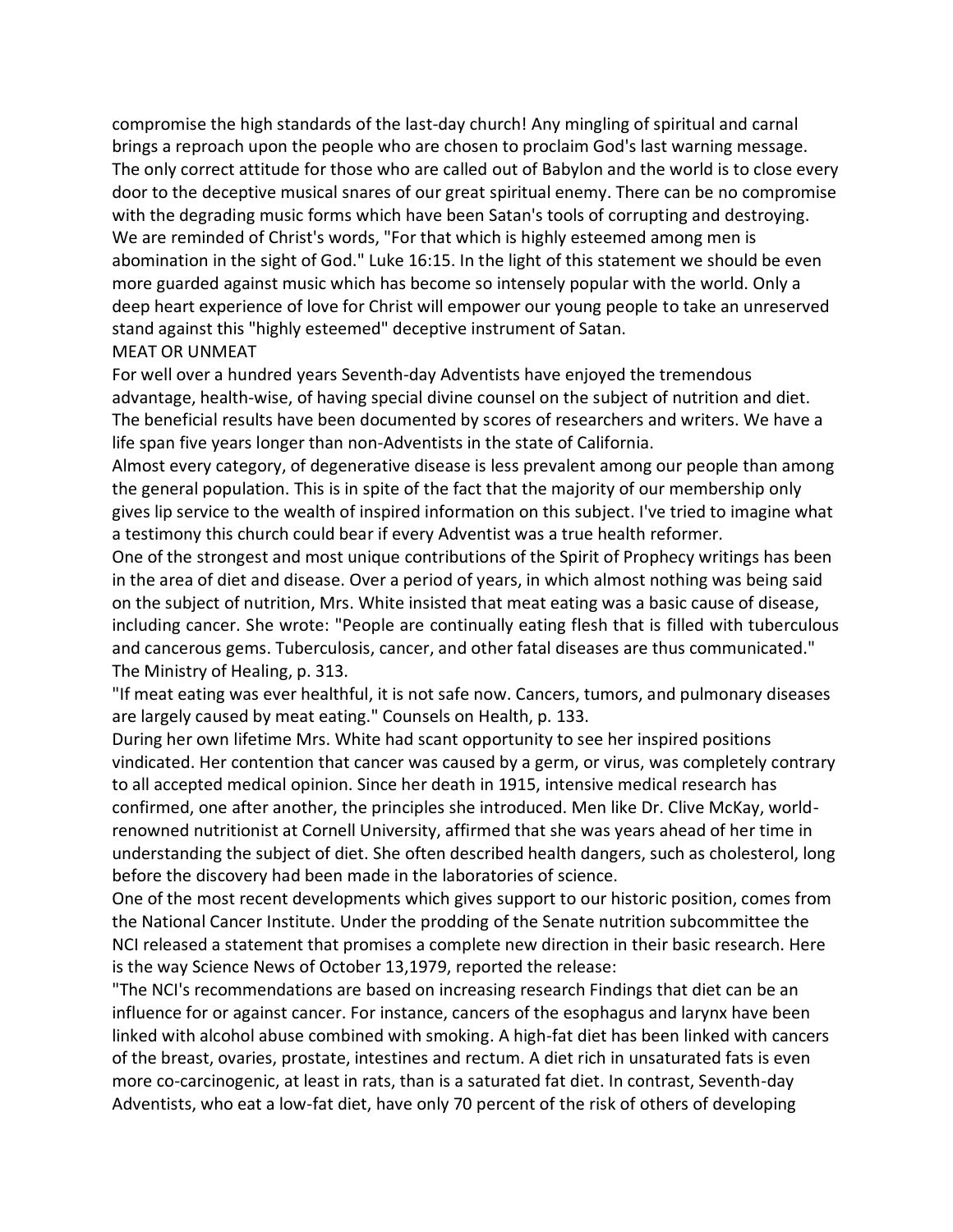various kinds of cancers. Dietary fiber has been linked with low levels of colon-cancer. Vegetarian diets have been associated with resistance to breast cancer." How unfortunate it is that many Adventists wait until the worldly researchers announce the scientific evidence before they will believe what has been given by revelation. As a result, our health record is not as impressive as it should be. As the evidence piles up indicating meat as a factor in cancer and disease, more and more non-Adventists are turning to a vegetarian diet.

Incredibly, the large block of meat-eating Seventh-day Adventists seems the hardest to impress. In the face of pages and books of divine warnings, admonitions and pleas, thousands of laymen and ministers continue to eat the flesh of animals.

Is there anything ambiguous about the counsel of God on the matter? None whatsoever. It almost appears that those who fly in the face of the counsel have come to a serious credibility crisis concerning the Spirit of Prophecy. If there is doubt in some theological areas which are probed in the red books, there is absolutely none in dealing with the subject of meat eating. Consider statements like these which are representative of hundreds more:

"The liability to take disease is increased tenfold by meat eating. The intellectual, the moral, and the physical powers are depreciated by the habitual use of flesh meats. Meat eating deranges the system, beclouds the intellect, and blunts the moral sensibilities." Counsels on Health, p. 70.

"Not an ounce of flesh meat should enter our stomachs. The eating of flesh is unnatural. We are to return to God's original purpose in the creation of man." Counsels on Diet and Foods, p. 380. "Many who are now only half converted on the question of meat eating will go from God's people, to walk no more with them .... Far better give up the name of Christian than make a profession and at the same time indulge appetites which strengthen unholy passions .... [God] calls for decided reformation." Counsels on Health, pp. 575-579.

"Again and again I have been shown that God is trying to lead us back, step by step, to His original design---that man should subsist upon the natural products of the earth. Among those who are waiting for the coming of the Lord, meat eating will eventually be done away; flesh will cease to form a part of their diet. We should ever keep this end in view, and endeavor to work steadily toward it." Ibid., p. 450.

"Those who are in a position where it is possible to secure a vegetarian diet, but who choose to follow their own preferences in this matter, eating and drinking as they please, will gradually grow careless of the instruction the Lord has given regarding other phases of the present troth and will lose their perception of what is truth." Testimonies, Vol. 9, pp. 156, 157.

"I have the subject presented to me in different aspects. The mortality caused by meat eating is not discerned; if it were, we would hear no more arguments and excuses in favor of the indulgence of the appetite for dead flesh." Medical Ministry, p. 278.

One amazing fact about this counsel is the way it is rejected by ministers and leaders in the church. With the time of trouble at hand and the flock starving for spiritual direction, pastors are still feasting on the flesh pots of Egypt and causing the people to err by their own perverted examples. Although meat eating per se has never been designated as a sin by this church, what about preachers who do not respond to specific counsel like the following?

"Let not any of our ministers set an evil example in the eating of flesh meat. Let them and their families live up to the light of health reform." Counsels on Diet and Foods, p. 399.

"Can we possibly have confidence in ministers who at tables where flesh is served join with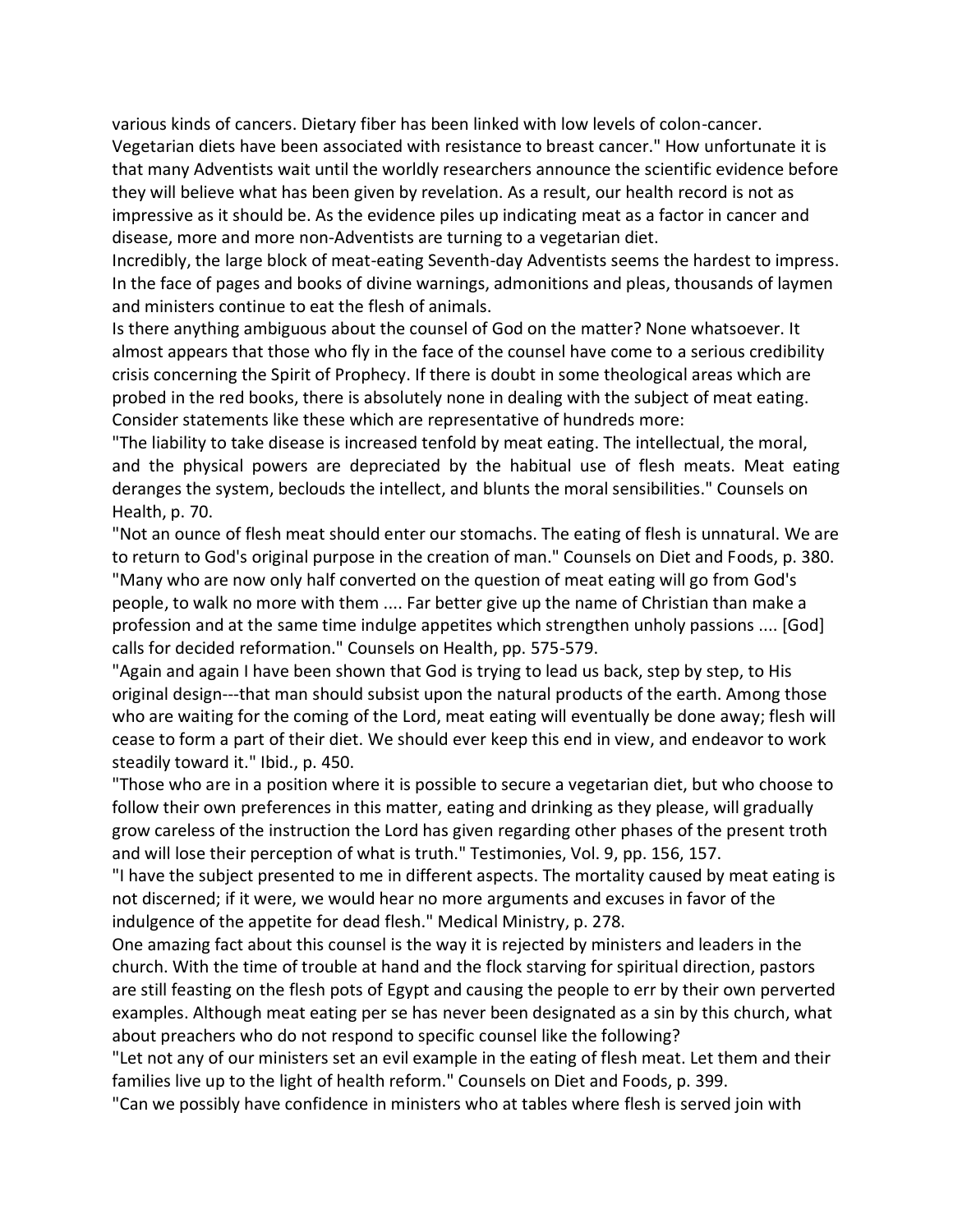others in eating it?" Ibid., p. 402.

"Will any who are ministers of the gospel, proclaiming the most solemn truth ever given to mortals, set an example in returning to the fleshpots of Egypt? Will those who are supported by the tithe from God's storehouse permit themselves by self-indulgence to poison the life-giving current flowing through their veins? Will they disregard the light and warnings that God has given them?" Ibid., p. 404, 405. The position of flesh-eating Seventh-day Adventists becomes more untenable when we

consider the massive physical evidence pointing to contaminated, diseased meat sources. It is more than stomach-turning to read recent reports of packing-house inspections which have uncovered the grossest violations of minimum sanitary standards. The Consumers Union tested hundreds of hamburger samples from a cross-section of retail suppliers. The test specifically identified fecal contamination, often indicating a disease-causing organism. The startling result of this research was published in the Consumer Reports magazine of August, 1971. The objective conclusion of this test indicated that 73 percent of the samples had a coliform count high enough to cause mild illness. In view of the fact that hamburgers constitute more than half of America's beef consumption, we have to believe that a vast health danger is involved, even if we consider only the external handling of meat. Consumers Union estimated that almost a quarter of the ready-ground samples had begun to putrefy at the retail outlet.

An independent check of 68 poultry processing plants by the Government Accounting Office (GAO) in 1971 found sanitation conditions "unacceptable" in most of them. Products in over half of them were contaminated with fecal matter, digestive tract contents, bile and feathers. But what about the internal condition of the various meat sources? Millions of diseased carcasses are processed through packing houses, and sold to American consumers. At least 80 diseases are common to animals, which can be transmitted to other animals, and very likely to human beings as well. Even proper meat inspection does not mitigate the disease hazard, because microscopic examinations are not possible in the inspection procedures. Open cancerous sores are often cut out of the carcass and the rest of the animal is sold for food. Obviously, the cancer virus is spread throughout the body of the animal.

In poultry alone 26 diseases have been identified which are common to both man and animal. Virtually all chickens carry leukosis viruses, and chicken farmers run six times more risk of dying from leukemia than do non farmers.

Meat is the perfect medium for growing bacteria. Putrefaction begins almost immediately in a slaughtered animal and progresses rapidly. There is no way to prevent the deterioration. When the effects of spoilage become obvious through color, smell and taste, large amounts of chemicals are pumped into the decaying flesh to restore appearances. Picture if you can the combined effects of the animal's own waste materials, trapped in the flesh, plus the chemical additives of the animal's fast-grow food supply, plus the external filth factor of the packing house, plus the various injections of cosmetic preservatives. What do you have? A wholly unfit source of protein.

But what can be said to impress Seventh-day Adventists who have not been impressed by the clear statements of inspiration? Those who are ruled by appetite rather than principle will be no more moved by scientific fact than by divine counsel. In the light of indisputable evidence some still feed on hot dogs that contain a mishmash of animal ears, feet, snouts, udders, brains,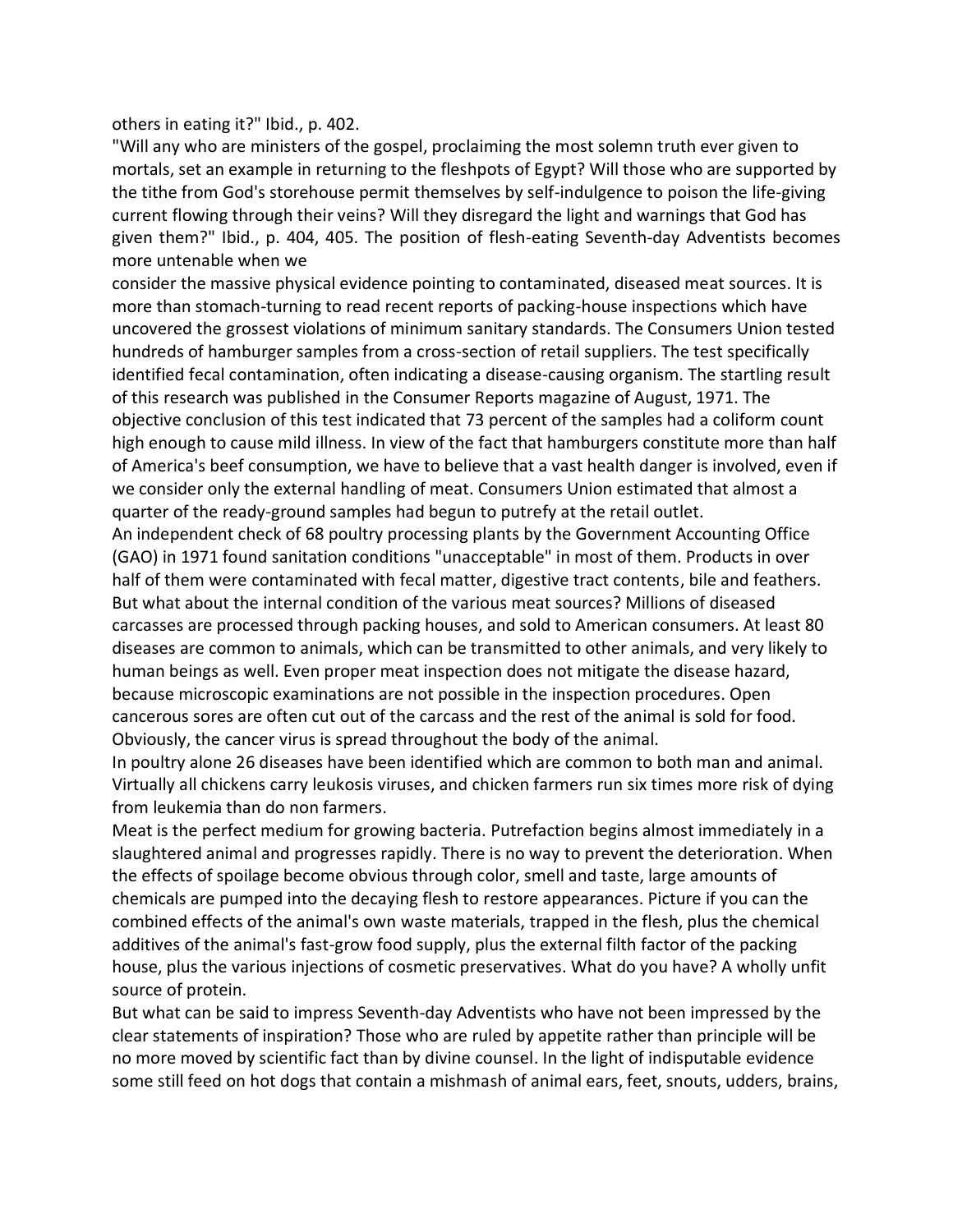bladders, eyes, tongues, and blood. Finally, what are we going to do about the New Testament law concerning the eating of blood?

The inspired leaders of that early church spent long hours in discussing the basic requirements for Gentile membership. Their conclusion is recorded in Acts 15:19, 20, where James speaks for the entire Council: "Wherefore my sentence is ... that they abstain from pollutions of idols, and from fornication, and from things strangled, and from blood."

How can anyone abstain from eating blood when he feeds on the marketplace variety of slaughtered animals? The flesh is gorged with blood sometimes artificially injected to give a healthy color to rotting meat. To follow the prescribed biblical laws of draining all blood from the animal would render the flesh almost tasteless. Few are willing to deny their craving for animal blood in order to meet the requirements of the Word of God. Various semantical manipulations have been devised to justify eating the blood, but most carnivorous Christians uncomfortably skim past Acts 15. They assume that the New Testament law must refer to drinking blood, instead of eating it in the animal. But that is not the basis for proscribing blood in the Old Testament. Why should it be different in Acts? It is surely something for Seventh-day Adventists to weigh carefully, especially in the light of additional counsel.

I sincerely hope that no Seventh-day Adventist reading this book will presume to scoff at the position here taken.

Some ministers have told me about being ridiculed and shunned by their fellow ministers because they would not eat meat with them. It is serious enough to disobey the counsel of God, but to mock at the divine message and seek to make others disobey must approach open blasphemy. The light we have on the subject is far beyond that which was revealed to the historic church of the past.

To reject that light is to reject the work of the Holy Spirit, who inspired the writings. And though we cannot measure degrees of guilt in those who had no light on this subject, we cannot be guiltless if we flaunt the very message which is sent from God to make us a holy and healthy people. Pastors, church officers, and members should repent before God for ignoring His revealed will. Sin is the deliberate violation of known truth, and this makes Seventh-day Adventists, with their advanced light, more accountable before God. By living and sharing that light we not only reap the physical and spiritual benefits ourselves, but become a savor of life unto others also.

#### POTLUCKS AND PRINCIPLES

The Seventh-day Adventist church is not just another denomination. It is a movement raised up in response to prophecy to Finish the Reformation. But what has happened to its program of 'reform' which once touched almost every phase of Christian living? The reform of diet has been a trademark of the remnant church from its earliest beginnings, but that right arm has been slowly deformed through being gradually conformed to fleshly appetite. In too many cases the great governing principles, based upon co-operation with natural law,

have been slowly watered down and washed away. Adventist potlucks have become almost synonymous with over-indulgence. Except for the absence of meat on the groaning boards, the after-sermon fellowships have featured the same unhealthy mountain of sweets and spices which lure the world into gluttony.

The control of appetite is the basic victory which must be gained, through the power of Christ, to redeem the tragic indulgence of our first parents. Our Lord faced the issue squarely in the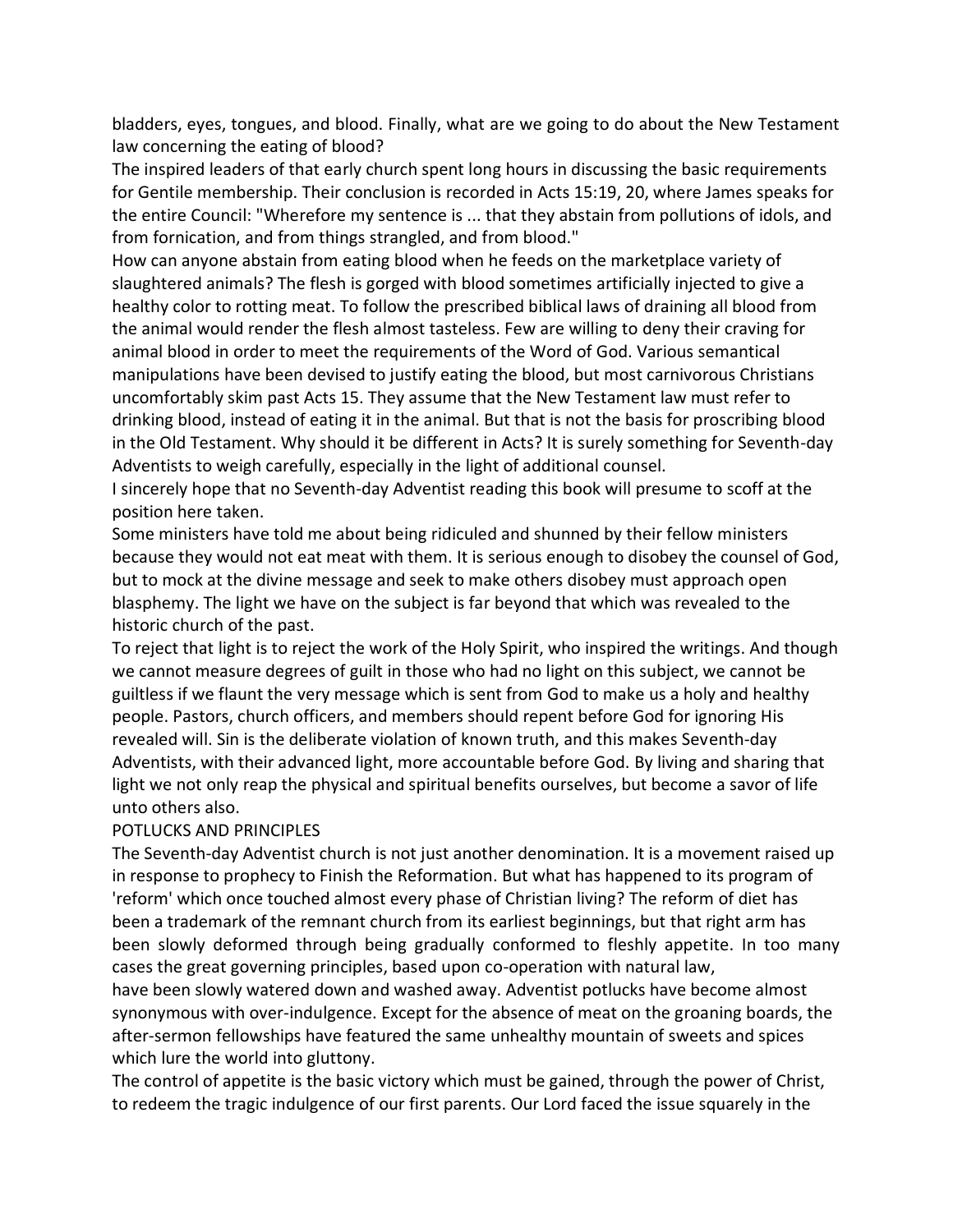wilderness. Through prayer and reliance upon the Word, He overcame the tempter on the same point in which the first Adam miserably failed. This is the victory which every child of Adam must claim in order to be saved.

How has the original concept of health reform become so distorted that non-Adventists can only remember that we don't eat meat? What happened to the principles of exercise, right combinations, unrefined foods, little sugar and salt, no eating between meals, whole grains, no drugs, plenty of water, and not eating too much? Hundreds of thousands believe and keep the Sabbath, but are actually digging their graves with their teeth.

Almost imperceptibly a change has taken place among our people over the care of the body. No, we have not forgotten the texts about the temple of God. We still pride ourselves on refraining from pork and sea foods, and probably 50 percent of Seventh-day Adventists have given up flesh foods entirely. But this is not the health reform message in its entirety. Nowhere has Satan's argument about little things been more effective. By rationalizing over small transgressions, the appetite has strengthened its hold over the bodies of Seventh-day Adventists. Obesity is just about as prevalent among us as it is in the world.

It would be interesting to conduct a survey that would give a tree reading concerning selfdenial. How many members of our church really say "No" to their appetites? Would it be found that most of them eat just about the way their appetite dictates, without restraint or restriction? Perhaps you should stop reading this for a moment and answer the questions for yourself. Do you deliberately curb and restrict your desire to eat more than you need? Are you able to pass by the dessert tables with their dangerous assortment of sugary pastries? How often do you yield to the temptation to nibble between meals?

Too many have minimized these matters as being unimportant, but they are a considerable part of the great body of inspired counsel which God has committed to this church. Many books, with hundreds of pages, have dramatized the urgency of obeying the laws of our body just as carefully as the laws of God. Deliberate violation of those basic laws of our health could unfit us for the kingdom of God. Is that too strong a statement? Let's look at it a bit closer.

Why do we consider it a sin to use tobacco and alcohol? Because it is harmful to the body, and can shorten the life. The Bible says God will destroy those who defile their bodies (1 Corinthians 3:16, 17). Question: Can you shorten your life by not getting enough exercise? Indeed, it has been demonstrated by scientific data that thousands have died prematurely of heart attacks that could have been prevented. Cigarette smoking is not the only cause of heart attack and untimely death. Does this mean that refusing to get sufficient exercise might be just as wrong as using tobacco? Undoubtedly it does. Until Seventh-day Adventists stop rationalizing away these clearly revealed principles, we cannot hope to escape the crippling effects of our transgression.

It must be understood that we are dealing with spiritual matters when we talk about extending the gift of life. We tend to smile away such inspired counsel as "Never should a morsel of food pass the lips between meals" (Counsels on Health, p. 118), but this is a vital principle of good health. Unless we draw lines to protect the delicate organs of digestion, we shall also continue to experience the same ill health and disorders which plague the rest of the fallen race. Sporadic spurts of obedience are not enough. The power of decision must be called upon. Stern battles with self will undoubtedly take place, but habitual conformity to the divine blueprint will bring its own reward.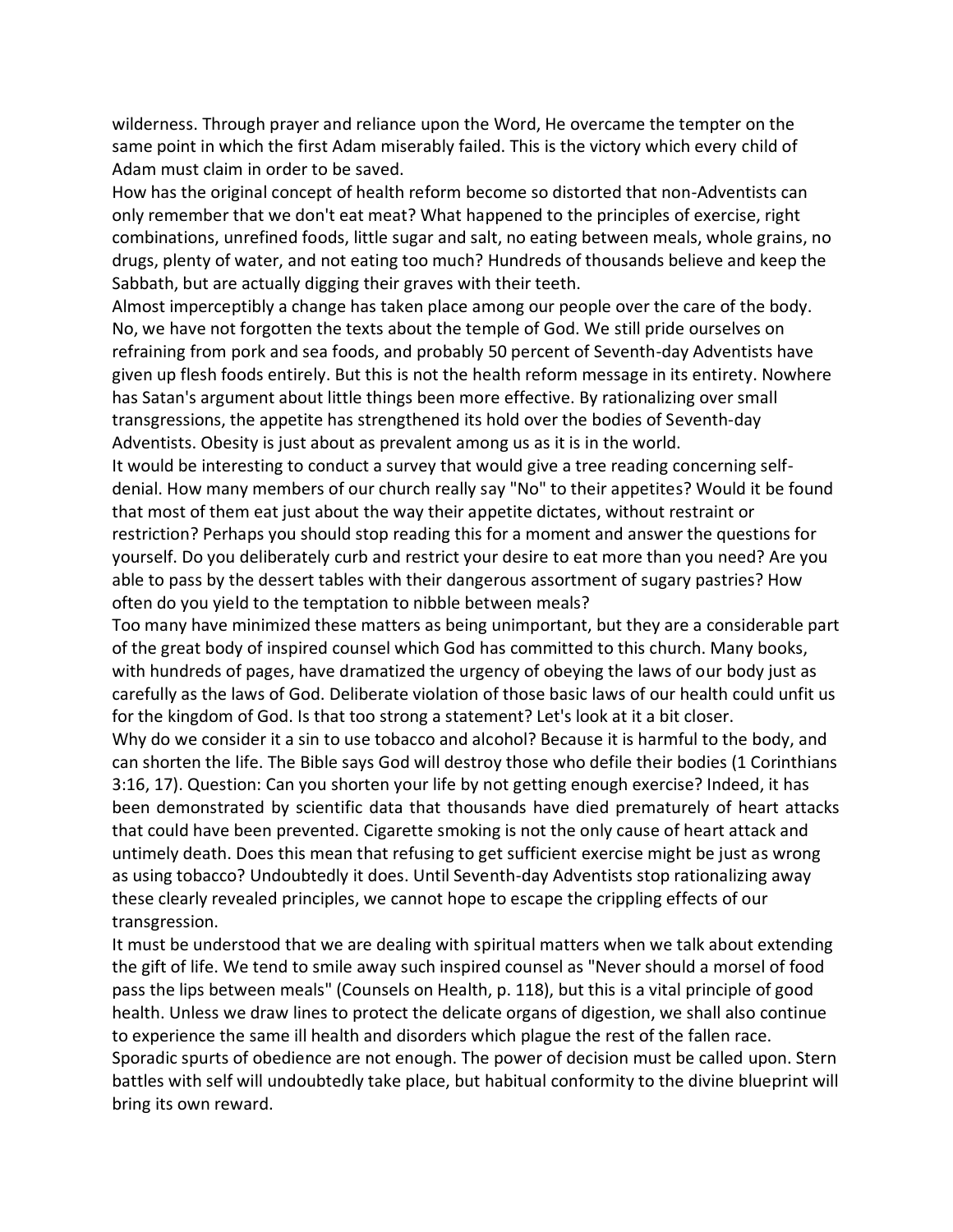In the light of so much counsel on the subject, how can we explain why almost half of our people still feed on the dead bodies of animals? Mrs. White wrote in Counsels on Diet and Foods: "Not an ounce of flesh meat should enter our stomachs." Page 380.

"Those who use flesh meat disregard all the warnings that God has given us concerning this question. They have no evidence they are walking in safe paths." Ibid., p. 383.

"Among those who are waiting for the coming of the Lord, meat eating will eventually be done away; flesh will cease to form a part of their diet." Ibid., pp. 380-381.

With the mushrooming growth of pollution and chemical poisoning, we hardly should need such pages of specific instruction to turn us from a meat diet. Some of the most popular meats have been tested and rejected by failing to meet minimum health standards. Consumer Reports magazine made an extensive research on hamburgers and gave the results in August, 1971. "A shocking large percentage of the hamburger we purchased was well on the way to putrefaction."

Ralph Nader, whose organization did a prolonged investigation of packing houses, summed up their findings on hamburgers and hot dogs in the Florida magazine November 7, 1971: "All these processed meats constitute an imaginative food innovation; they are often used as a handy and profitable dump that allows the packers to get rid of their scraps, substandard or diseased meat, and their less desirable cuts. All they do is douse all these inferior leftovers with coloring and seasoning agents, and market them to an unsuspecting public. Court evidence has shown that contaminated meat, horse meat, and meat from diseased animals that was originally slated for dog or cat food has often wound up as hamburger or sausage; while lungs, eyeballs, pig blood and chopped hides are mixed into hot dogs and luncheon meats. "To reduce the stench and foul taste, such meat is frequently impregnated with sulphite, an illegal additive that gives old and decaying meat a healthy pink blush. Since the meat used is often filthy, detergents are frequently used to wash off the dirt and, to stretch profits, so-called binders are added to hold the shreds of meat together--generally cereals, but occasionally sawdust."

Perhaps a word should be said about the Adventist consumption of sugar. Recent medical discoveries have confirmed the Spirit of Prophecy statements as to the detrimental effects of sugar on the human body. But do we, as a people, eat less than the national average of 102 pounds per year? From the scenes around the Sabbath potluck table, it would seem that we don't. The average daily consumption is 32 teaspoons. One piece of apple pie has eight teaspoons and a bottle of root beer ten teaspoons. That's over half the daily average. One banana split contains 25 teaspoons of sugar, believe it or not. No, we probably are clogging our bodies just as effectively, and a lot more deliberately, than most non-Seventh-day Adventists. Excess sugar in sweets of various kinds is commonly associated with obesity, diabetes, hypoglycemia, coronary heart disease and arthritis.

It would seem quite unnecessary to admonish Adventists about the wrong in using caffeinated beverages, but we are living in that age of creeping compromise. Strange as it may seem, this first cousin to nicotine has slowly wormed its way into many Seventh-day Adventist pantries. The old Lot philosophy, "Is it not a little one?" has justified the use of a little more and a little more. Beginning with the 3 percent variety, the taste and the addiction for caffeine has been indulged until the habit is fixed.

What is God's counsel about it? "Tea and coffee drinking is a sin, an injurious indulgence, which,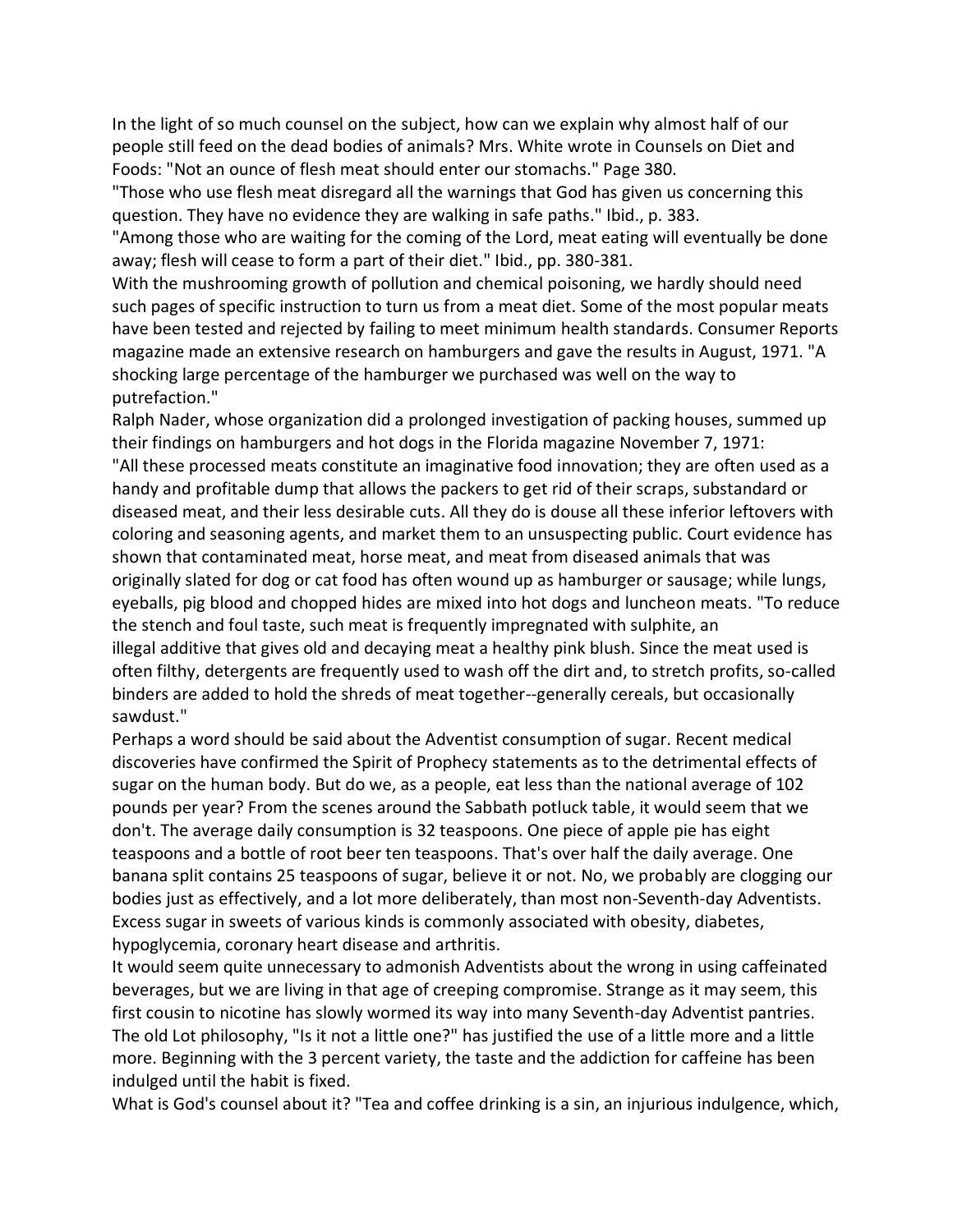like other evils, injures the soul." Counsels on Diet and Foods, p. 425. From this statement one might deduce that decaffeinated coffee is only 3 percent sin, but it may be more than that. The fact is that if all caffeine could be removed, the drink would still be highly detrimental. Quite apart from the caffeine, coffee contains caffeol, a volatile oil which gives the unique taste and aroma. It is the caffeol which does more damage to the stomach than the caffeine. In an interview published in U.S. News & World Report, Dr. Joseph F. Montague, a leading authority on intestinal disorders, made this statement about cafeol "If you take a cup of coffee before you add milk or sugar and let it stand a minute, you will see oil float to the surface and swirl around. These oils are very irritating to the stomach and duodenum, and to my mind are productive of more irritation, more pre-ulcerous conditions than anything else people eat. When a person takes this coffee in the morning, he is pepped up. But in reality he simply tightens the screw that holds the string of nervous tension." U.S. News & World Report, February 26, 1968.

The cola drinks are required by law to contain some caffeine but not more than about 50 milligrams per ten-ounce bottle. Coca-Cola derives its flavor from the coca leaf, while other cola drinks are made from the kola nut. Please note that coca leaf is the sole source of cocaine, one of the most potent drugs, whose medicinal use is severely limited and supervised. The company claims that all the cocaine has been removed, but repeated efforts to learn the effectiveness of such a process have been in vain.

Many people do not understand that Dr. Pepper is also a caffeinated beverage, containing slightly more caffeine than the Coca-Cola. Not only have Food and Drug Administration sources confirmed this, but the Dr. Pepper syrup dispensed at the fountains is clearly labeled as containing caffeine. Large numbers of Seventh-day Adventists, some knowingly and others ignorantly, continue to consume the addictive Dr. Pepper, which is possibly more harmful than the worst cola drink.

Surely the time has come to throw off this cloak of compromise and follow consistently the grand pattern of truth that has been committed to this church. Revival and the latter rain are awaiting those who will stand firmly on the side of undivided obedience--an obedience rooted in a deep, spiritual, personal commitment to Jesus Christ.

#### DESTROYING YOUR WITNESS

Suppose some giant computer could make a faithful record of all our thoughts as well as our words. Would we be pleased to see the results spread out before us? It would probably be a shocking experience to see the concrete evidence of what we consider the most important matters in life. What do we think about the most? What subject is so important to us, so dear to our hearts, that we talk about it more than any other topic? Most of us, as Christians, would like to believe that the computer printout would reveal thoughts and words about Jesus and His glorious troth, above all other subjects.

Surely our spiritual commitment should take priority over every earthly competitor for our time and attention, including family and job. The personal relations with Jesus Christ must be given absolute and unchallenged recognition as the supreme issue in the life of every Christian. Jesus taught that we should love Him more than father or mother, husband or wife, son or daughter. He said also, "Whosoever he be of you that forsaketh not all that he hath, he cannot be my disciple." Luke 14:33. Talk about priorities! Anything that gets in the way of serving Christ should be immediately put out of the way. Anyone who begins to compete with God for the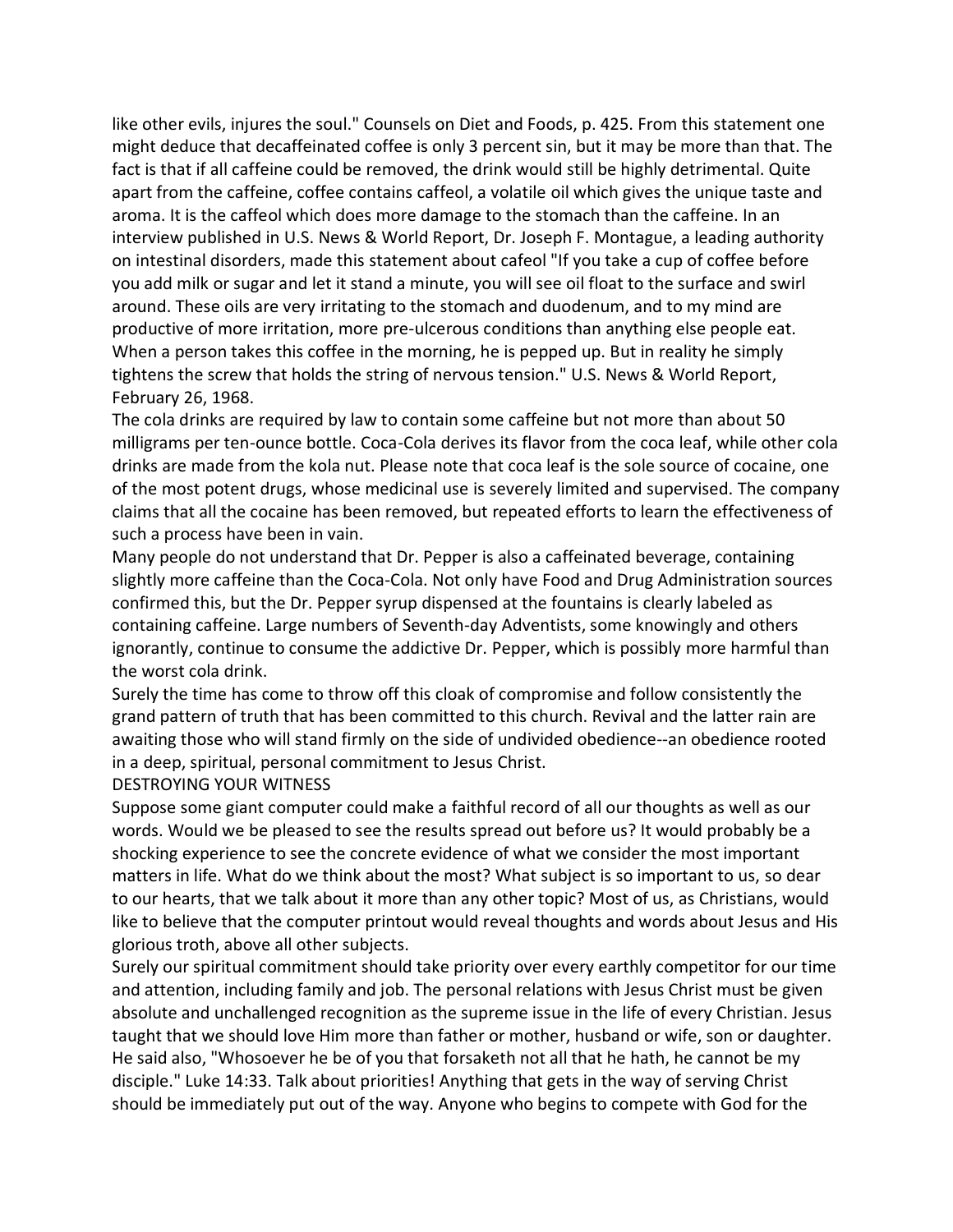highest place in our affections should be instantly denied that position.

Obviously then, the focus of every Christian should be upon spiritual things. Every aspect of his life should revolve around the one great centre of serving God and sharing Him with others. This does not mean that most of our time will be spent in church. It does not imply either that we stay on our knees through much of the day. The fact is that family, profession, and friends will occupy most of the waking hours of every week. But the centrality of Christ in the life does mean that all the related activities of earning a livelihood, relaxing with the family, and associating with friends will be permeated with the sweet Spirit of an ever-present Savior abiding in the heart. Not many Christians are able to give sermons or Bible studies, but all can preach powerful

sermons by living out the beautiful principles of Bible truth. Regardless of talents, education, or profession, every Seventh-day Adventist should be a soul winning witness of the obedient life. We do not have an ordinary message. Our doctrines are thrilling, life-changing principles taken directly from the Bible. We can cite the example of Jesus and the apostles for every one of the standards held by this church. We are the "remnant," or last end piece, of the New Testament Church. This is why we keep the Sabbath just like they did. We eat and drink to the glory of God by abstaining from harmful foods. So did the apostles.

Being filled with love and desiring to run no risk of displeasing the Savior, we obey the injunctions of the Scriptures against worldly adornment and vain attire. The foot-washing service is peculiar to our worship, but it was given by the example of Jesus Himself. Our distinctive lifestyle touches every phase of daily conduct. It is all bound up with our religion and our spiritual commitment.

Christ is coming very soon. These final probationary moments are for preparing to meet Him. Others may not believe this, but we know it is true. There is no time to waste on the inanities of TV, dancing, theatre, and worldly pleasures. By the power of consistent holy living we must draw others away from the emptiness of materialism. Satan is almost having his way all around this polluted planet. Even popular religion has been infiltrated and manipulated by him. One stubborn pocket of resistance stands against the evil one, and that is the remnant church. No heavier responsibility ever rested upon any people than upon those who represent the final warning message of truth in this generation. We are a savour of life or death to multitudes who linger in the valley of decision. Every soul will be drawn to join us in obeying this message, or else will receive the mark of the beast by rejecting it.

Everything we do will influence the people we meet to make a decision--a decision for or against the truth. What do our words, actions, dress, and diet say to those whose only sermon will be what they see in us? Many of them will be under conviction, but they will also be looking for a loophole around the unpopular demands of truth.

Whether we like the idea or not, our lives will be under the searchlight of scrutiny. Halfconvinced to go ahead in faith to obey the Word of God, many will look to us for encouragement. Some will be wrestling over the Sabbath question. Their family business establishment will have to close on the Sabbath if they decide to be baptized. They need to know that it is all-important to honor the Lord of the Sabbath by keeping His day holy. What will they see in us? Would your Sabbath-keeping right now show them the joy of putting Christ first? Or would they see you eating out in a restaurant for Sabbath dinner, causing them to question as to whether it really is all that important to close their own commercial enterprise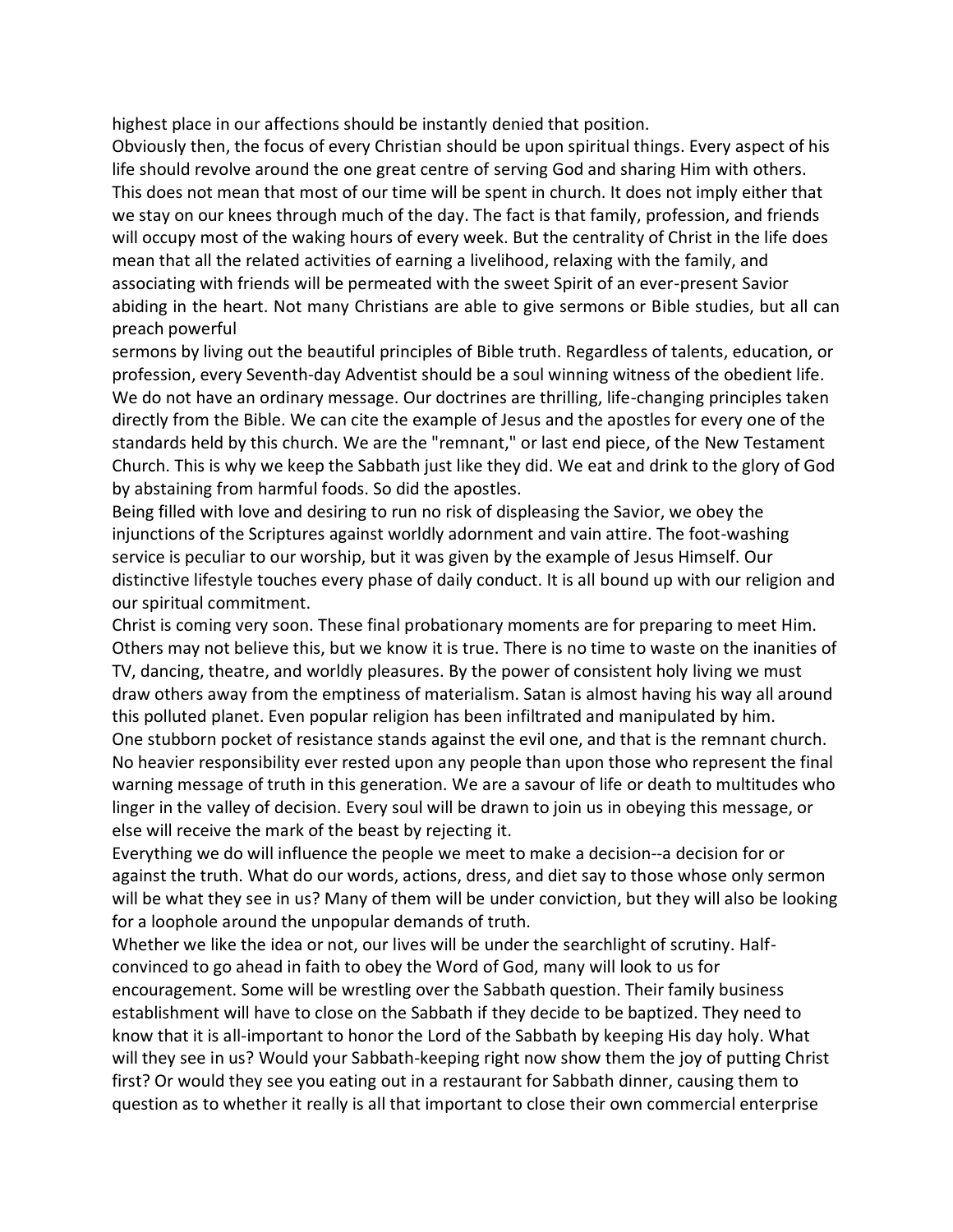on the Sabbath? If they are given the idea that the Sabbath is only a holiday and not a holy day, they will make a quick decision to stay right where they are. If Sabbath-keeping is just like Sunday-keeping, then maybe they can justify keeping their employees on the job that day. Some judgment-bound souls will be struggling over the problem of giving up unclean foods. Convicted and convinced about the body temple, they look around in the church for strength to make the difficult break. What do they see? I'll tell you what one person saw. I know, because it happened just two weeks ago from this writing, in one of my crusades. A young mother had made her decision for baptism. A few days before the baptism she was invited to the home of a Seventh-day Adventist lady. While there she was offered a cup of coffee. Only a week earlier she had, with severe trauma, made file break with a lifetime habit of drinking coffee. Although she explained this to her new Adventist friend, she was still urged to go ahead and take the coffee. She held her ground, but the next day she faced me with some questions that I had a hard time answering. Unfortunately, that lady did not follow through with baptism, and has not at this writing. Coffee drinking does not appear as a small thing when it causes a soul to make a decision against obeying the truth. Christian standards are tied to the Christian witness, and thousands are destroying their witness by the distorted notion that little things don't matter. Every lady who enters the remnant church passes through the throes of decision over makeup and jewelry. It is not easy to change the customs of time and tradition, especially when they are rooted in feminine vanity. Fashion is a slave-master. Sometimes husbands are opposed to everything the new religion is doing to their wives, and when they remove the wedding ring with the other ornaments, it precipitates a real crisis in the family. Convicted by the Word of God these ladies decide to put God first, and to accept the challenge of Peter to win their unbelieving husbands by removing their ornaments (1 Peter 3:1-3). Then they look around the church for support and approval. What do they see? Not only a sprinkling of wedding rings, but flashing brooches, pins, and costume jewelry. Are they encouraged? Yes, they are encouraged to go ahead and wear the wedding ring; and if symbolic rings are acceptable, then the class rings, birthstone rings, engagement rings, and friendship rings are all right too. And perhaps even the sentimental earrings that Grandma passed along as a remembrance. Are we talking about practical things? Does it really happen? Indeed it does, and many are

turned away from the truth because the members are not living what they preach. Some ladies are devotees of style, and find it hard to give up the vanities of the world. They see just enough dyed hair, wigs, and artificial adornment in the church to comfort them in their own worldly pride. Their questions about wearing slacks and pants are also settled quickly as they see them walking into the sanctuary on Sabbath morning and Wednesday night.

The problem is that no one can ever win the victory over an enemy that they secretly admire. Many sisters in the church have a secret love of the world, and have, therefore, never been able

to win the battle against sinful pride and worldliness. Until they learn to love Jesus supremely and are willing to deny self, they will continue to be stumbling blocks to others.

What will it take to arouse and revive the church on these crucial issues of Christian living? How can we get the church members excited about the truth, so that it fills their lives? When evangelistic meetings are held every member should be there, eager and enthusiastic about the opportunity to share the truth. Tragically, only a faithful few of the members support the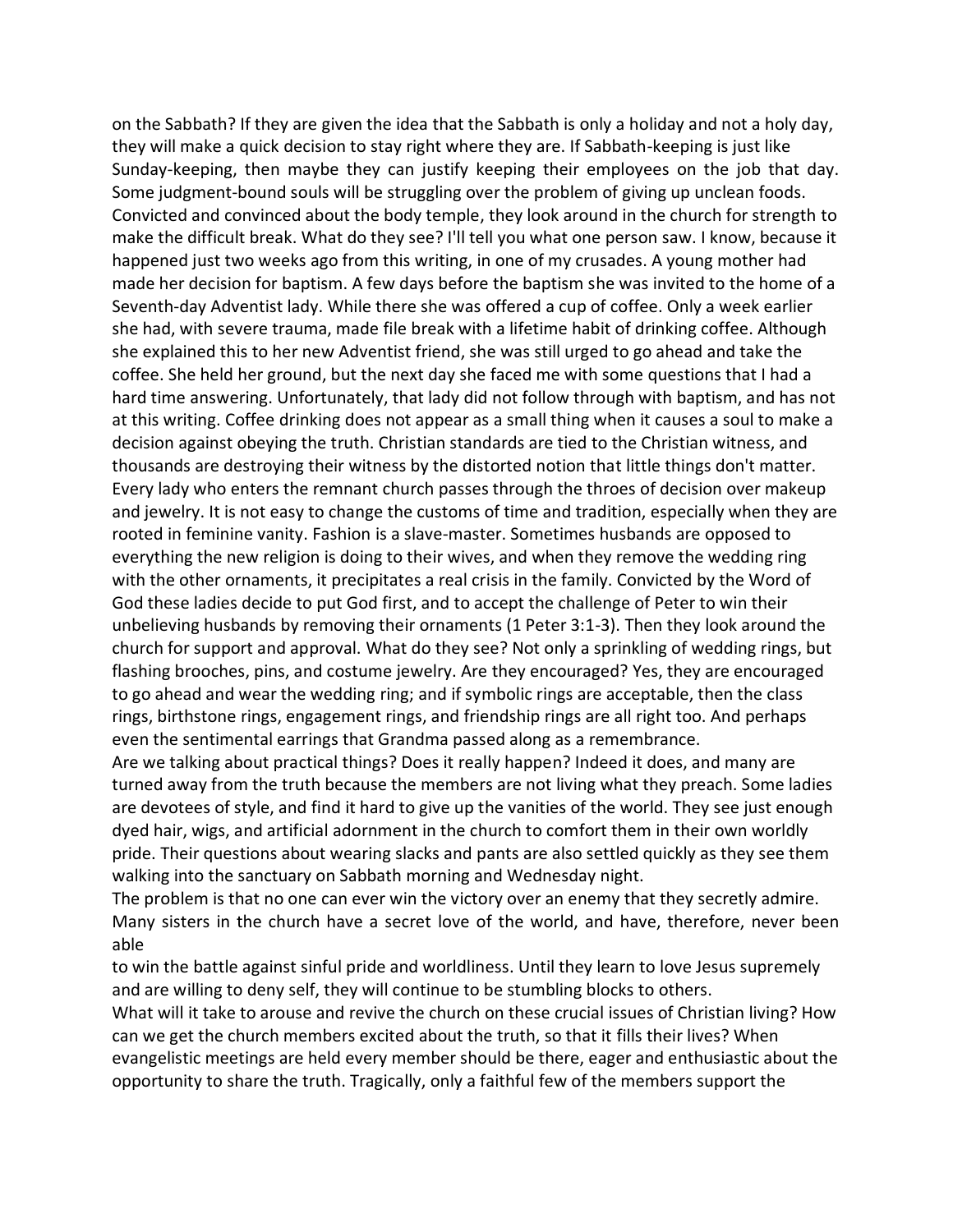meetings night by night as the message is presented. I've seen fine men make their decision in the crusade and join the church. Later they are invited to the homes of deacons and elders who gave only token support to the evangelistic meetings. But in those homes the new member is invited to spend an afternoon looking at a ball game on TV. There the church leader finally gets excited, but alas, it is over the fanatical excesses of one team trying to beat down and humiliate another team. With shouts and uncontrolled excitement he sits for hours, completely absorbed in an activity that is the very antithesis of everything Jesus stood for and taught. That deacon knows all the batting averages and league records, but he'll sit next Sabbath half asleep in church and will not know a single answer in the Sabbath School class. He will probably give his ingathering goal and will do lip service to the lay activity plans for literature distribution, but his life interest is not God's work. Like Mrs. Lot he is bound to the things of the world, and all his stereotyped, platform-religious functions will not change the sentence of death against him. Until that man becomes more vocal about soul winning than he is about a ball game there can be no hope for his salvation. This is why the great majority in the church today will be shaken out. Little by little, they have allowed the world to nibble away their experience, followed by the loss of Christian standards. Finally, only a dead form remains---a form that will crumble quickly under the stresses of the time of trouble.

After the ball game is over it is not hard to imagine that our new male member might question his Adventist host about the correct procedure for tithing. Being a businessman he has a little misunderstanding about gross income and net pay. Also, what about the offerings beyond the tithe? Can people really afford to give more than ten percent of their income? It has been a tremendous step of faith for this man to make his decision for baptism because of a financial crisis in his business which made it seem insane to start tithing. Now he feels the need of reassurance from a leader in the church who will be able to confirm the promises of the Bible. It may well be that the deacon will bear a thrilling testimony of God' s miracle grace in behalf of those who are faithful stewards. Being an officer in the church he would be one of the 51 percent who are faithful tithers. Incredibly, there is a 49 percent segment of our world membership who are not tithing at all. Perhaps some have no income, but many are literally stealing from God every week by misappropriating His holy tithe. With this fact before us it is easier to understand how that greater proportion of God's people will be shaken out in the testing time.

Perhaps more Adventists will be lost over the issue of money than any other factor. This may explain why Jesus had so much to say about stewardship. In these days of materialistic plenty it would seem logical for Satan to concentrate on this device. There is an innate selfishness within the carnal heart of man which Satan is successfully exploiting today.

Is it not a reasonable and extremely advantageous arrangement for a tenant to cultivate a farm, keeping 90 percent of the harvest, and yielding up 10 percent to the owner of the property? Everything that passes through our hands belongs to God and He is merely allowing us to use it. How good and gracious He is to ask only a tithe which is assigned back by Him to use in preaching the Gospel. Do the promises of faithful giving mean what they say? Will God rebuke the devourer? And

what about giving beyond the tenth? Jesus said, "Give, and it shall be given unto you; good measure, pressed down, and shaken together, and running over." Luke 6:38. In other words, we cannot out give the Lord. No matter how drastically we stretch our faith and try to give a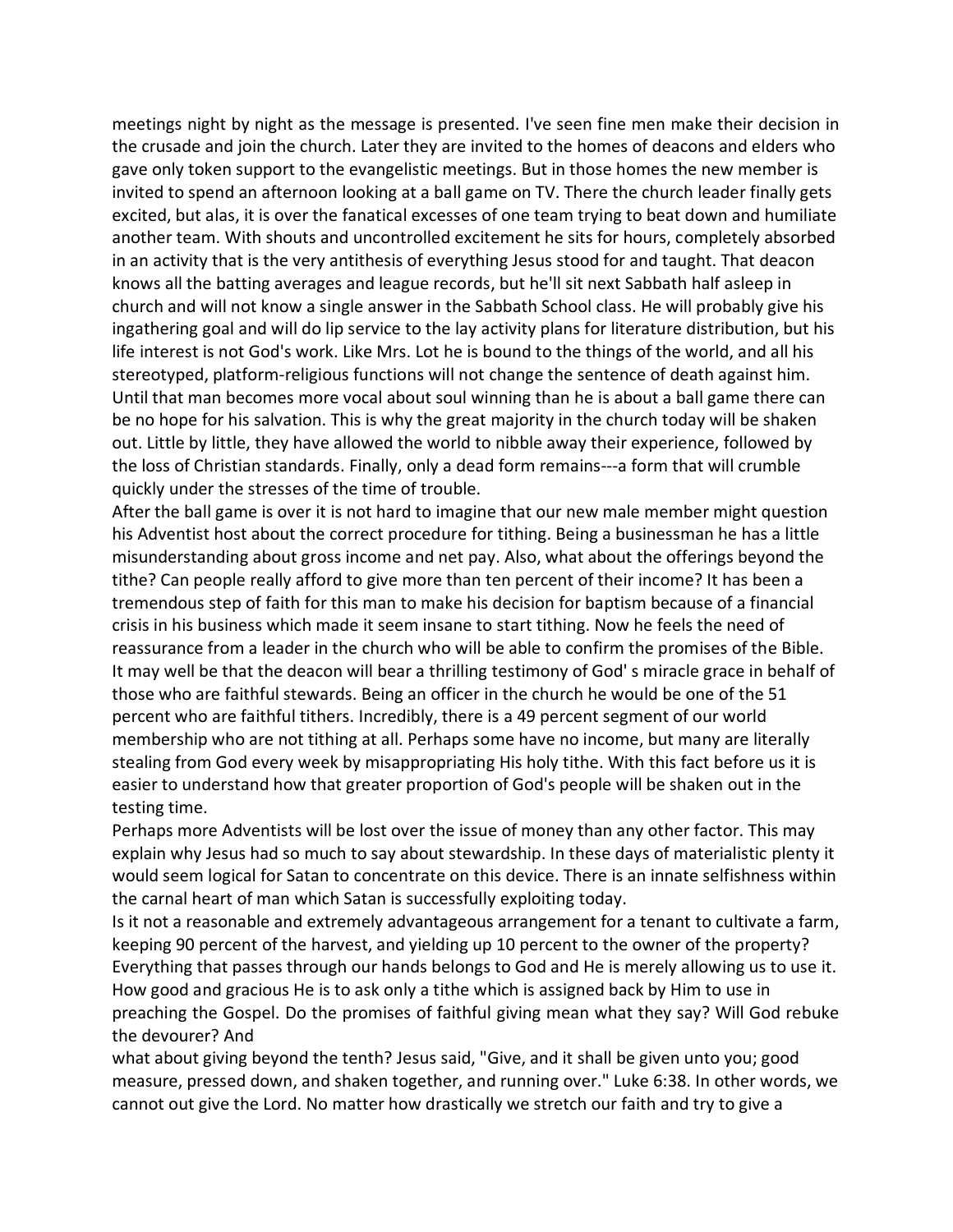sacrificial amount, it always comes back to us in some way. The promises of God cannot fail. Most people suffer from pocketbook protectionitis. Whether they have little or much there is a propensity to grasp it tightly and try to get more and more and more. Jesus indicated that few rich men would make it into heaven. This is not because it is a sin to have money or property. Some wealthy people are dedicated Christians and they will be saved. There are really only two kinds of rich people--those who have made themselves rich and those whom God has made rich. By giving liberally some have claimed the overflowing blessings of the Bible promises. They keep pouring it out and God keeps pouring it back in greater measure.

Some may object and say, "That doesn't make sense. There is only a certain amount of money to deal with, and it can only go so far." The ones who raise such objections are sincerely perplexed because they have not experimented with the promises, and it does seem presumptuous and unreasonable. We can just as well explain how the loaves and fishes fed a multitude as we can comprehend how we get more by giving more. But those who have stepped out in faith to do it know that it happens. They don't try to explain it. It will not work out on paper, but the more they give to the Lord the better off they become financially. I'll never forget being challenged by a friend years ago to put God to the test. He was giving 25 percent of his income to God and had prospered tremendously. My wife and I decided to take God at His word. We stepped out into an apparent giving plan of great sacrifice, but we have yet to catch up with the sacrifice. Gradually, our giving increased from 25 percent to 30 percent to 35 percent and almost to 40 percent one year, yet we have increased in material blessings as our faith increased. How thankful we have been that someone urged us to test the promises of God. Now we feel so sorry for those who have missed the thrill of seeing God do the impossible by multiplying the loaves.

In a thousand cities, towns, and villages around the world the work of God languishes for lack of funds. This should be the smallest problem facing the remnant church today, because God has given the means to His people for finishing the work. What an account we must settle some day if we hold that money and property until it is worthless. Now it can be used to prepare souls for the Kingdom. ;Jesus urged His people to lay up treasure in heaven by using the money, not storing it away to rust and mildew. Millions of dollars have been willed to godless children by Adventist parents who should have known that it would be used to advance the devil's cause instead of the truth. That money could have hastened the coming of Jesus and the restoration of all things.

Jesus spoke of the "deceitfulness of fiches," in Matthew 13:22. Will that deceit involve Seventhday Adventists who plan some day to place their property upon the altar for God? Many right now are watching the last opportunity pass by in which their accumulated wealth could be utilized for the cause. In the face of a miserable giving record they live in luxurious ease. How true Christ's words, "For where your treasure is, there will your heart be also." Matthew 6:21. When the money has been invested in God's work, the giver's heart is bound up with the work as well. These are the exceptional ones who will not be deceived by riches, but will have treasure in heaven.

#### LEGALISM OR LOVE

The focus of this book has been on little things, and how Satan nibbles away at the high spiritual standards of God's people. We have analysed the psychological pattern of gradual compromise by which the power and effect of the truth has been diluted. Some would suggest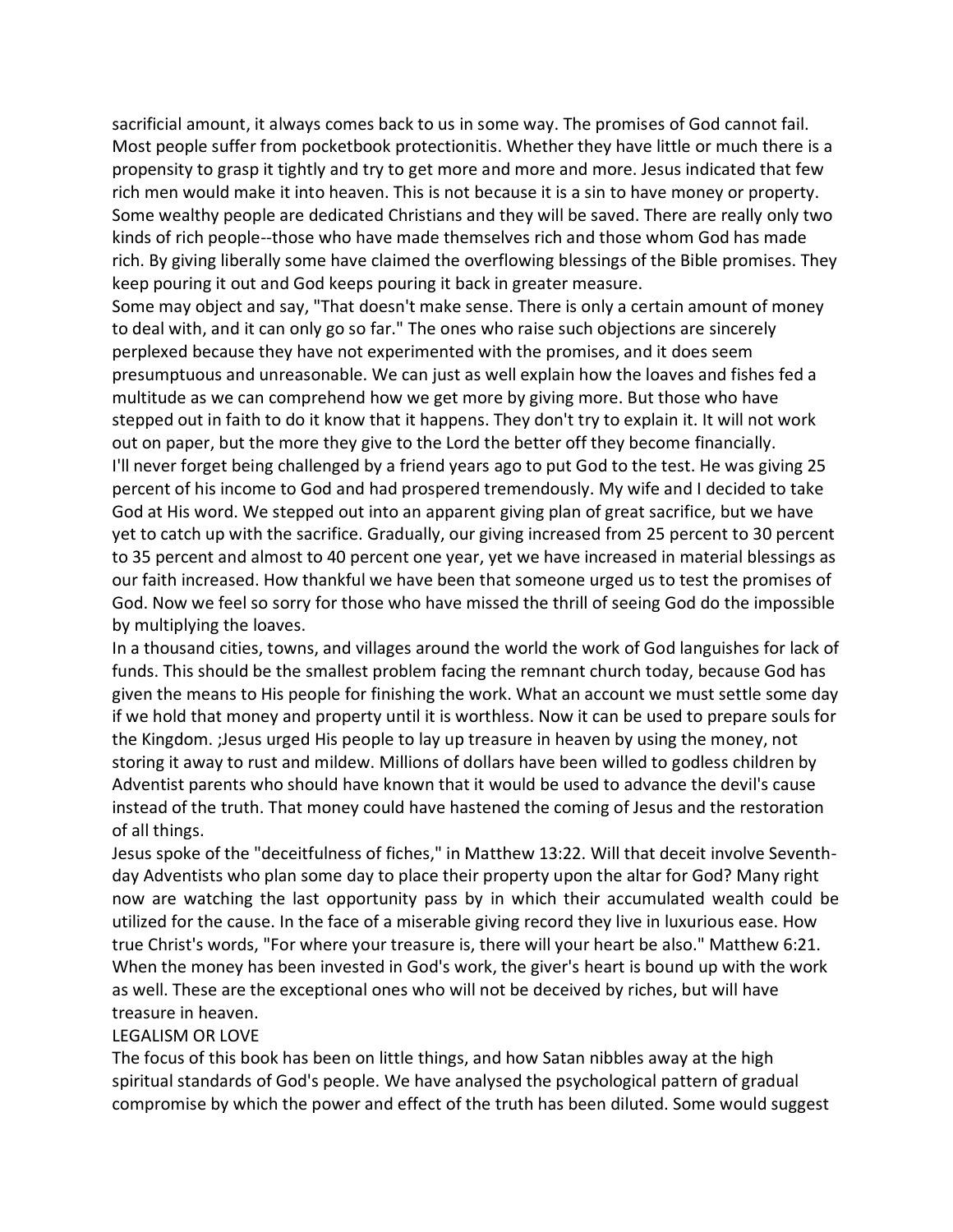that we are majoring in minors and that such concern is over trivia which only detracts from the important issues. They question that the God who created the universe could be even slightly interested in the details of individual human conduct. They would label such concern as legalism. But is it legalism or love?

Even if each tiny lowering of the standard did not lead to large departures from the truth, there is another important reason for being particular about the smallest deviation from God's will. Christianity is not based upon prohibitions and rules--not even such highly esteemed rules as the hand-written Ten Commandments. In fact, Christianity rests upon a love relationship with a person, Jesus Christ.

The foundational basics of the true Christian life are summed up in the two great commandments Christ gave in Matthew 22:37-40, 'Thou shalt love the Lord thy God with all thy heart, and with all thy soul, and with all thy mind. This is the first and great commandment. And the second is like unto it, Thou shalt love thy neighbour as thyself. On these two commandments hang all the law and the prophets."

All the writers of the Bible make it very clear that this is really what Christianity is all about. The theme of love is woven throughout both Old and New Testaments, and the effect of that love is the works of obedience. Jesus said, "If ye love me, keep my commandments." John 14:15. John the beloved wrote, "For this is the love of God, that we keep his commandments: and his commandments are not grievous." 1 John 5:3

Even human love finds no strain in doing things to please the one and only object of affection. Brides and grooms do not count it grievous duty to make each other happy, and they do not fulfil their vows because state laws require it on pain of fine or imprisonment. In fact, they do much more for each other than the law requires just because they do love deeply. Any little thing which is possible to do for the happiness of the other becomes a joy to perform. It is in the area of small attentions that the test of true love is revealed. Any wife will confirm that this is so. Even a few fading flowers can move a wife to emotional tears, if she knows hubby went out of his way to pick them for her personally. In fact, the most expensive gift would be less impressive than that spontaneous plucking of a few lowly wild daisies. Why? The answer is obvious. It constitutes a thousandfold greater test of love because the husband would only choose to do it for one reason--to make his wife happy.

Please notice that this should be true in our love relation with Christ also. John says: "And whatsoever we ask, we receive of him, because we keep his commandments, and do those things that are pleasing in his sight." 1 John 3:22. The Christian will not merely obey the overt requirements of the Ten Commandments, but will seek to do everything which pleases the Lord. This involves searching the Scriptures for indications of His will, and running no risk whatsoever of displeasing Him. Genuine love will always be giving the advantage rather than taking it.

If God is at all interested in the manifestation of love in His children, then He must be watching with great interest to see how they respond to every small revelation of His will. It may very well be that the greatest test of true devotion to God is the degree of willing conformity to the sprinkled hints throughout the Bible of little things that please Him. And instead of being counted as legalism, those acts may be weighed in the judgement as the highest form of selfless love.

May God help us to search the Scriptures daily to discover how to know His will in our eating,